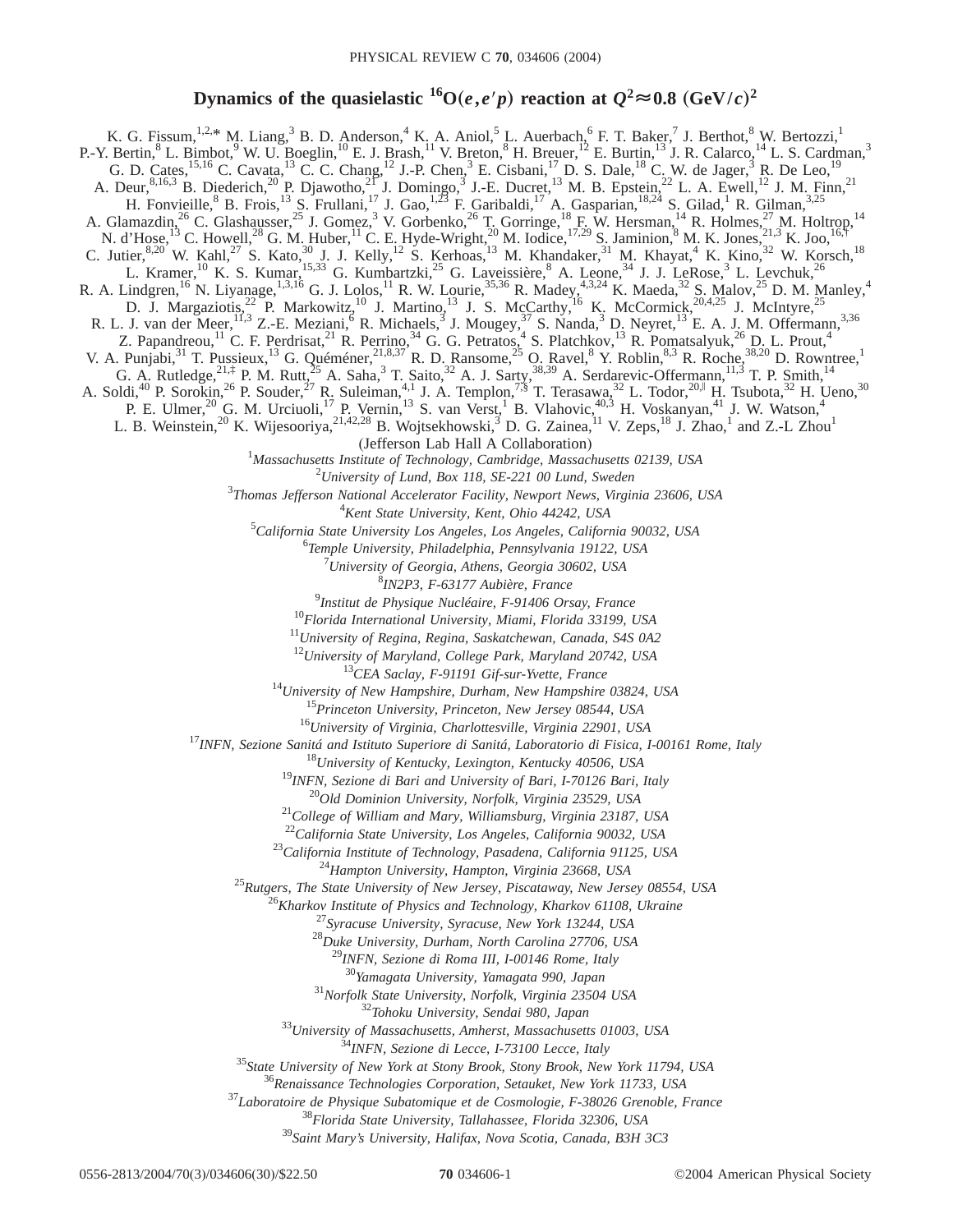<sup>40</sup>*North Carolina Central University, Durham, North Carolina 27707, USA* <sup>41</sup>*Yerevan Physics Institute, Yerevan 375036, Armenia* <sup>42</sup>*Argonne National Lab, Argonne, Illinois 60439, USA*

J. M. Udías and J. R. Vignote *Universidad Complutense de Madrid, E-28040 Madrid, Spain*

J. Ryckebusch and D. Debruyne *Ghent University, B-9000 Ghent, Belgium* (Received 20 January 2004; published 20 September 2004)

The physics program in Hall A at Jefferson Lab commenced in the summer of 1997 with a detailed investigation of the <sup>16</sup>O(*e*,*e'p*) reaction in quasielastic, constant  $(q,\omega)$  kinematics at  $Q^2 \approx 0.8$  (GeV/*c*)<sup>2</sup>, *q*  $\approx$  1 GeV/*c*, and  $\omega$  $\approx$  445 MeV. Use of a self-calibrating, self-normalizing, thin-film waterfall target enabled a systematically rigorous measurement. Five-fold differential cross-section data for the removal of protons from the 1*p*-shell have been obtained for  $0 < p_{\text{miss}} < 350 \text{ MeV}/c$ . Six-fold differential cross-section data for  $0 \le E_{\text{miss}} \le 120$  MeV were obtained for  $0 \le p_{\text{miss}} \le 340$  MeV/*c*. These results have been used to extract the  $A_{LT}$ asymmetry and the  $R_L$ ,  $R_T$ ,  $R_{LT}$ , and  $R_{L+TT}$  effective response functions over a large range of  $E_{\text{miss}}$  and  $p_{\text{miss}}$ . Detailed comparisons of the 1*p*-shell data with Relativistic Distorted-Wave Impulse Approximation (RDWIA), Relativistic Optical-Model Eikonal Approximation (ROMEA), and Relativistic Multiple-Scattering Glauber Approximation (RMSGA) calculations indicate that two-body currents stemming from meson-exchange currents (MEC) and isobar currents (IC) are not needed to explain the data at this  $Q<sup>2</sup>$ . Further, dynamical relativistic effects are strongly indicated by the observed structure in  $A_{LT}$  at  $p_{\text{miss}} \approx 300 \text{ MeV}/c$ . For 25 < *E*<sub>miss</sub> < 50 MeV and *p*<sub>miss</sub> ≈ 50 MeV/*c*, proton knockout from the 1<sub>*s*1/2</sub>-state dominates, and ROMEA</sub> calculations do an excellent job of explaining the data. However, as *p*miss increases, the single-particle behavior of the reaction is increasingly hidden by more complicated processes, and for  $280 < p_{\text{miss}} < 340 \text{ MeV}/c$ , ROMEA calculations together with two-body currents stemming from MEC and IC account for the shape and transverse nature of the data, but only about half the magnitude of the measured cross section. For  $50 \le E_{\text{miss}} \le 120$  MeV and  $145 \le p_{\text{miss}} \le 340$  MeV/*c*, (*e*, *e*'*pN*) calculations which include the contributions of central and tensor correlations (two-nucleon correlations) together with MEC and IC (two-nucleon currents) account for only about half of the measured cross section. The kinematic consistency of the 1*p*-shell normalization factors extracted from these data with respect to all available  ${}^{16}O(e,e'p)$  data is also examined in detail. Finally, the  $Q^2$ -dependence of the normalization factors is discussed.

DOI: 10.1103/PhysRevC.70.034606 PACS number(s): 25.30.Fj, 24.70.+s, 27.20.+n

### **I. INTRODUCTION**

Exclusive and semi-exclusive  $(e, e/p)$  in quasielastic (QE)  $kinematics<sup>1</sup>$  has long been used as a precision tool for the study of nuclear electromagnetic responses (see Refs. [1–4]). Cross-section data have provided information used to study the single-nucleon aspects of nuclear structure and the momentum distributions of protons bound inside the nucleus, as well as to search for non-nucleonic degrees of freedom and to stringently test nuclear theories. Effective response-function separations<sup>2</sup> have been used to extract detailed information about the different reaction mechanisms contributing to the cross section since they are selectively sensitive to different aspects of the nuclear current.

Some of the first  $(e,e'p)$  energy- and momentumdistribution measurements were made by Amaldi *et al.* [5]. These results, and those which followed (see Refs. [1,2,6]), were interpreted within the framework of single-particle knockout from nuclear valence states, even though the measured cross-section data was as much as 40% lower than predicted by the models of the time. The first relativistic calculations for  $(e, e'p)$  bound-state proton knockout were

<sup>\*</sup>Corresponding author. Email address: kevin.fissum@nuclear.lu.se

<sup>†</sup> Present address: University of Connecticut, Storrs, Connecticut 06269, USA.

<sup>‡</sup> Present address: TRIUMF, Vancouver, British Columbia, Canada V6T 2A3.

<sup>§</sup> Present address: NIKHEF, Amsterdam, The Netherlands.

i Present address: Carnegie Mellon University, Pittsburgh, Pennsylvania 15217, USA.

<sup>&</sup>lt;sup>1</sup>Kinematically, an electron scattered through an angle  $\theta_e$  transfers momentum **q** and energy  $\omega$  with  $Q^2 = \mathbf{q}^2 - \omega^2$ . The ejected proton has mass  $m_p$ , momentum  $\mathbf{p}_p$ , energy  $E_p$ , and kinetic energy  $T_p$ . In QE kinematics,  $\omega \approx Q^2/2m_p$ . The cross section is typically measured as a function of missing energy  $E_{\text{miss}} = \omega - T_p - T_B$  and missing momentum  $p_{\text{miss}} = |\mathbf{q} - \mathbf{p_p}|$ .  $T_B$  is the kinetic energy of the residual nucleus. The lab polar angle between the ejected proton and virtual photon is  $\theta_{pq}$  and the azimuthal angle is  $\phi$ .  $\theta_{pq} > 0^{\circ}$  corresponds to  $\phi=180^\circ$ ,  $\dot{\theta}_p > \theta_q$ , and  $+p_{\text{miss}}$ .  $\theta_{pq} < 0^\circ$  corresponds to  $\phi=0^\circ$ ,  $\theta_p \leq \theta_q$ , and −*p*<sub>miss</sub>.

 $2$ In the One-Photon Exchange Approximation (OPEA), the unpolarized  $(e, e'p)$  cross section can be expressed as the sum of four independent response functions:  $R_L$  (longitudinal),  $R_T$  (transverse),  $R_{LT}$  (longitudinal-transverse interference), and  $R_{TT}$  (transversetransverse interference). See also Eq. (4).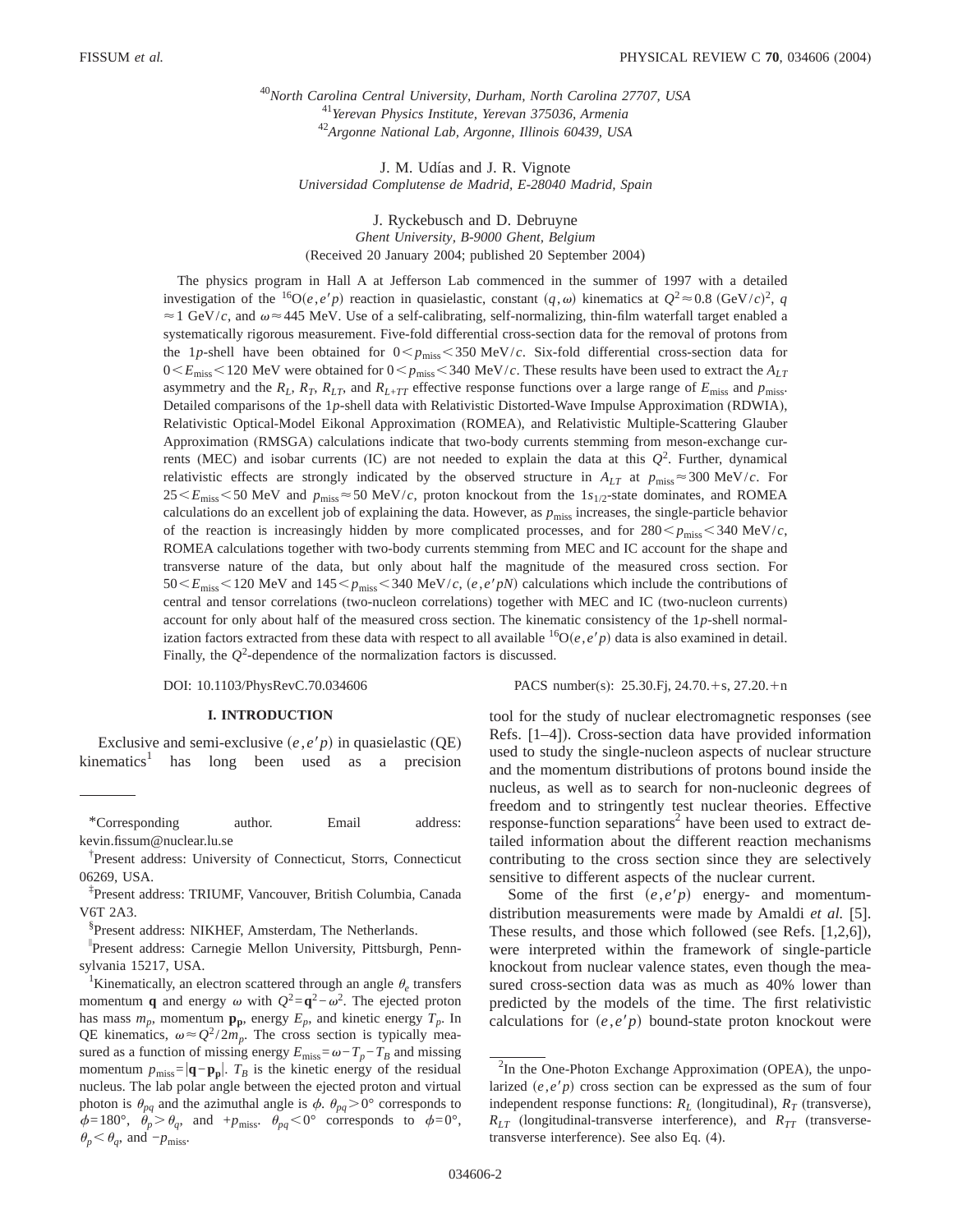performed by Picklesimer, Van Orden, and Wallace [7–9]. Such Relativistic Distorted-Wave Impulse Approximation (RDWIA) calculations are generally expected to be more accurate at higher  $Q^2$ , since QE  $(e,e'p)$  is expected to be dominated by single-particle interactions in this regime of fourmomentum transfer.

Other aspects of the structure as well as of the reaction mechanism have generally been studied at higher missing energy ( $E_{\text{miss}}$ ). While it is experimentally convenient to perform measurements spanning the valence-state knockout and higher  $E_{\text{miss}}$  excitation regions simultaneously, there is as of yet no rigorous, coherent theoretical picture that uniformly explains the data for all *E*miss and all missing momentum  $(p_{\text{miss}})$ . In the past, the theoretical tools used to describe the two energy regimes have been somewhat different. Müther and Dickhoff [10] suggest that the regions are related mainly by the transfer of strength from the valence states to higher *E*miss.

The nucleus  $16$ O has long been a favorite of theorists, since it has a doubly closed shell whose structure is thus easier to model than other nuclei. It is also a convenient target for experimentalists. While the knockout of 1*p*-shell protons from <sup>16</sup>O has been studied extensively in the past at lower  $Q^2$ , few data were available at higher  $E_{\text{miss}}$  and no data were available at higher  $Q^2$  when this experiment was conceived in 1989.

### **A. 1***p***-shell knockout**

The knockout of 1*p*-shell protons in  $^{16}O(e,e^{\prime}p)$  was studied by Bernheim *et al.* [11] and Chinitz *et al.* [12] at Saclay, Spaltro *et al.* [13] and Leuschner *et al.* [14] at NIKHEF, and Blomqvist *et al.* [15] at Mainz at  $Q^2$  < 0.4 (GeV/*c*)<sup>2</sup>. In these experiments, cross-section data for the lowest-lying fragments of each shell were measured as a function of  $p_{\text{miss}}$ , and normalization factors (relating how much lower the measured cross-section data were than predicted) were extracted. These published normalization factors ranged between 0.5 and 0.7, but Kelly [2,4] has since demonstrated that the Mainz data suggest a significantly smaller normalization factor (see also Table X).

Several calculations exist (see Refs. [16–21]) which demonstrate the sensitivity<sup>3</sup> of the longitudinal-transverse interference response function  $R<sub>LT</sub>$  and the corresponding left-



FIG. 1. Longitudinal-transverse interference effective responses  $R_{LT}$  as a function of  $p_{miss}$  for the removal of protons from the 1p-shell of  $16$ O. The open and filled circles were extracted from QE data obtained by Chinitz *et al.* at  $Q^2 = 0.3 \text{ (GeV/}c)^2$  and Spaltro *et al.* at  $Q^2=0.2$  (GeV/*c*)<sup>2</sup>, respectively. The dashed  $[Q^2]$  $=0.3$  (GeV/*c*)<sup>2</sup>] and solid  $[Q^2=0.2$  (GeV/*c*)<sup>2</sup>] curves are modern RDWIA calculations. Overall, agreement is good, and improves with increasing *Q*2.

right asymmetry  $A_{LT}^4$  to "spinor distortion" (see Appendix A 1), especially for the removal of bound-state protons. Such calculations predict that proper inclusion of these dynamical relativistic effects is needed to simultaneously reproduce the cross-section data, *ALT*, and *RLT*.

Figure 1 shows the effective response *RLT* as a function of  $p_{\text{miss}}$  for the removal of protons from the 1p-shell of <sup>16</sup>O for the QE data obtained by Chinitz *et al.* at  $Q^2 = 0.3$  (GeV/*c*)<sup>2</sup> (open circles) and Spaltro *et al.* at  $Q^2 = 0.2$  (GeV/*c*)<sup>2</sup> (solid circles) together with modern RDWIA calculations (see Secs. IV and V for a complete discussion of the calculations). The solid lines correspond to the  $0.2 \text{ (GeV/}c)^2$  data, while the dashed lines correspond to the  $Q^2 = 0.3$  (GeV/*c*)<sup>2</sup> data. Overall, agreement is good, and as anticipated, improves with increasing *Q*<sup>2</sup> .

# **B. Higher missing energies**

Few data are available for  ${}^{16}O(e,e'p)$  at higher  $E_{\text{miss}}$ , and much of what is known about this excitation region is from

 $3$ In the nonrelativistic Plane-Wave Impulse Approximation (PWIA), the transverse amplitude in the  $R_{LT}$  response is uniquely determined by the convection current. At higher  $Q^2$ , it is wellknown that the convection current yields small matrix elements. As a result, the nonrelativistic Impulse Approximation (IA) contributions which dominate  $R_L$  and  $R_T$  are suppressed in  $R_{LT}$  (and thus *ALT*). Hence, these observables are particularly sensitive to any mechanisms beyond the IA, such as channel coupling and relativistic and two-body current mechanisms [89].

 ${}^{4}A_{LT}$ ≡[ $\sigma$ ( $\phi$ =0°) –  $\sigma$ ( $\phi$ =180°)]/[ $\sigma$ ( $\phi$ =0°) +  $\sigma$ ( $\phi$ =180°)]. *A*<sub>LT</sub> is a particularly useful quantity for experimentalists because it is systematically much less challenging to extract than either an absolute cross section or an effective response function.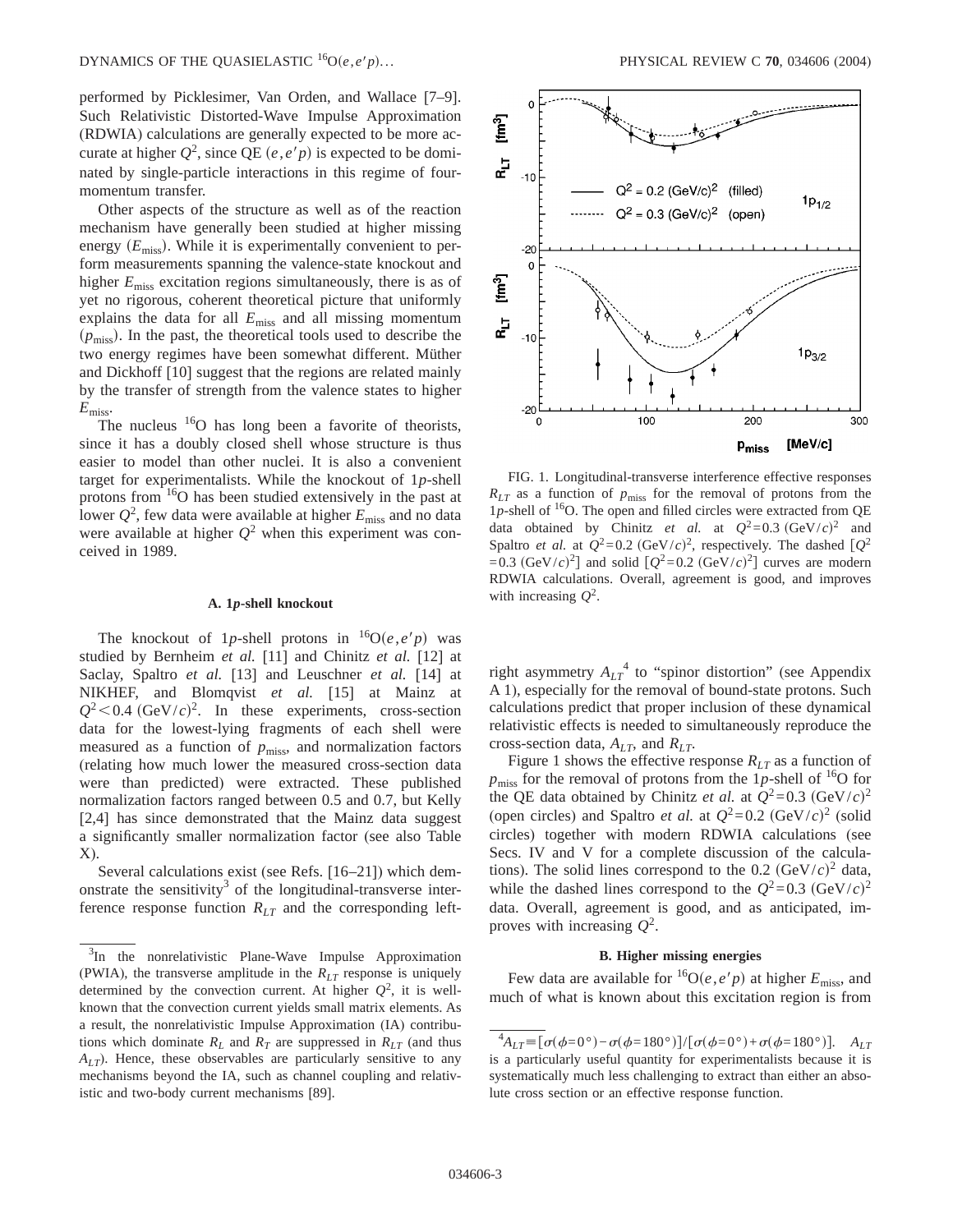studies of other nuclei such as  ${}^{12}C$ . At MIT-Bates, a series of  ${}^{12}C(e, e'p)$  experiments have been performed at missing energies above the two-nucleon emission threshold (see Refs. [22–26]). The resulting cross-section data were much larger than the predictions of single-particle knockout models. $5$  In particular, Ulmer *et al.* [23] identified a marked increase in the transverse-longitudinal difference  $S_T - S_L$ <sup>6</sup> A similar increase has subsequently been observed by Lanen *et al.* for <sup>6</sup>Li [27], by van der Steenhoven *et al.* for <sup>12</sup>C [28], and most recently by Dutta *et al.* for <sup>12</sup>C [29], <sup>56</sup>Fe, and <sup>197</sup>Au [30]. The transverse increase exists over a large range of fourmomentum transfers, though the excess at lower  $p_{\text{miss}}$  seems to decrease with increasing  $Q^2$ . Theoretical attempts by Takaki [31], the Ghent Group [32], and Gil *et al.* [33] to explain the data at high  $E_{\text{miss}}$  using two-body knockout models coupled to Final-State Interactions (FSI) have not succeeded. Even for QE kinematics, this transverse increase which starts at the two-nucleon knockout threshold seems to be a strong signature of multinucleon currents.

### **II. EXPERIMENT**

This experiment [34,35], first proposed by Bertozzi *et al.* in 1989, was the inaugural physics investigation performed in Hall A [36] (the High Resolution Spectrometer Hall) at the Thomas Jefferson National Accelerator Facility (JLab) [37]. An overview of the apparatus in the Hall at the time of this measurement is shown in Fig. 2. For a thorough discussion of the experimental infrastructure and its capabilities, the interested reader is directed to the paper by Alcorn *et al.* [38]. For the sake of completeness, a subset of the aforementioned information is presented here.

### **A. Electron beam**

Unpolarized 70  $\mu$ A continuous electron beams with energies of 0.843, 1.643, and 2.442 GeV (corresponding to the virtual photon polarizations shown in Table I) were used for this experiment. A subsequent analysis of the data demonstrated that the actual beam energies were within 0.3% of the nominal values [39]. The typical laboratory  $\pm 4\sigma$  beam envelope at the target was 0.5 mm (horizontal) by 0.1 mm (vertical). Beam-current monitors [40] (calibrated using an Unser monitor [41]) were used to determine the total charge deliv-



FIG. 2. The experimental infrastructure in Hall A at Jefferson Lab at the time of this experiment. The electron beam passed through a beam-current monitor (BCM) and beam-position monitors (BPMs) before striking a waterfall target located in the scattering chamber. Scattered electrons were detected in the HRS*e*, while knocked-out protons were detected in the HRS*h*. Noninteracting electrons were dumped. The spectrometers could be rotated about the central pivot.

ered to the target to an accuracy of 2% [42]. Beam-position monitors (BPMs) [43,44] were used to ensure that the location of the beam at the target was no more than 0.2 mm from the beamline axis, and that the instantaneous angle between the beam and the beamline axis was no larger than 0.15 mrad. The readout from the BCM and BPMs was continuously passed into the data stream [45]. Noninteracting electrons were dumped in a well-shielded, high-power beam dump [46] located roughly 30 m from the target.

### **B. Target**

A waterfall target [47] positioned inside a scattering chamber located at the center of the Hall provided the  $H_2O$ used for this study of  $16$ O. The target canister was a rectangular box 20 cm long $\times$ 15 cm wide $\times$ 10 cm high containing air at atmospheric pressure. The beam entrance and exit windows to this canister were, respectively, 50  $\mu$ m and  $75 \mu m$  gold-plated beryllium foils. Inside the canister, three

TABLE I. The QE, constant  $(q,\omega)$  kinematics employed in this measurement. At each beam energy,  $q \approx 1$  GeV/*c*,  $\omega \approx 445$  MeV, and  $Q^2 \approx 0.8 \text{ (GeV/}c)^2$ .

| $\theta_{pq}$                       | Virtual photon<br>polarization | $\theta_{\scriptscriptstyle{\rho}}$<br>$(^\circ)$ | $E_{\text{beam}}$<br>(GeV) |
|-------------------------------------|--------------------------------|---------------------------------------------------|----------------------------|
| 0, 8, 16                            | 0.21                           | 100.76                                            | 0.843                      |
| $0, \pm 8$                          | 0.78                           | 37.17                                             | 1.643                      |
| $0, \pm 2.5, \pm 8, \pm 16, \pm 20$ | 0.90                           | 23.36                                             | 2.442                      |

<sup>5</sup> 1*s*-shell nucleons are generally knocked out from high-density regions of the target nucleus. In these high-density regions, the IA is expected to be less valid than for knockout from the valence 1*p*-shell states lying near the surface. In this region of "less-valid" IA, sizeable contributions to the 1*s*-shell cross-section data arise from two-nucleon current contributions stemming from mesonexchange currents (MEC) and isobar currents (IC). In addition to affecting the single-nucleon knockout cross section, the twonucleon currents can result in substantial multi-nucleon knockout contributions to the higher  $E_{\text{miss}}$  continuum cross section [89].

 ${}^{6}$ The transverse-longitudinal difference is  $S_T-S_L$ , where  $S_X$  $=\sigma_{\text{Mott}}v_X R_X/\sigma_{ep}^X$ , and  $X \in \{T, L\}$ .  $\sigma_{ep}^X$  represents components of the off-shell *ep* cross section and may be calculated using the CC1, CC2, or CC3 prescriptions of de Forest [117].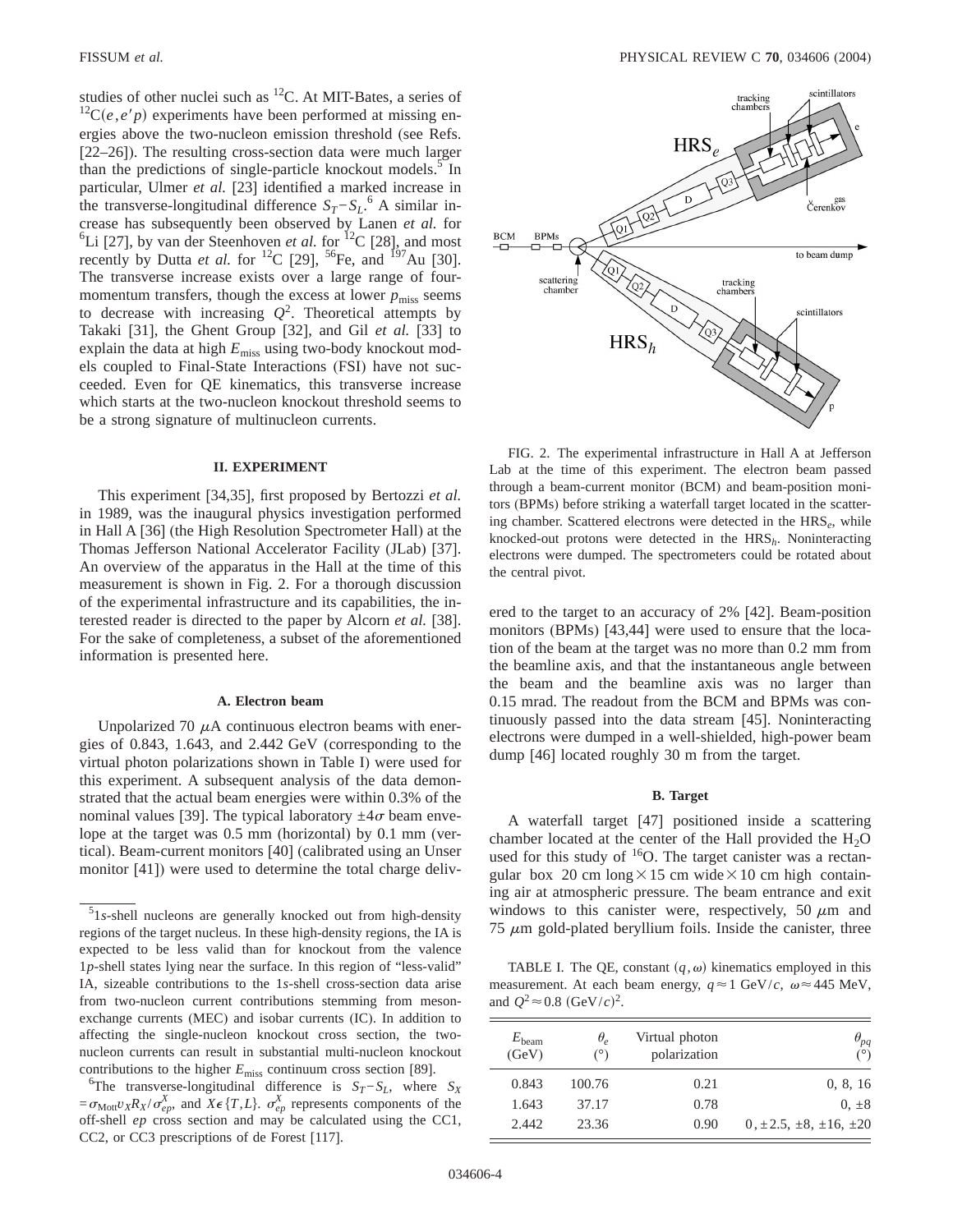TABLE II. Selected results from the optics commissioning.

| Parameter                            | Resolution<br>(FWHM)              | Reconstruction<br>accuracy      |
|--------------------------------------|-----------------------------------|---------------------------------|
| Out-of-plane angle<br>In-plane angle | $6.00$ mrad<br>$2.30$ mrad        | $\pm 0.60$ mrad<br>$+0.23$ mrad |
| $y_{\text{target}}$<br>$\Delta p/p$  | $2.00$ mm<br>$2.5 \times 10^{-4}$ | $0.20$ mm                       |

thin, parallel, flowing water films served as targets. This three-film configuration was superior to a single film  $3\times$ thicker because it reduced the target-associated multiple scattering and energy loss for particles originating in the first two films and it allowed for the determination of the film in which the scattering vertex was located, thereby facilitating a better overall correction for energy loss. The films were defined by 2 mm $\times$ 2 mm stainless-steel posts. Each film was separated by 25 mm along the direction of the beam, and was rotated beam right such that the normal to the film surface made an angle of 30° with respect to the beam direction. This geometry ensured that particles originating from any given film would not intersect any other film on their way into the spectrometers.

The thickness of the films could be changed by varying the speed of the water flow through the target loop via a pump. The average film thicknesses were fixed at  $(130\pm2.5\%)$  mg/cm<sup>2</sup> along the direction of the beam throughout the experiment, which provided a good trade-off between resolution and target thickness. The thickness of the central water film was determined by comparing  ${}^{16}O(e,e')$ cross-section data measured at  $q \approx 330 \text{ MeV}/c$  obtained from both the film and a  $(155\pm1.5\%)$  mg/cm<sup>2</sup> BeO target foil placed in a solid-target ladder mounted beneath the target canister. The thicknesses of the side films were determined by comparing the concurrently measured  ${}^{1}H(e,e)$  cross section obtained from these side films to that obtained from the central film. Instantaneous variations in the target-film thicknesses were monitored throughout the entire experiment by continuously measuring the  ${}^{1}H(e,e)$  cross section.

### **C. Spectrometers and detectors**

The base apparatus used in the experiment was a pair of optically identical 4 GeV/*c* superconducting High Resolution Spectrometers (HRS) [48]. These spectrometers have a nominal 9% momentum bite and a FWHM momentum resolution  $\Delta p/p$  of roughly 10<sup>−4</sup>. The nominal laboratory angular acceptance is  $\pm 25$  mrad (horizontal) by  $\pm 50$  mrad (vertical). Scattered electrons were detected in the Electron Spectrometer (HRS<sub>e</sub>), and knocked-out protons were detected in the Hadron Spectrometer (HRS<sub>h</sub>) (see Fig. 2). Before the experiment, the absolute momentum calibration of the spectrometers was determined to  $\Delta p/p=1.5\times10^{-3}$  [39]. Before and during the experiment, both the optical properties and acceptances of the spectrometers were studied [49]. Some optical parameters are presented in Table II. During the experiment, the locations of the spectrometers were surveyed to an accuracy of 0.3 mrad at every angular location [50]. The status of the magnets was continuously monitored and logged [45].

The detector packages were located in well-shielded detector huts built on decks located above each spectrometer (approximately 25 m from the target and 15 m above the floor of the Hall). The bulk of the instrumentation electronics was also located in these huts, and operated remotely from the Counting House. The HRS*<sup>e</sup>* detector package consisted of a pair of thin scintillator planes [51] used to create triggers, a Vertical Drift Chamber (VDC) package [52,53] used for particle tracking, and a Gas Čerenkov counter [54] used to distinguish between  $\pi^-$  and electron events. Identical elements, except for the Gas Čerenkov counter, were also present in the HRS*<sup>h</sup>* detector package. The status of the various detector subsystems was continuously monitored and logged [45]. The individual operating efficiencies of each of these three devices was  $>99\%$ .

### **D. Electronics and data acquisition**

For a given spectrometer, a coincidence between signals from the two trigger-scintillator planes indicated a "singlearm" event. Simultaneous HRS<sub>e</sub> and HRS<sub>h</sub> singles events were recorded as "coincidence" events. The basic trigger logic [55] allowed a prescaled fraction of single-arm events to be written to the data stream. Enough HRS<sub>e</sub> singles were taken for a 1% statistics  ${}^{1}H(e,e)$  cross-section measurement at each kinematics. Each spectrometer had its own VME crate (for scalers) and FASTBUS crate (for ADCs and TDCs). The crates were managed by readout controllers (ROCs). In addition to overseeing the state of the run, a trigger supervisor (TS) generated the triggers which caused the ROCs to read out the crates on an event-by-event basis. The VME (scaler) crate was also read out every ten seconds. An event builder (EB) collected the resulting data shards into events. An analyzer/data distributer (ANA/DD) analyzed and/or sent these events to the disk of the data-acquisition computer. The entire data-acquisition system was managed using the software toolkit CODA [56].

Typical scaler events were about 0.5 kb in length. Typical single-arm events were also about 0.5 kb, while typical coincidence events were about 1.0 kb. The acquisition deadtime was monitored by measuring the TS output-to-input ratio for each event type. The event rates were set by varying the prescale factors and the beam current such that the DAQ computer was busy at most only 20% of the time. This resulted in a relatively low event rate (a few kHz), at which the electronics deadtime was  $\leq 1\%$ . Online analyzers [57] were used to monitor the quality of the data as it was taken. Eventually, the data were transferred to magnetic tape. The ultimate data analysis was performed on the DEC-8400 CPU farm ABACUS [58] at the Massachusetts Institute of Technology using the analysis package ESPACE [59].

### **III. ANALYSIS**

The interested reader is directed to the Ph.D. theses of Gao [60] and Liyanage [61] for a complete discussion of the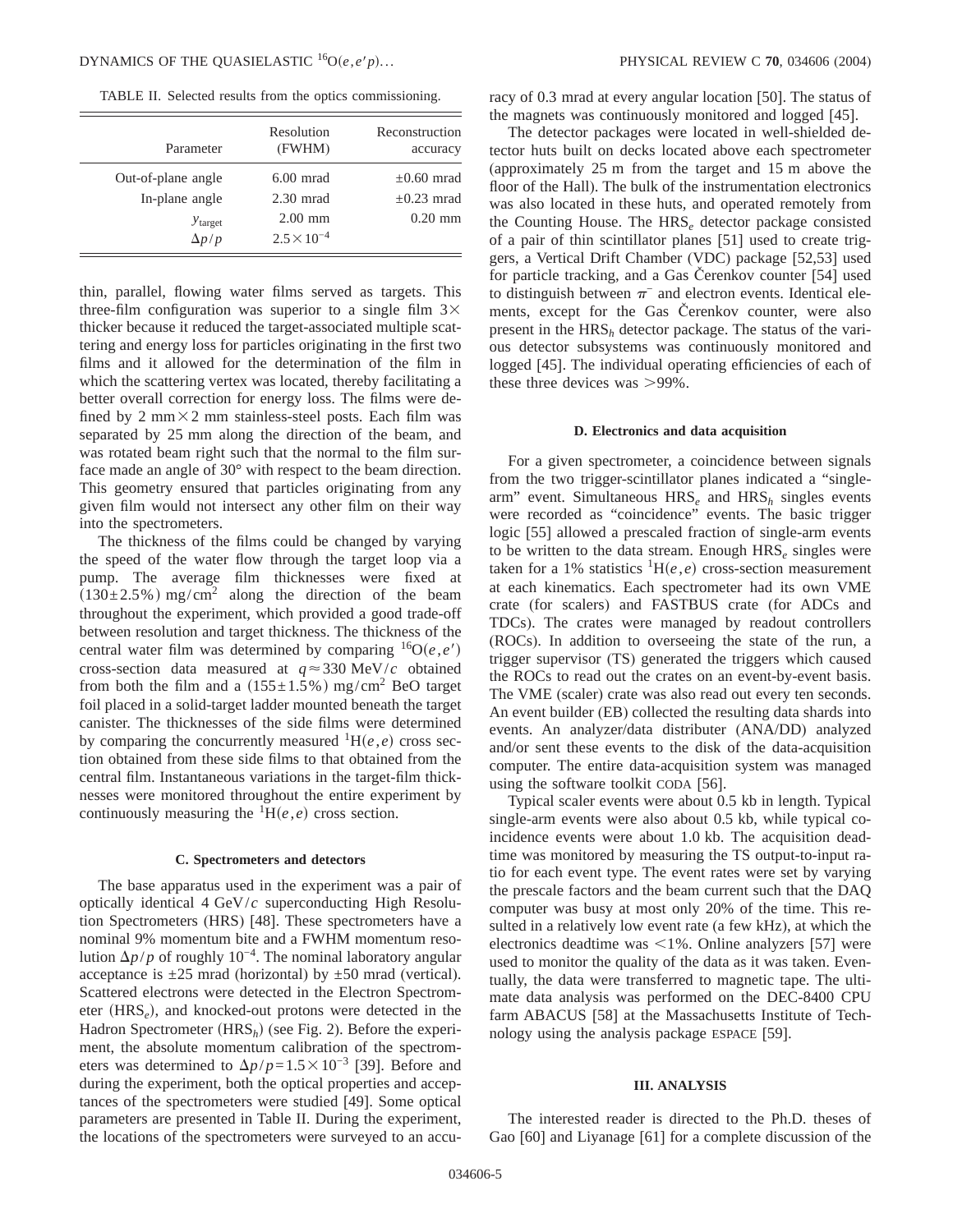

FIG. 3. Yield spectrum obtained at  $E_{\text{beam}}$ =0.843 GeV and  $\theta_{pq}$  $=+8^{\circ}$ , corresponding to  $p_{\text{miss}}=148$  MeV/*c*. Pion rejection has been performed, and all timing corrections have been applied. The top panel shows a scatterplot of  $p_{\text{miss}}$  versus  $E_{\text{miss}}$ . The dark vertical bands project into the peaks located at 12.1 and 18.3 MeV in the bottom panel. These peaks correspond to protons knocked-out of the  $1p_{1/2}$ - and  $1p_{3/2}$ -states of <sup>16</sup>O, respectively. The  $E_{\text{miss}}$  resolution was roughly 0.9 MeV FWHM, which did not allow for separation of the  $2s_{1/2}1d_{5/2}$ -doublet located at  $E_{\text{miss}}=17.4 \text{ MeV}$  from the 1*p*3/2-state at 18.3 MeV. The bump located at roughly 23 MeV is a negative-parity doublet which was not investigated. The insert shows the corresponding optimized coincidence TOF peak which has a FWHM of 1.8 ns. The signal-to-noise ratio was about 8:1 in these kinematics.

data analysis. For the sake of completeness, a subset of the aforementioned information is presented here.

#### **A. Timing corrections and particle identification**

The identification of coincidence  $(e, e<sup>'</sup>p)$  events was in general a straightforward process. Software corrections were applied to remove timing variations induced by the triggerscintillator circuit and thus sharpen all flight-time peaks. These included corrections to proton flight times due to variations in the proton kinetic energies, and corrections for variations in the electron and proton path lengths through the spectrometers. Pion rejection was performed using a flighttime cut for  $\pi$ <sup>+</sup>s in the HRS<sub>h</sub> and the Gas Čerenkov for  $\pi$ <sup>−</sup>s in the HRS*e*. A sharp, clear, coincidence Time-of-Flight (TOF) peak with a FWHM of 1.8 ns resulted (see Fig. 3). High-energy correlated protons which punched through the  $HRS<sub>h</sub>$  collimator (<10% of the prompt yield) were rejected by requiring both spectrometers to independently reconstruct the coincidence-event vertex in the vicinity of the same water film. The resulting prompt-peak yields for each water film were corrected for uncorrelated (random) events present in the peak-time region on a bin-by-bin basis as per the method suggested by Owens [62]. These per-film yields were then normalized individually.

### **B. Normalization**

The relative focal-plane efficiencies for each of the two spectrometers were measured independently for each of the three water films at every spectrometer excitation used in the experiment. By measuring the same single-arm cross section at different locations on the spectrometer focal planes, variations in the relative efficiencies were identified. The position variation across the focal plane was investigated by systematically shifting the central excitation of the spectrometer about the mean momentum setting in a series of discrete steps such that the full momentum acceptance was "mapped". A smooth, slowly varying dip-region cross section was used instead of a single discrete peak for continuous coverage of the focal plane. The relative-efficiency profiles were unfolded from these data using the program RELEFF [63] by Baghaei. For each water film, solid-angle cuts were then applied to select the "flat" regions of the angular acceptance. These cuts reduced the spectrometer apertures by roughly 20% to about 4.8 msr. Finally, relative-momentum cuts were applied to select the flat regions of momentum acceptance. These cuts reduced the spectrometer momentum acceptance by roughly 22% to  $-3.7\% < \delta < 3.3\%$ . The resulting acceptance profile of each spectrometer was uniform to within 1%.

The absolute efficiency at which the two spectrometers operated in coincidence mode was given by

$$
\epsilon = \epsilon_e \cdot \epsilon_p \cdot \epsilon_{\text{coin}},\tag{1}
$$

where  $\epsilon_e$  was the single-arm HRS<sub>e</sub> efficiency,  $\epsilon_p$  was the single-arm  $HRS_h$  efficiency, and  $\epsilon_{\text{coin}}$  was the coincidencetrigger efficiency. The quantity  $(\epsilon_p \cdot \epsilon_{\text{coin}})$  was measured at  $\theta_{pq}$ =0° and  $E_{\text{beam}}$ =0.843 GeV using the <sup>1</sup>H(*e*,*e*) reaction. A 0.7 msr collimator was placed in front of the HRS<sub>e</sub>. In these kinematics, the cone of recoil protons fit entirely into the central flat-acceptance region of the HRS*h*. The number of  ${}^{1}$ H $(e, e)$  events where the proton was also detected was compared to the number of  ${}^{1}H(e,e)$  events where the proton was not detected to yield a product of efficiencies  $(\epsilon_n \cdot \epsilon_{\text{coin}})$  of 98.9%. The 1.1% effect was due to proton absorption in the waterfall target exit windows, spectrometer windows, and the first layer of trigger scintillators. Since the central field of the HRS*<sup>h</sup>* was held constant throughout the entire experiment, this measurement was applicable to each of the hadron kinematics employed. A similar method was used to determine the quantity  $(\epsilon_e \cdot \epsilon_{\text{coin}})$  at each of the three  $HRS_e$  field settings. Instead of a collimator, software cuts applied to the recoil protons were used to ensure that the cone of scattered electrons fit entirely into the central flat-acceptance region of the  $HRS<sub>e</sub>$ . This product of efficiencies was  $>99\%$ . Thus, the coincidence efficiency  $\epsilon_{\text{coin}}$  was firmly established at nearly 100%. A nominal systematic uncertainty of  $\pm 1.5$ % was attributed to  $\epsilon$ .

The quantity  $(L \cdot \epsilon_e)$ , where *L* is the luminosity (the product of the effective target thickness and the number of incident electrons) was determined to  $\pm 4\%$  by comparing the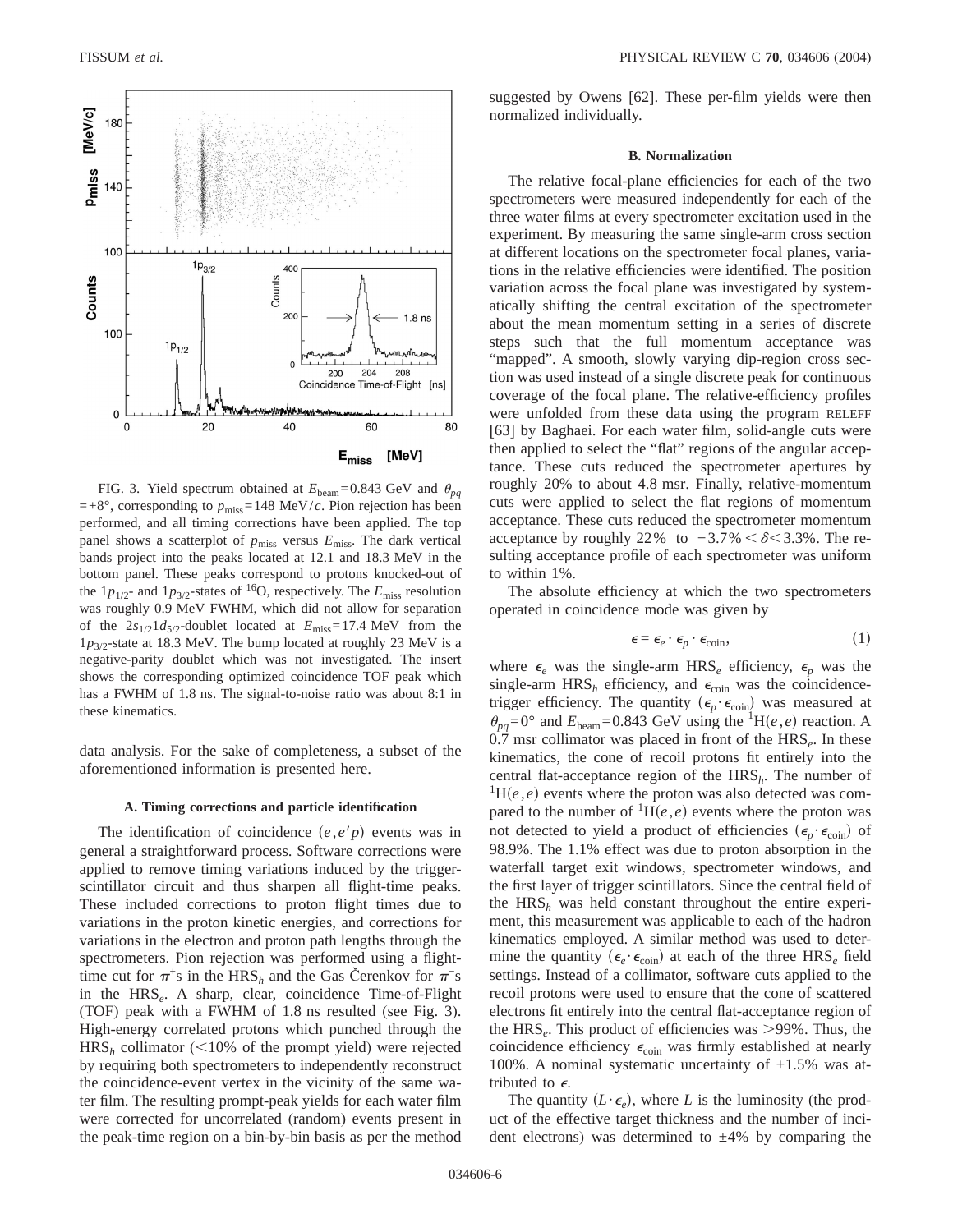

FIG. 4. Measured  ${}^{1}H(e,e)$  cross-section data normalized to the absolute predictions of a parametrization at similiar  $Q^2$ . Statistical error bars are shown. The data shown were taken over the course of a three-month run period. The different data points for each  $E_{\text{beam}}$ represent different HRS*<sup>h</sup>* angular settings.

measured  ${}^{1}H(e,e)$  cross section for each film at each of the electron kinematics to a parametrization established at a similar  $Q^2$  by Simon *et al.* [64] and Price *et al.* [65] (see Fig. 4). The results reported in this paper have all been normalized in this fashion. As a consistency check, a direct absolute calculation of  $(L \cdot \epsilon_e)$  using information from the BCMs, the calibrated thicknesses of the water films, and the single-arm HRS*<sup>e</sup>* efficiency agrees to within uncertainty.

At every kinematics, a Monte Carlo of the phase-space volume subtended by each experimental bin was performed. For each water foil,  $N_0$  software  $(e, e/p)$  events were generated, uniformly distributed over the scattered-electron and knocked-out proton momenta  $(p_e, p_p)$  and in-plane and outof-plane angles  $(\phi_e, \theta_e, \phi_p, \theta_p)$ . For each of these events, all of the kinematic quantities were calculated. The flatacceptance cuts determined in the analysis of the relative focal-plane efficiency data were then applied, as were all other cuts that had been performed on the actual data. The pristine detection volume  $\Delta V_b(E_{\text{miss}}, p_{\text{miss}}, \omega, Q^2)$  subtended by a bin  $b(\Delta E_{\text{miss}}, \Delta p_{\text{miss}}, \Delta \omega, \Delta Q^2)$  containing  $N_b$  pseudoevents was thus

$$
\Delta V_b(E_{\text{miss}}, p_{\text{miss}}, \omega, Q^2) = \frac{N_b}{N_0} [(\Delta p_e \cdot \Delta \Omega_e) \cdot (\Delta p_p \cdot \Delta \Omega_p)],
$$
\n(2)

where the quantity  $(\Delta p_e \cdot \Delta \Omega_e) \cdot (\Delta p_p \cdot \Delta \Omega_p)$  was the total volume sampled over in the Monte Carlo (purposely set larger

than the experimental acceptance in all dimensions<sup>7</sup>). The pseudodata were binned exactly as the real data, and uniformly on both sides of **q**. At each kinematics, the bin with the largest volume  $\Delta V_{\text{max}}$  was located. Only bins subtending volumes larger than 50% of  $\Delta V_{\text{max}}$  were analyzed further.

Corrections based on the TS output-to-input ratio were applied to the data to account for the acquisition deadtime to coincidence events. On average, these corrections were roughly 20%. An acquisition Monte Carlo by Liang [66] was used to cross-check these corrections and establish the absolute uncertainty in them at 2%.

Corrections to the per-film cross-section data for electron radiation before and after scattering were calculated on a bin-by-bin basis in two ways: first using a version of the code RADCOR by Quint [67] modified by Florizone [68], and independently, the prescriptions of Borie and Dreschel [69] modified by Templon *et al.* [70] for use within the simulation package MCEEP written by Ulmer [71]. The two approaches agreed to within the statistical uncertainty of the data and amounted to  $<$  55% of the measured cross section for the bound states, and  $\leq$ 15% of the measured cross section for the continuum. Corrections for proton radiation at these energies are much less than 1% and were not performed.

### **C. Cross section**

The radiatively corrected average cross section in the bin  $b(\Delta E_{\rm miss}, \Delta p_{\rm miss}, \Delta \omega, \Delta Q^2)$  was calculated according to

$$
\left\langle \frac{d^6 \sigma}{d\omega d\Omega_e dE_{\text{miss}} d\Omega_p} \right\rangle_b = \frac{R_{16Q(e,e'p)}}{(L \cdot \epsilon_e)(\epsilon_p \cdot \epsilon_{\text{coin}})} \left(\frac{Y_b}{\Delta V_b}\right), \quad (3)
$$

where  $Y_b$  was the total number of real events which were detected in  $b(\Delta E_{\text{miss}}, \Delta p_{\text{miss}}, \Delta \omega, \Delta Q^2)$ ,  $\Delta V_b$  was the phasespace volume, and  $R_{16O(e, e/b)}$  was a correction applied to account for events which radiated in or out of  $\Delta V_b$ . The average cross section was calculated as a function of *E*miss for a given kinematic setting.<sup>8</sup> Bound-state cross-section data for the 1*p*-shell were extracted by integrating over the appropriate range in *E*miss, weighting with the appropriate Jacobian.<sup>9</sup>

### **D. Asymmetries and response functions**

In the One-Photon Exchange Approximation, the unpolarized six-fold differential cross section may be expressed in

 $7$ When necessary, the differential dependencies of the measured cross-section data were changed to match those employed in the theoretical calculations. The pristine detection volume  $\Delta V_b(E_{\text{miss}}, p_{\text{miss}}, \omega, Q^2)$  was changed to a weighted detection volume by weighting each of the trials with the appropriate Jacobi $an(s)$ .

 ${}^{8}$ The difference between cross-section data averaged over the reduced spectrometer acceptances and calculated for a small region of the central kinematics was no more than 1%. Thus, the finite acceptance of the spectrometers was not an issue.

<sup>&</sup>lt;sup>9</sup>This Jacobian is given by  $\partial E_{\text{miss}}/\partial p_p = p_p / E_p + \mathbf{p_p} \cdot \mathbf{p_B} / p_p E_B$ , where  $E_B = \sqrt{\mathbf{p_B}^2 + m_B^2}$ .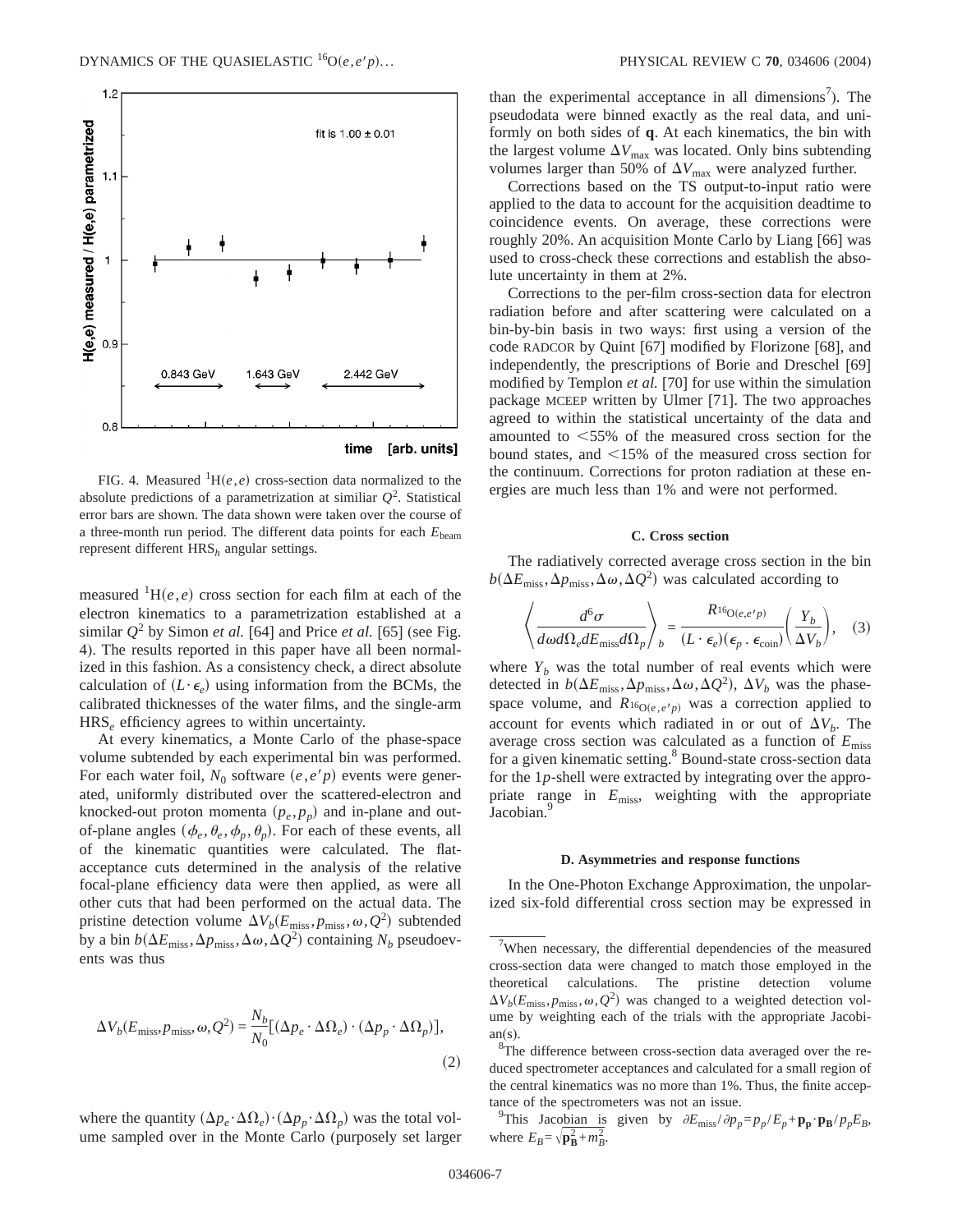terms of four independent response functions as (see Refs. [2,9,72])

$$
\frac{d^6\sigma}{d\omega d\Omega_e dE_{\text{miss}}d\Omega_p} = K\sigma_{\text{Mott}}[v_L R_L + v_T R_T + v_{LT} R_{LT} \cos(\phi) + v_{TT} R_{TT} \cos(2\phi)], \tag{4}
$$

where *K* is a phase-space factor,  $\sigma_{\text{Mott}}$  is the Mott cross section, and the  $v_i$  are dimensionless kinematic factors.<sup>10</sup> Ideal response functions are not directly measurable because electron distortion does not permit the azimuthal dependencies to be separated exactly. The effective response functions which are extracted by applying Eq. (4) to the data are denoted  $R_L$ (longitudinal),  $R_T$  (transverse),  $R_{LT}$  (longitudinal-transverse), and  $R_{TT}$  (transverse-transverse). They contain all the information which may be extracted from the hadronic system using  $(e, e'p)$ . Note that the *v<sub>i</sub>* depend only on  $(\omega, Q^2, \theta_e)$ , while the response functions depend on  $(\omega, Q^2, E_{\text{miss}}, p_{\text{miss}})$ .

The individual contributions of the effective response functions may be separated by performing a series of crosssection measurements varying  $v_i$  and/or  $\phi$ , but keeping q and  $\omega$  constant.<sup>11</sup> In the case where the proton is knocked-out of the nucleus in a direction parallel to **q** ("parallel" kinematics), the interference terms  $R_{LT}$  and  $R_{TT}$  vanish, and a Rosenbluth separation [73] may be performed to separate  $R_L$  and  $R<sub>T</sub>$ . In the case where the proton is knocked-out of the nucleus in the scattering plane with a finite angle  $\theta_{pq}$  with respect to **q** ("quasiperpendicular" kinematics), the asymmetry *ALT* and the interference *RLT* may be separated by performing symmetric cross-section measurements on either side of **q** ( $\phi = 0^\circ$  and  $\phi = 180^\circ$ ). The contribution of  $R_{TT}$  cannot be separated from that of  $R_L$  with only in-plane measurements; however, by combining the two techniques, an interesting combination of response functions  $R_T$ ,  $R_{LT}$ , and  $R_{L+TT}$ <sup>12</sup> may be extracted.

For these data, effective response-function separations were performed where the phase-space overlap between kinematics permitted. For these separations, bins were selected only if their phase-space volumes  $\Delta V_b$  were all simultaneously  $\geq 50\%$  of  $\Delta V_{\text{max}}$ .

### **E. Systematic uncertainties**

The systematic uncertainties in the cross-section measurements were classified into two categories—kinematic-

$$
^{12}R_{L+TT} = R_L + (V_{TT}/V_L)R_{TT}.
$$

TABLE III. Kinematic-dependent systematic uncertainties folded into the MCEEP simulation series.

| Quantity                          | Description                           | δ                    |
|-----------------------------------|---------------------------------------|----------------------|
| $E_{\text{beam}}$                 | Beam energy                           | $1.6 \times 10^{-3}$ |
| $\phi_{\text{beam}}$              | In-plane beam angle                   | Ignored <sup>a</sup> |
| $\theta_{\text{beam}}$            | Out-of-plane beam angle               | $2.0$ mrad           |
| $p_e$                             | Scattered electron momentum           | $1.5 \times 10^{-3}$ |
| $\phi_{\scriptscriptstyle{\rho}}$ | In-plane scattered electron angle     | $0.3 \text{ mrad}$   |
| $\theta_e$                        | Out-of-plane scattered electron angle | $2.0$ mrad           |
| $p_p$                             | Proton momentum                       | $1.5 \times 10^{-3}$ |
| $\phi_p$                          | In-plane proton angle                 | $0.3 \text{ mrad}$   |
| $\theta_p$                        | Out-of-plane proton angle             | $2.0$ mrad           |

<sup>a</sup>As previously mentioned, the angle of incidence of the electron beam was determined using a pair of BPMs located upstream of the target (see Fig. 2). The BPM readback was calibrated by comparing the location of survey fiducials along the beamline to the Hall A survey fiducials. Thus, in principle, uncertainty in the knowledge of the incident electron-beam angle should be included in this analysis. However, the simultaneous measurement of the kinematically overdetermined  ${}^{1}H(e,ep)$  reaction allowed for a calibration of the absolute kinematics, and thus an elimination of this uncertainty. That is, the direction of the beam defined the axis relative to which all angles were measured via  ${}^{1}H(e,ep)$ .

dependent uncertainties and scale uncertainties. For a complete discussion of how these uncertainties were evaluated, the interested reader is directed to a report by Fissum and Ulmer [74]. For the sake of completeness, a subset of the aforementioned information is presented here.

In a series of simulations performed after the experiment, MCEEP was used to investigate the intrinsic behavior of the cross-section data when constituent kinematic parameters were varied over the appropriate experimentally determined ranges presented in Table III. Based on the experimental data, the high-*E*miss region was modeled as the superposition of a peak-like 1*s*1/2-state on a flat continuum. Contributions to the systematic uncertainty from this flat continuum were taken to be small, leaving only those from the  $1s_{1/2}$ -state. The  ${}^{16}O(e, e'p)$  simulations incorporated as physics input the bound-nucleon RDWIA calculations detailed in Sec. V A, which were based on the experimental 1*p*-shell data.

For each kinematics, the central water foil was considered, and 1M events were generated. In evaluating the simulation results, the exact cuts applied in the actual data analyses were applied to the pseudo-data, and the cross section was evaluated for the identical  $p_{\text{miss}}$  bins used to present the results. The experimental constraints to the kinematicdependent observables afforded by the overdetermined  ${}^{1}$ H $(e, ep)$  reaction were exploited to calibrate and constrain the experimental setup. The in-plane electron and proton angles  $\phi_e$  and  $\phi_p$  were chosen as independent parameters. When a known shift in  $\phi_e$  was made,  $\phi_p$  was held constant and the complementary variables  $E_{\text{beam}}$ ,  $p_e$ , and  $p_p$  were varied as required by the constraints enforced by the  ${}^{1}H(e,ep)$ reaction. Similarly, when a known shift in  $\phi_p$  was made,  $\phi_e$ was held constant and the complementary variables  $E_{\text{beam}}$ ,  $p_e$ , and  $p_p$  were varied as appropriate. The overall con-

<sup>&</sup>lt;sup>10</sup>The phase-space factor *K* is given in Eq. (A2), while  $\sigma_{\text{Mott}}$  $= \alpha^2 \cos^2(\theta_e/2)/4E_{\text{beam}}^2 \sin^4(\theta_e/2)$ . The dimensionless kinematic factors are as follows:  $v_L = Q^4 / q^4$ ,  $v_T = Q^2 / 2q^2 + \tan^2(\theta_e/2)$ ,  $v_{LT} = (Q^2 / q^2) \sqrt{Q^2 / q^2 + \tan^2(\theta_e/2)}$ , and  $v_{TT} = Q^2 / 2q^2$ .

<sup>&</sup>lt;sup>11</sup>The accuracy of the effective response-function separation depends on precisely matching the values of  $q$  and  $\omega$  at each of the different kinematic settings. This precise matching was achieved by measuring  ${}^{1}H(e,ep)$  with a pinhole collimator (in practice, the central hole of the sieve-slit collimator) placed in front of the HRS*e*. The measured proton momentum was thus q. The  ${}^{1}H(e,ep)$  proton momentum peak was determined to  $\Delta p/p=1.5\times10^{-4}$ , which allowed for an identical matching of *q* for the different kinematic settings.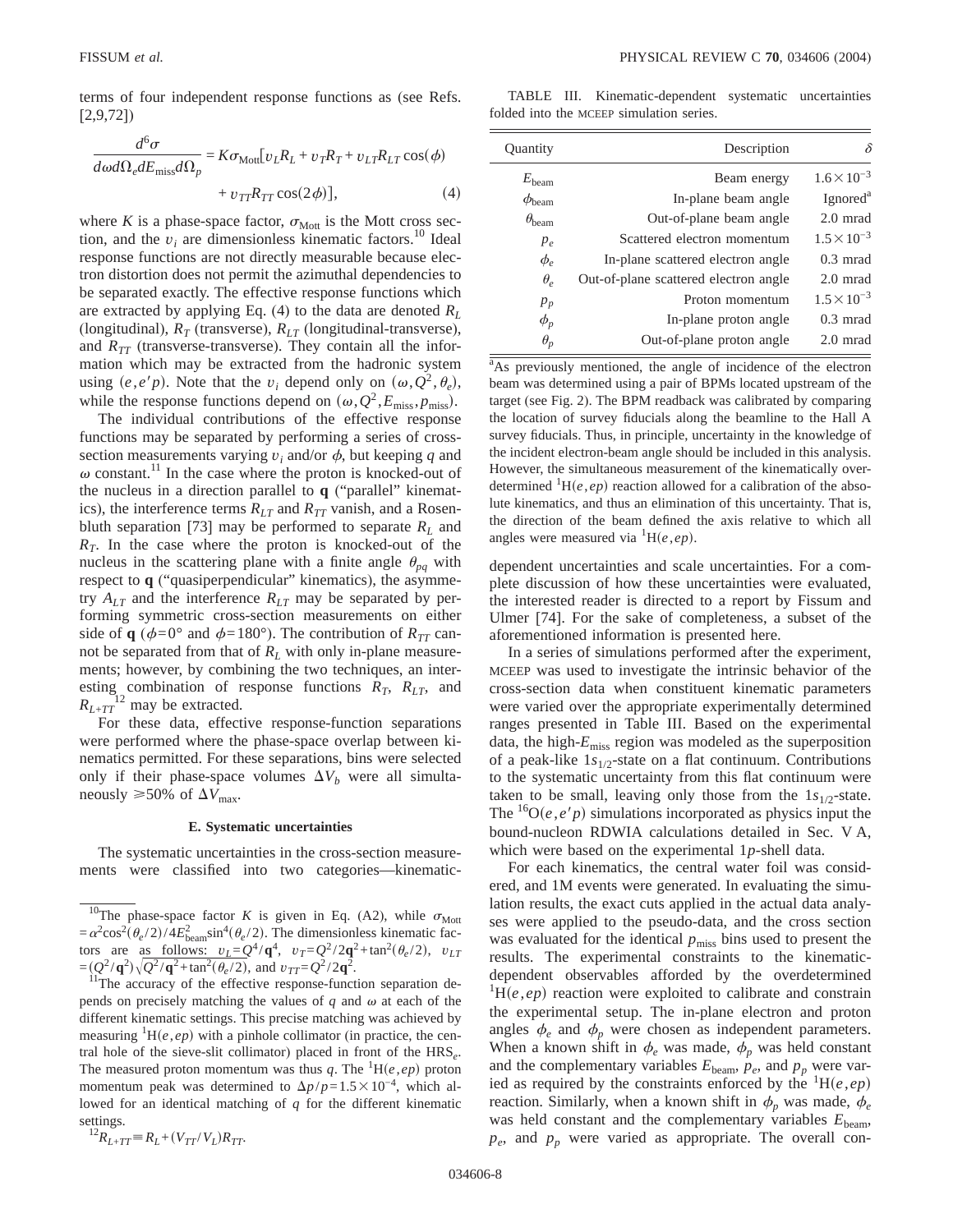TABLE IV. A summary of the scale systematic uncertainties contributing to the cross-section data. The first seven entries do not contribute to the systematic uncertainties in the reported crosssection data as they contribute equally to the  ${}^{1}H(e,e)$  cross-section data to which the  ${}^{16}O(e, e'p)$  data are normalized.

| Quantity                                                                 | Description                                                      | $\delta$ (%) |
|--------------------------------------------------------------------------|------------------------------------------------------------------|--------------|
| $\eta_{\text{DAQ}}$                                                      | Data acquisition deadtime correction                             | 2.0          |
| $\eta_{\text{elec}}$                                                     | Electronics deadtime correction                                  | < 1.0        |
| $\rho t'$                                                                | Effective target thickness                                       | 2.5          |
| $N_{\rho}$                                                               | Number of incident electrons                                     | 2.0          |
| $\epsilon_{e}$                                                           | Electron detection efficiency                                    | 1.0          |
| $\Delta\Omega_e^{-a}$                                                    | $HRS_{\rho}$ solid angle                                         | 2.0          |
| $\pmb{\epsilon}_e\cdot\pmb{\epsilon}_p\cdot\pmb{\epsilon}_\mathrm{coin}$ | Product of electron, proton, and<br>coincidence efficiencies     | 1.5          |
| $L \cdot \epsilon_{\rho}$                                                | Obtained from a form-factor<br>parametrization of ${}^{1}H(e,e)$ | 4.0          |
| $R_{^{16}O(e,e'p)}^{\qquad \qquad b}$                                    | Radiative correction to the<br>${}^{16}O(e,e'p)$ data            | 2.0          |
| $R_{^{1}\text{H}(e,e)}^{b}$                                              | Radiative correction to the ${}^{1}H(e,e)$ data                  | 2.0          |
| $\epsilon_p \cdot \epsilon_{\text{coin}}$                                | Product of proton and coincidence<br>efficiencies                | < 1.0        |
| $\Delta \Omega_p^{\ \ a}$                                                | $HRSh$ solid angle                                               | 2.0          |
| Punchthrough                                                             | Protons which punched through<br>the $HRSh$ collimator           | 2.0          |

<sup>a</sup>The systematic uncertainties in the solid angles  $\Delta\Omega_e$  and  $\Delta\Omega_p$  were quantified by studying sieve-slit collimator optics data at each of the spectrometer central momenta employed. The angular locations of each of the reconstructed peaks corresponding to the  $7\times7$  lattice of holes in the sieve-slit plate were compared to the locations predicted by spectrometer surveys, and the overall uncertainy was taken to be the quadratic sum of the individual uncertainties.

<sup>b</sup>At first glance, it may be surprising to note that the uncertainty due to the radiative correction to the data is included as a scale uncertainty. In general, the radiative correction is strongly dependent on kinematics. However, the 1*p*-shell data analysis, and for that matter any bound-state data analysis, involves *E*miss cuts. These cuts to a large extent remove the strong kinematic dependence of the radiative correction, since only relatively small photon energies are involved. In order to compensate for any remaining weak kinematic dependence, the uncertainty due to the radiative correction was slightly overestimated.

c High *E*miss data only.

strained uncertainty was taken to be the quadratic sum of the two contributions.

The global convergence of the uncertainty estimate was examined for certain extreme kinematics, where 10M-event simulations (which demonstrated the same behavior) were performed. The behavior of the uncertainty as a function of  $p_{\text{miss}}$  was also investigated by examining the uncertainty in the momentum bins adjacent to the reported momentum bin in exactly the same fashion. The kinematically induced systematic uncertainty in the  ${}^{16}O(e, e'p)$  cross-section data was determined to be dependent upon  $p_{\text{miss}}$ , with an average value of 1.4%. The corresponding uncertainties in the  ${}^{1}$ H $(e, e)$  cross-section data were determined to be negligible.

The scale systematic uncertainties which affect each of the cross-section measurements are presented in Table IV. As previously mentioned, the  ${}^{16}O(e,e'p)$  cross-section results reported in this paper have been normalized by comparing simultaneously measured  ${}^{1}H(e,e)$  cross-section data to a parametrization established at a similar  $Q^2$ . Thus, the first seven listed uncertainties simply divide out of the quotient, such that only the subsequent uncertainties affect the results. The average systematic uncertainty associated with a 1*p*-shell cross section was 5.6%, while that for the continuum was 5.9%. The small difference was due to contamination of the high-*E*miss data by collimator punch-through events.

The quality of these data in terms of their associated systematic uncertainties was clearly demonstrated by the results obtained for the effective response-function separations. In Fig. 5, cross-section data for the 1*p*-shell measured in parallel kinematics at three different beam energies are shown as a function of the separation lever arm  $v_T/v_L$ . The values of the effective response functions  $R_L$  (offset) and  $R_T$  (slope) were extracted from the fitted line. The extremely linear trend in the data indicated that the magnitude of the systematic uncertainties was small, and that statistical uncertainties dominated. This is not simply a test of the One-Photon Exchange Approximation (OPEA) employed in the data analysis as it has been demonstrated by Traini *et al.* [75] and Udías [76] that the linear behavior of the Rosenbluth plot



FIG. 5. Cross-section data for the removal of protons from the 1 $p$ -shell of  $16$ O measured in parallel kinematics at three different beam energies as a function of the separation lever arm  $v_T/v_L$ . The data points correspond to beam energies of 2.442, 1.643, and 0.843 GeV from left to right. The effective response functions  $R_l$ (offset) and  $R_T$  (slope) have been extracted from the fitted line. The uncertainties shown are statistical only. The extremely linear behavior of the data (which persists even after corrections for Coulomb distortion are applied) indicates that the statistical uncertainties were dominant (see Sec. III E for a complete discussion).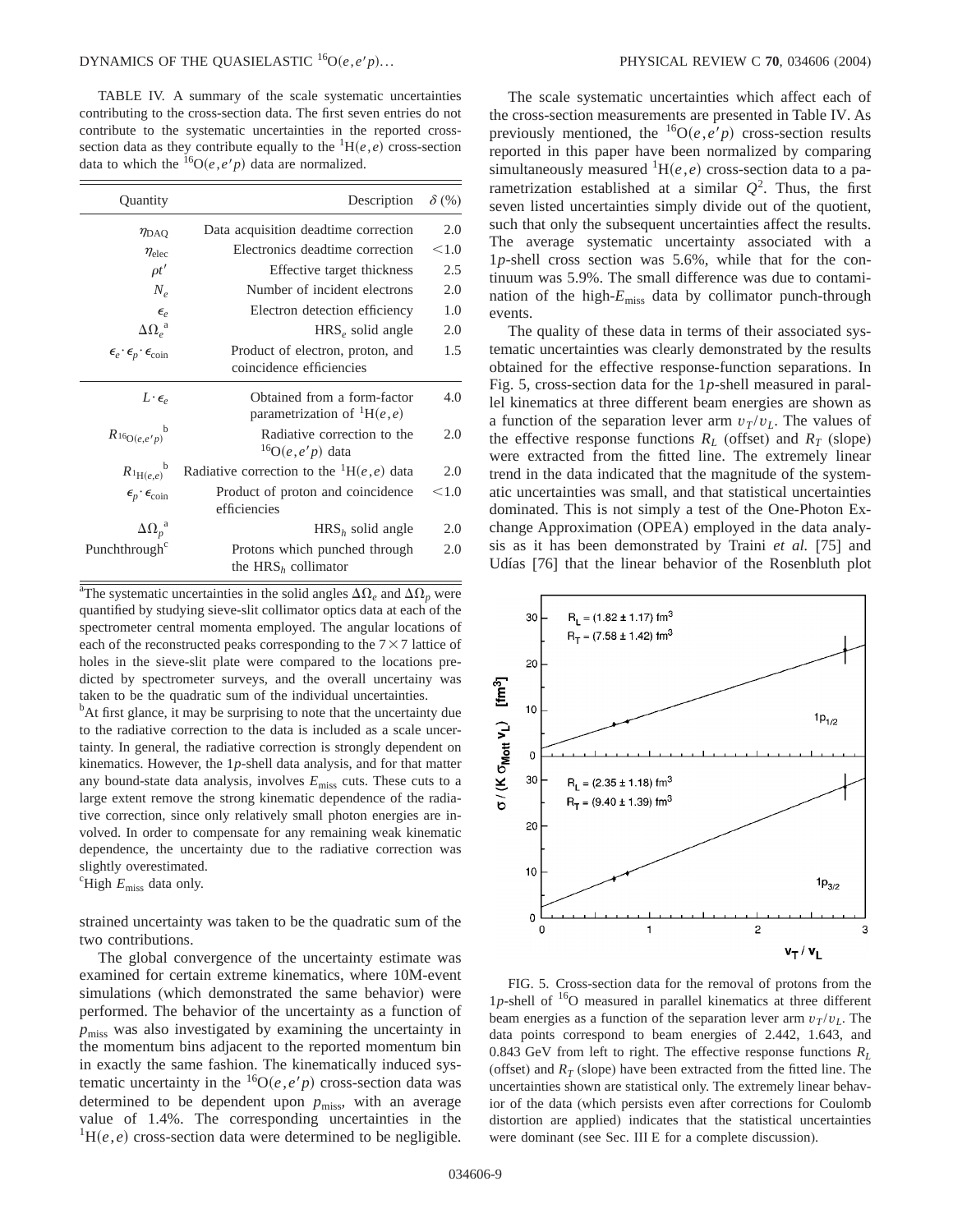

FIG. 6.  $R_{LT}$  for  $\theta_{pq} = \pm 8^{\circ}$  ( $p_{miss} = 145$  MeV/*c*) as a function of  $E_{\text{miss}}$  for  $E_{\text{beam}}$ =1.643 GeV and 2.442 GeV. Statistical uncertainties only are shown. The statistical agreement over a broad range of  $E_{\rm miss}$  emphasizes the systematic precision of the measurement (see Sec. III E for a complete discussion). Note that the averages of these  $R_{LT}$  values are presented as the  $p_{\text{miss}} = 145 \text{ MeV}/c$  data in Fig. 22.

persists even after Coulomb distortion is included.

Given the applicability of the OPEA at these energies, the quality of the data was also demonstrated by the results extracted from identical measurements which were performed in different electron kinematics. The asymmetries  $A_{LT}$  and effective response functions  $R_{LT}$  for QE proton knockout were extracted for both  $E_{\text{beam}}$ =1.643 GeV and 2.442 GeV for  $\theta_{pq} = \pm 8^{\circ}$  ( $p_{\text{miss}} = 148$  MeV/*c*). They agree within the statistical uncertainty. Figure 6 shows the *RLT* results for 1p-shell knockout for  $\langle Q^2 \rangle \approx 0.8 \text{ (GeV/}c)^2$ ,  $\langle \omega \rangle = 436 \text{ MeV}$ ,  $\langle T_p \rangle$ =427 MeV, and 25 < *E*<sub>miss</sub> < 60 MeV.

### **IV. THEORETICAL PRIMER**

In Sec. V, the data will be compared with calculations based upon three different approaches where the overlap between initial and final nuclear states differing by a single proton is represented by a bound state of the Dirac equation. In this section, comparisons are first made between each of these approaches. The most important differences are found in the treatment of the FSI.

The Relativistic Distorted-Wave Impulse Approximation (RDWIA) uses a partial-wave expansion of the Dirac equation with complex scalar and vector potentials. Comparisons presented in Sec. IV A show that two different implementations based upon either first- or second-order representations of the Dirac equation yield equivalent results. The Relativistic Optical-Model Eikonal Approximation (ROMEA) employs an Eikonal Approximation (EA) that should be equiva-



FIG. 7. Comparisons between RPWIA and RDWIA<sub>(U<sup>opt</sup>=0)</sub> calculations for the removal of protons from the  $1p_{1/2}$ -state of <sup>16</sup>O as a function of  $p_{\text{miss}}$  for  $E_{\text{beam}} = 2.442 \text{ GeV}$ . In the upper panels, the solid curves represent the reduced cross section for both the  $RDWIA_{(U^{opt}=0)}$  and the RPWIA calculations (see the text for details). The dashed curves correspond to the momentum distributions. In the lower panels, RDWIA<sub>(U<sup>opt</sup>=0)</sub>/RPWIA reduced crosssection ratios are shown. Agreement to much better than 1% is obtained for both kinematics over the entire  $p_{\text{miss}}$  range.

lent to RDWIA for large  $Q^2$ , but more efficient because a partial-wave expansion is avoided. The Relativistic Multiple-Scattering Glauber Approximation (RMSGA) also uses the EA but instead evaluates multiple scattering by the nucleonnucleon (*NN*) interaction directly rather than through a mean field. Comparisons between the (RDWIA and ROMEA) and RMSGA approaches are presented in Sec. IV B.

# **A. RDWIA**

As previously mentioned, the Relativistic Distorted-Wave Impulse Approximation (RDWIA) was pioneered by Picklesimer, Van Orden, and Wallace [7–9] and subsequently developed in more detail by several groups (see Refs. [16,21,77–81]). The RDWIA formalism is presented in detail in Appendix A 1.

Figure 7 illustrates a comparison between the Relativistic Plane-Wave Impulse Approximation (RPWIA) and  $RDWIA_{(U^{opt}=0)}$  calculations made by Kelly using LEA for the removal of protons from the  $1p_{1/2}$ -state of <sup>16</sup>O as a function of *p*miss for both quasiperpendicular and parallel kinematics for  $E_{\text{beam}} = 2.442 \text{ GeV}.$ 

The RDWIA $_{(U^{opt}=0)}$  calculations employed a partial-wave expansion of the second-order Dirac equation with optical potentials nullified and the target mass artificially set to  $16001u$  to minimize recoil corrections and frame ambiguities. The RPWIA calculations (see Ref. [5]) are based upon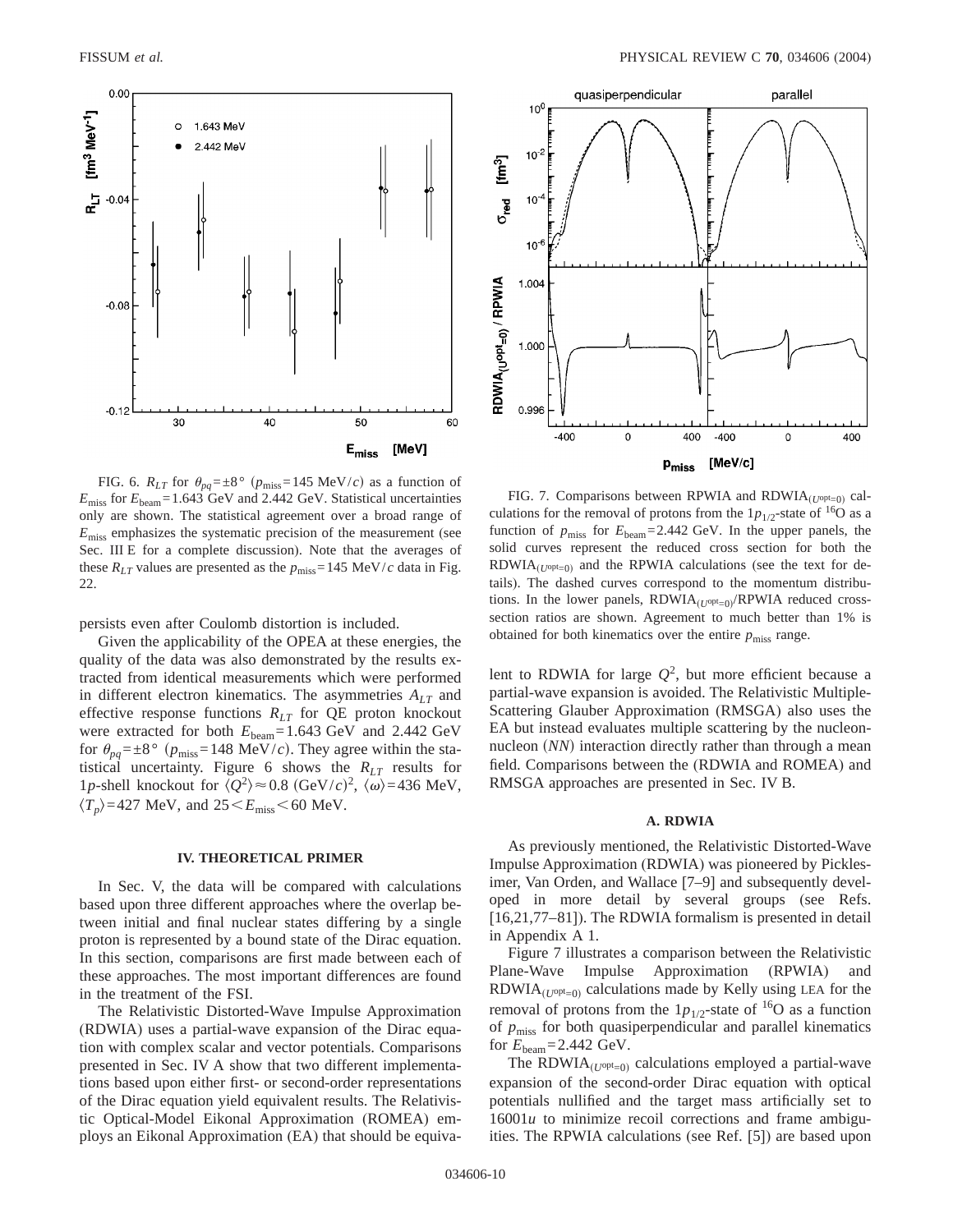

FIG. 8. Comparison baseline RDWIA calculations by the Madrid Group and Kelly (LEA) for the removal of protons from the 1*p*-shell of <sup>16</sup>O as a function of  $p_{\text{miss}}$  for  $E_{\text{beam}}$ =2.442 GeV. For the purposes of this comparison, the input into both calculations was identical (see Table V). Overall agreement is very good, and agreement is excellent for  $-250 < p$ <sub>miss</sub><250 MeV/*c*.

the Fourier transforms of the upper and lower components of the overlap function; that is, no partial-wave expansion is involved. In the upper panels, the solid curves represent the reduced cross section for both the  $RDWIA_{(1/0pt=0)}$  and RPWIA calculations as the differences are indistinguishable on this scale. The dashed curves show the momentum distributions. In the lower panels, the ratios between  $RDWIA_{(U^{opt}=0)}$  and RPWIA reduced cross sections are shown. With suitable choices for step size and maximum  $\ell$ (here 0.05 fm and 80), agreement to much better than 1% over the entire range of missing momentum is obtained, verifying the accuracy of LEA for plane waves. Similar results are obtained with the Madrid code of Udías *et al.* (see below).

The similarity between the reduced cross sections and the momentum distributions demonstrates that the violation of factorization produced by the distortion of the bound-state spinor is mild, but tends to increase with  $p_{\text{miss}}$ . Nevertheless, observables such as *ALT* that are sensitive to the interference between the lower and upper components are more strongly affected by the violation of factorization.

Figures 8 and 9 compare calculations for the removal of protons from the 1p-shell of <sup>16</sup>O as a function of  $p_{\text{miss}}$  for  $E_{\text{beam}}$ =2.442 GeV. The calculations made by Kelly [82] using LEA employ a second-order representation of the Dirac equation while those of the Madrid group use the standard first-order representation. Both calculations employ the set of baseline options summarized in Table V, which were chosen to provide the most rigorous numerical test of the codes without necessarily being optimal physics choices.

Figure 8 demonstrates that baseline cross-section calculations agree to better than 2% for  $p_{\text{miss}} < 250 \text{ MeV}/c$ , but that



FIG. 9. Comparison baseline RDWIA calculations for the  $A_{LT}$ asymmetry by the Madrid Group and Kelly (LEA) for the removal of protons from the 1p-shell of <sup>16</sup>O as a function of  $p_{\text{miss}}$  for  $E_{\text{beam}}$  $=2.442$  GeV. For the purposes of this comparison, the input into both calculations was identical (see Table V). Overall agreement is excellent over the entire  $p_{\text{miss}}$  range.

the differences increase to about 10% by about 400 MeV/*c*. Nevertheless, Fig. 9 shows that excellent agreement is obtained for  $A_{LT}$  over this entire range of  $p_{\text{miss}}$ , with only a very small observable shift. The agreement of the strong oscillations in  $A_{LT}$  for  $p_{\text{miss}} \approx 300 \text{ MeV}/c$  predicted by both methods demonstrates that they are equivalent with respect to spinor distortion. The small differences in the cross section for large  $p_{\text{miss}}$  appear to be independent of the input choices and probably arise from numerical errors in the integration of differential equations (perhaps due to initial conditions), but the origin has not yet been identified. Regardless, it is remarkable to achieve this level of agreement between two independent codes under conditions in which the cross section spans three orders of magnitude.

TABLE V. A summary of the basic RDWIA options which served as input to the "baseline" comparison calculations of the Madrid Group and Kelly (LEA). Results are shown in Figs. 8 and 9.

| Input parameter             | Option                    |
|-----------------------------|---------------------------|
| Bound-nucleon wave function | NLSH—Sharma et al. [83]   |
| Optical Model               | EDAI-O-Cooper et al. [84] |
| Nucleon spinor distortion   | Relativistic              |
| Electron distortion         | None                      |
| Current operator            | CC2                       |
| Nucleon form factors        | Dipole                    |
| Gauge                       | Coulomb                   |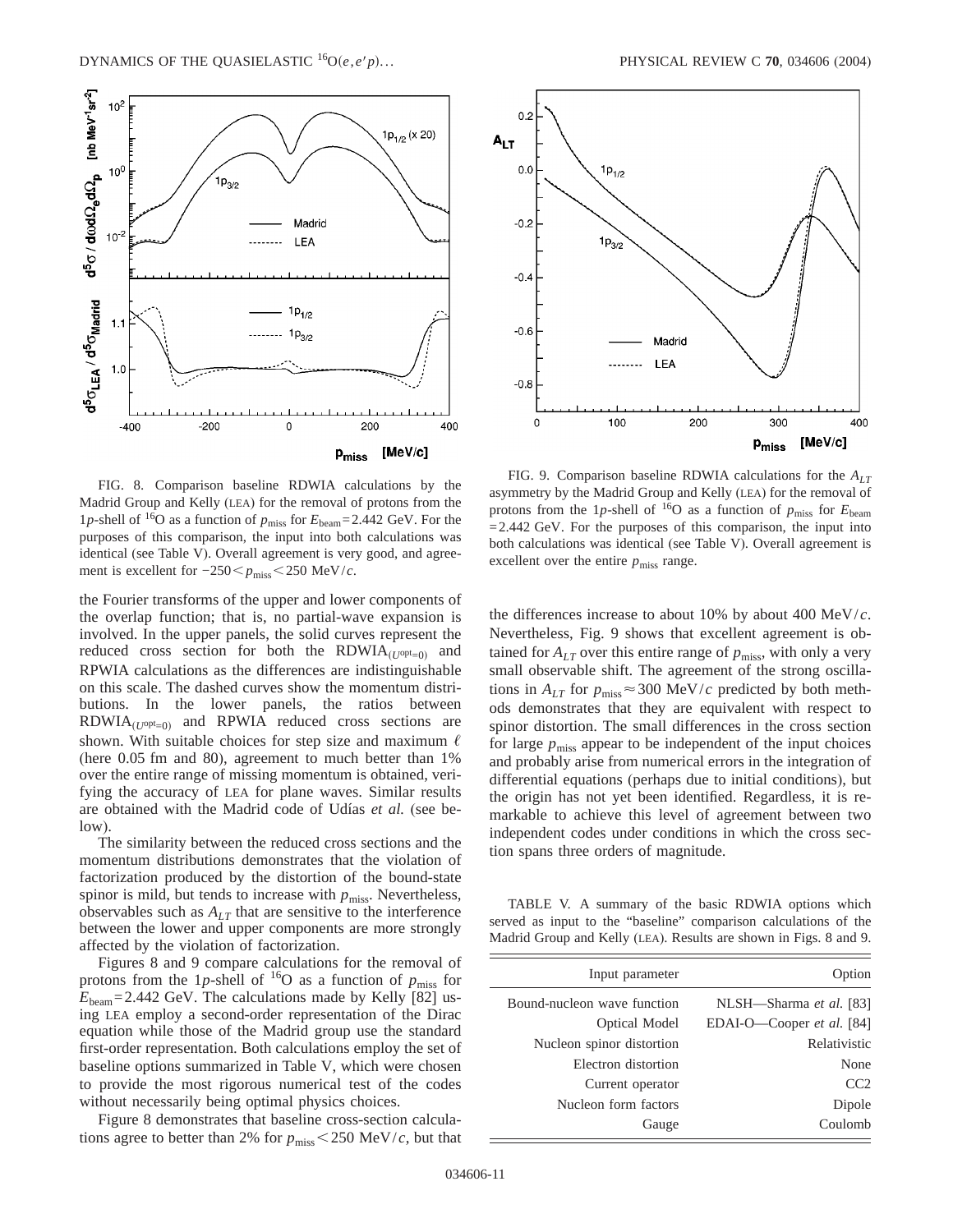TABLE VI. A summary of the basic options which served as input to the comparison between the RDWIA calculations and the "bare" RMSGA (no MEC nor IC) calculations of the Ghent Group. Results are shown in Fig. 10.

| Input parameter             |
|-----------------------------|
| Bound-nucleon wave function |
| Optical Model               |
| Nucleon spinor distortion   |
| Electron distortion         |
| Current operator            |
| Nucleon form factors        |
| Gauge                       |
|                             |

# **B. ROMEA/RMSGA**

The alternate relativistic model developed by the Ghent Group [85–88] for  $A(e, e/N)B$  processes is presented in Appendix A 2. With respect to the construction of the boundnucleon wave functions and the nuclear-current operator, an approach similar to standard RDWIA is followed. The (RDWIA and ROMEA) and RMSGA frameworks are substantially different in the way they address FSI. While the RDWIA and ROMEA models are both essentially one-body approaches in which all FSI effects are implemented through effective potentials, the RMSGA framework is a full-fledged, multi-nucleon scattering model based on the EA and the concept of frozen spectators. As such, when formulated in an unfactorized and relativistic framework, Glauber calculations are numerically involved and the process of computing the scattering state and the transition matrix elements involves numerical methods which are different from those adopted in RDWIA frameworks. For example, for  $A(e, e^t N)B$  calculations in the ROMEA and the RMSGA, partial-wave expansions are simply not a viable option.

The testing of the mutual consistency of the RDWIA and "bare" RMSGA [no meson-exchange currents (MEC) nor isobar currents (IC)] calculations began by considering the special case of vanishing FSI. In this limit, where all the Glauber phases are nullified in RMSGA and  $(RDWIA \rightarrow RPWIA)$ , the two calculations were determined to reproduce one another to 4% over the entire  $p_{\text{miss}}$  range, thereby establishing the validity of the numerics. The Glauber phases were then enabled. The basic options which then served as input to the comparison between the RDWIA calculations and the RMSGA calculations of the Ghent Group [89] are presented in Table VI.

Figure 10 shows the ratio of the bare RMSGA calculations of the Ghent Group together with RDWIA calculations for the removal of protons from the 1p-shell of  $^{16}O$  as a function of  $p_{\text{miss}}$  for  $E_{\text{beam}}$ =2.442 GeV. Apart from the treatment of FSI, all other ingredients to the calculations are identical (see Table VI). For  $p_{\text{miss}}$  below the Fermi momentum, the variation between the predictions of the two approaches is at most 25%, with the RDWIA approach predicting a smaller cross section (stronger absorptive effects) than the RMSGA model. Not surprisingly, at larger  $p_{\text{miss}}$  (correspondingly larger polar angles), the differences between the two approaches grow.



FIG. 10. RDWIA calculations compared to "bare" (no MEC nor IC) RMSGA calculations by the Ghent Group for the removal of protons from the 1*p*-shell of 16O as a function of *p*miss for *E*beam  $=$  2.442 GeV. Both calculations employ the input presented in Table VI. Apart from the treatment of FSI, all ingredients are identical.

# **V. RESULTS FOR**  $Q^2 \approx 0.8$  (GeV/*c*)<sup>2</sup>

The data were interpreted in subsets corresponding to the 1*p*-shell and to the 1*s*1/2-state and continuum. The interested reader is directed to the works of Gao *et al.* [91] and Liyanage *et al.* [92], where these results have been briefly highlighted. Note that when data are presented in the following discussion, statistical uncertainties only are shown. For a complete archive of the data, including systematic uncertainties, please see our deposit at the EPAPS website [132].

### **A. 1***p***-shell knockout**

### *1. Sensitivity to RDWIA variations*

The consistency of the normalization factors  $S_a$  suggested by the 1p-shell data for  $p_{\text{miss}}$  < 350 MeV/*c* obtained in this measurement at 2.442 GeV was examined within the RDWIA framework in a detailed study by the Madrid Group [93]. The study involved systematically varying a wide range of inputs to the RDWIA calculations, and then performing least-squares fits of the predictions to the cross-section data. The results of the study are presented in Table VII.

Three basic approaches were considered: the fully relativistic approach, the projected approach of Udías *et al.* [20,21], and the EMA-noSV (EMA denotes the Effective Momentum Approximation) approach of Kelly [4,94]. All three approaches included the effects of electron distortion. While the fully relativistic approach involved solving the Dirac equation directly in configuration space, the projected approach included only the positive-energy components, and as a result, most (but not all) of the spinor distortion was removed from the wave functions. Within the EMA-noSV ap-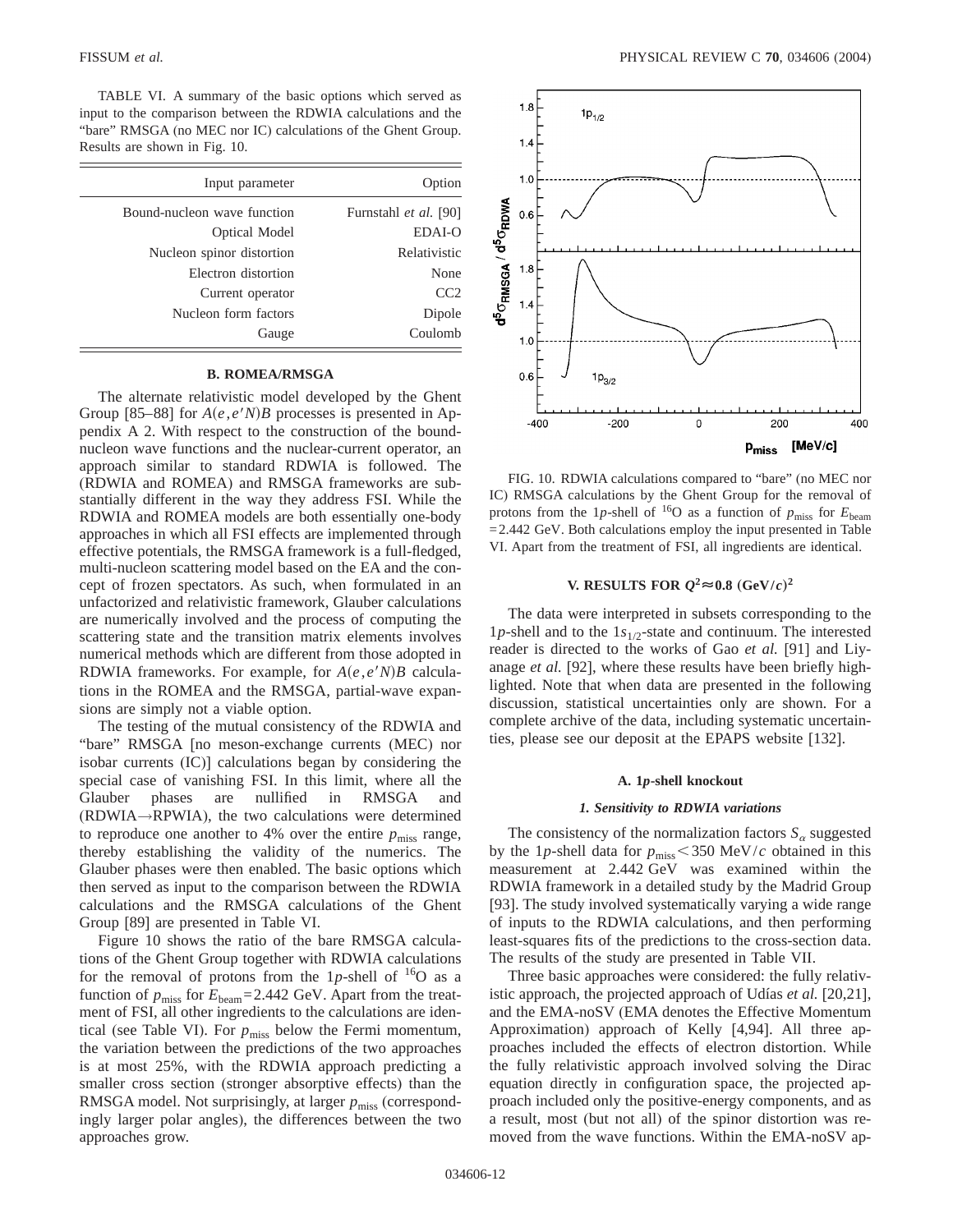|              | Prescription |              |        | Bound-<br>nucleon<br>wave function |        |             | Gauge  |   |        |            | Optical<br>potential |        |     |        | Nucleon<br>FF<br>model |        |        | Doublet<br>(% ) |                |      |                 | $S_{\alpha}$ |                 |      |      | $\chi^2$ |                 |
|--------------|--------------|--------------|--------|------------------------------------|--------|-------------|--------|---|--------|------------|----------------------|--------|-----|--------|------------------------|--------|--------|-----------------|----------------|------|-----------------|--------------|-----------------|------|------|----------|-----------------|
|              |              |              |        | NLS                                |        |             |        |   |        | <b>EDA</b> |                      |        |     |        |                        | $GK+$  |        |                 |                |      |                 |              |                 |      |      |          |                 |
| Fully<br>rel | proj         | EMA-<br>noSV | H      | $H-P$                              | HS     | $\mathbf C$ | W      | L | $I-O$  | D1         | D <sub>2</sub>       | MRW    | RLF | GK     | d                      | QMC    | 100    | 50              | $\overline{0}$ |      | CC <sub>1</sub> |              | CC <sub>2</sub> | CC1  |      |          | CC <sub>2</sub> |
| $\ast$       |              |              | $*$    |                                    |        | $\ast$      |        |   | $\ast$ |            |                      |        |     | $\ast$ |                        |        | $\ast$ |                 |                | 0.68 | 0.62            | 0.74         | 0.67            | 5.5  | 5.3  | 2.0      | 31.0            |
|              | $\ast$       |              | $\ast$ |                                    |        | *           |        |   | $\ast$ |            |                      |        |     | $\ast$ |                        |        | $\ast$ |                 |                | 0.78 | 0.73            | 0.76         | 0.71            | 17.0 | 79.0 | 8.0      | 70.0            |
|              |              | $*$          | $\ast$ |                                    |        | *           |        |   | $\ast$ |            |                      |        |     |        |                        |        | $\ast$ |                 |                | 0.72 | 0.66            | 0.75         | 0.69            | 2.3  | 65.0 | 2.2      | 65.0            |
| 宋            |              |              |        | $*$                                |        | $\ast$      |        |   | $*$    |            |                      |        |     |        |                        |        | $\ast$ |                 |                | 0.60 | 0.52            | 0.63         | 0.54            | 10.0 | 97.0 | 15.0     | 115.0           |
|              |              |              |        |                                    | $\ast$ | *           |        |   | $\ast$ |            |                      |        |     |        |                        |        |        |                 |                | 0.62 | 0.61            | 0.65         | 0.65            | 10.0 | 6.7  | 18.0     | 41.0            |
|              |              |              | $\ast$ |                                    |        |             | $\ast$ |   | $\ast$ |            |                      |        |     |        |                        |        | $\ast$ |                 |                | 0.63 | 0.59            | 0.76         | 0.70            | 25.0 | 9.2  | 2.6      | 22.0            |
|              |              |              |        |                                    |        |             |        |   | $\ast$ |            |                      |        |     |        |                        |        |        |                 |                | 0.69 | 0.63            | 0.73         | 0.67            | 3.7  | 6.4  | 2.5      | 34.0            |
|              |              |              | ×.     |                                    |        | $*$         |        |   |        | *          |                      |        |     |        |                        |        | $\ast$ |                 |                | 0.64 | 0.60            | 0.72         | 0.67            | 29.0 | 12.0 | 4.8      | 8.2             |
|              |              |              | ×.     |                                    |        | $\ast$      |        |   |        |            | $\ast$               |        |     |        |                        |        | *      |                 |                | 0.64 | 0.59            | 0.71         | 0.65            | 15.0 | 6.4  | 0.7      | 15.0            |
|              |              |              | $\ast$ |                                    |        | $*$         |        |   |        |            |                      | $\ast$ |     | $\ast$ |                        |        | $\ast$ |                 |                | 0.62 | 0.60            | 0.71         | 0.67            | 35.0 | 11.0 | 7.6      | 7.3             |
|              |              |              | *      |                                    |        | $\ast$      |        |   |        |            |                      |        |     |        |                        |        | $\ast$ |                 |                | 0.61 | 0.58            | 0.70         | 0.65            | 41.0 | 12.0 | 6.1      | 7.9             |
|              |              |              |        |                                    |        | $\ast$      |        |   | $\ast$ |            |                      |        |     |        | $\ast$                 |        | $\ast$ |                 |                | 0.69 | 0.63            | 0.75         | 0.68            | 4.8  | 5.9  | 2.1      | 31.0            |
|              |              |              | $\ast$ |                                    |        | *           |        |   | $\ast$ |            |                      |        |     |        |                        | $\ast$ |        |                 |                | 0.65 | 0.61            | 0.72         | 0.66            | 11.0 | 3.3  | 0.5      | 16.0            |
|              |              |              | $\ast$ |                                    |        | *           |        |   | $*$    |            |                      |        |     |        |                        |        |        | ∗               |                |      | 0.64            |              | 0.70            |      | 6.1  |          | 33.0            |
| $\ast$       |              |              | $*$    |                                    |        | $\ast$      |        |   | $\ast$ |            |                      |        |     | $\ast$ |                        |        |        |                 | ∗              |      | 0.66            |              | 0.72            |      | 7.4  |          | 35.0            |

TABLE VII. Normalization factors derived from the 2.442 GeV 1*p*-shell cross-section data using the CC1 and CC2 current operators. The first term in each column is for the  $1p_{1/2}$ -state, while the second term is for the  $1p_{3/2}$ -state.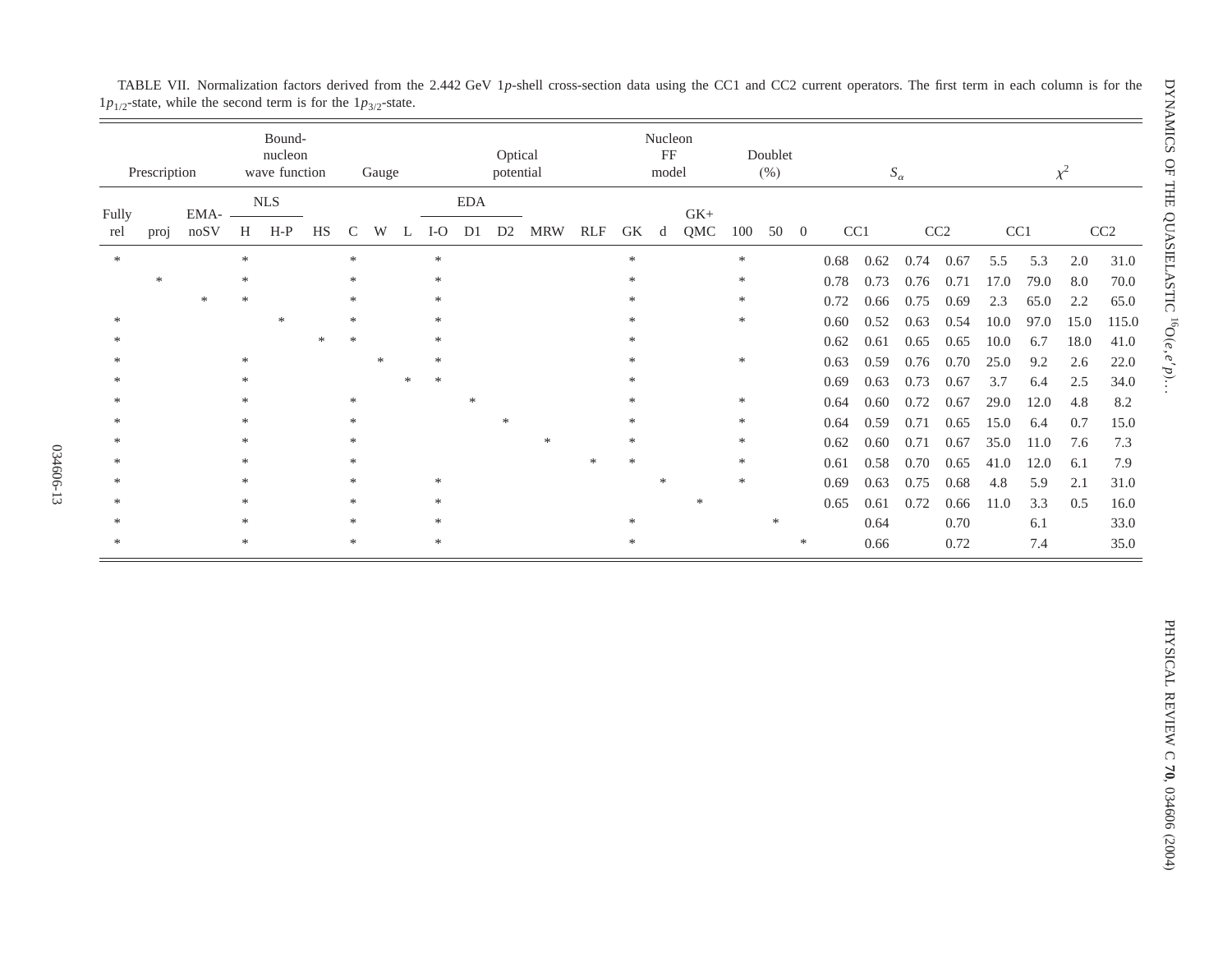

FIG. 11. Momentum distributions for the HS, NLSH, and NLSH-P models. There is only a slight difference between HS and NLSH—for the  $1p_{3/2}$ -state, HS is broader spatially and thus drops off faster with increasing  $p_{\text{miss}}$ . On the other hand, NLSH-P differs appreciably from both HS and NLSH, and is clearly distinguishable for  $p_{\text{miss}} > 250$  MeV/*c* for both the  $1p_{1/2}$ - and  $1p_{3/2}$ -states. Note that both the NLSH and NLSH-P wave functions predict binding energies, single-particle energies, and a charge radius for  $16O$  which are all in good agreement with the data.

proach, a relativized Schrödinger equation was solved using the EMA, and all of the spinor distortion was removed. This made the calculation similar to a factorized calculation, although spin-orbit effects in the initial and final states (which cause small deviations from the factorized results) are included in EMA-noSV.

The current operator was changed between CC1 and CC2. Three bound-nucleon wave functions (see Fig. 11) derived from relativistic Lagrangians were considered: HS by Horowitz and Serot [95,96], NLSH by Sharma *et al.* [83], and NLSH-P by Udías *et al.* [97] (which resulted from a Lagrangian fine-tuned to reproduce the Leuschner *et al.* data). Note that both the NLSH and NLSH-P wave functions predict binding energies, single-particle energies, and a charge radius for  $16$ O which are all in good agreement with the data.

The gauge prescription was changed between Coulomb, Weyl, and Landau. The nucleon distortion was evaluated using three purely phenomenological *SV* optical potentials (EDAI-O, EDAD1, and EDAD2) by Cooper *et al.* [84], as well as MRW by McNeil *et al.* [98] and RLF by Horowitz [99] and Murdock [100]. The nucleon form-factor model was changed between GK by Gari and Krümpelmann [101] and the dipole model. Further, the QMC model of Lu *et al.* [102,103] predicts a density dependence for form factors that was calculated and applied to the GK form factors using the Local Density Approximation (LDA—see Ref. [80]).

Note that the calculations for the  $1p_{3/2}$ -state include incoherent contributions of the unresolved the incoherent contributions of the unresolved  $2s_{1/2}$ 1 $d_{5/2}$ -doublet. The bound-nucleon wave functions for these positive-parity states were taken from the parametriza-



FIG. 12. Left-right asymmetry *ALT* together with RDWIA calculations for the removal of protons from the 1p-shell of  $^{16}O$  as a function of  $p_{\text{miss}}$  for  $E_{\text{beam}} = 2.442 \text{ GeV}$ . Uncertainties are statistical. Note that the solid curves shown here are identical to those shown in Figs. 13 and 15.

tion of Leuschner *et al.* and normalization factors were fit to said data using RDWIA calculations. Factors for both states of 0.12(3) relative to full occupancy were determined. The sensitivity of the present data to this incoherent admixture was evaluated by scaling the fitted doublet contribution using factors of 0.0, 0.5, and 1.0.

Qualitatively, the fully relativistic approach clearly did the best job of reproducing the data. Fully relativistic results were shown to be much less gauge-dependent than the nonrelativistic results. The CC2 current operator was in general less sensitive to choice of gauge, and the data discouraged the choice of the Weyl gauge. The different optical models had little effect on the shape of the calculations, but instead changed the overall magnitude. Both the GK and dipole nucleon form-factor models produced nearly identical results. The change in the calculated  $GK+QMC$  cross section was modest, being most pronounced in  $A_{LT}$  for  $p_{\text{miss}}$  > 300 MeV/*c*. The results were best for a 100% contribution of the strength of the  $2s_{1/2}1d_{5/2}$ -doublet to the  $1p_{3/2}$ -state, although the data were not terribly sensitive to this degree of freedom.

Figure 12 shows the left-right asymmetry  $A_{LT}$  together with RDWIA calculations for the removal of protons from the 1*p*-shell of  $^{16}O$  as a function of  $p_{\text{miss}}$  for  $E_{\text{beam}}$ =2.442 GeV. The origin of the large change in the slope of  $A_{LT}$  at  $p_{\text{miss}} \approx 300 \text{ MeV}/c$  is addressed by the various calculations. This "ripple" effect is due to the distortion of the bound-nucleon and ejectile spinors, as evidenced by the other three curves shown, in which the full RDWIA calculations have been decomposed. It is important to note that these three curves all retain the same basic ingredients, par-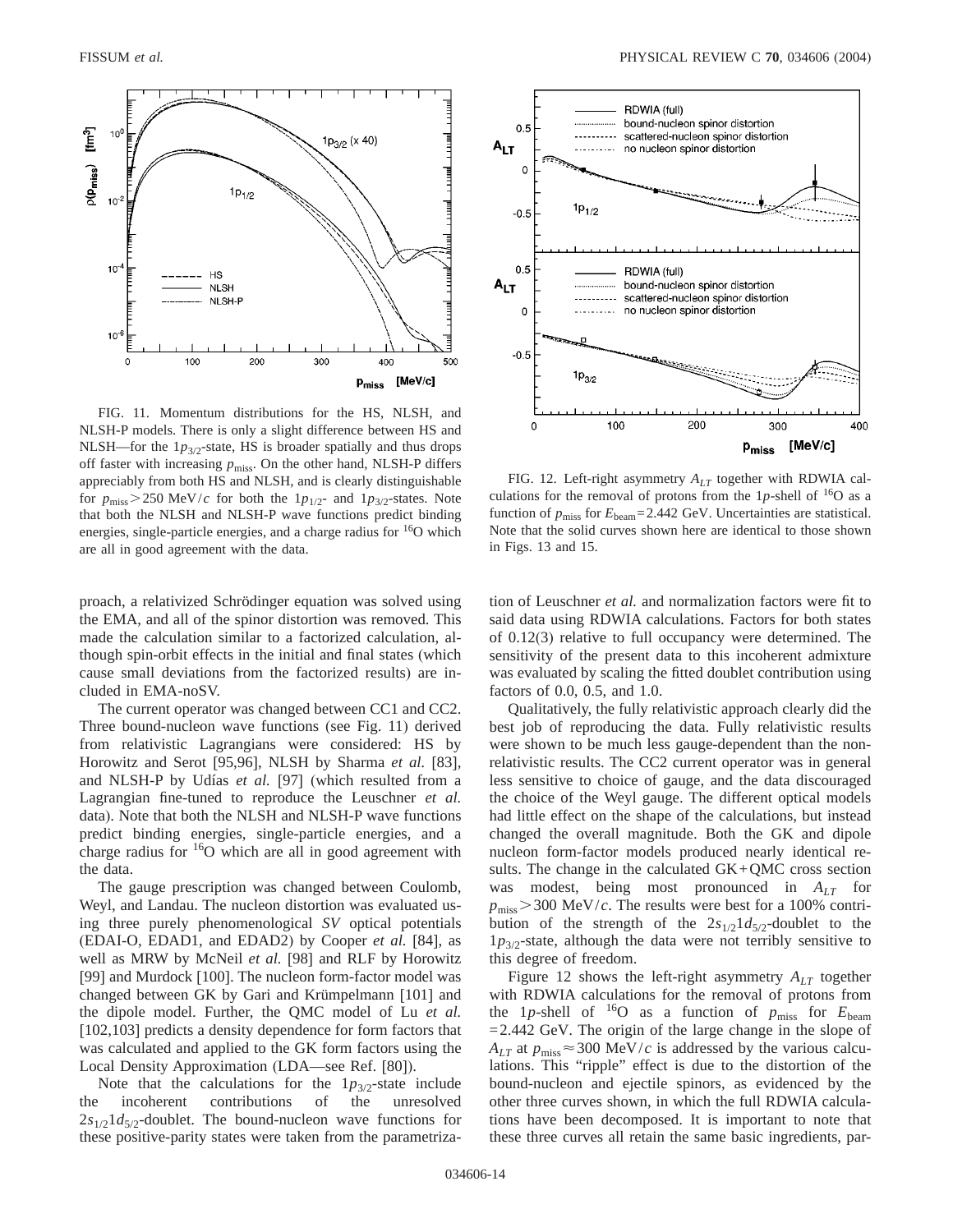

FIG. 13. Left-right asymmetry *ALT* together with RDWIA calculations for the removal of protons from the  $1p_{1/2}$ -state of <sup>16</sup>O as a function of  $p_{\text{miss}}$  for  $E_{\text{beam}} = 2.442 \text{ GeV}$ . Uncertainties are statistical. The solid curves in all three panels are the same and are identical to those shown for the removal of protons from the  $1p_{1/2}$ -state of <sup>16</sup>O in Figs. 12 and 15.

ticularly the fully relativistic current operator and the upper components of the Dirac spinors. Of the three curves, the dotted line resulted from a calculation where only the boundnucleon spinor distortion was included, the dashed line resulted from a calculation where only the scattered-state spinor distortion was included, and the dashed-dotted line resulted from a calculation where undistorted spinors (essentially identical to a factorized calculation) were considered. Clearly, the inclusion of the bound-nucleon spinor distortion is more important than the inclusion of the scattered-state spinor distortion, but both are necessary to describe the data.

The effects of variations in the ingredients to the calculations of the left-right asymmetry  $A_{LT}$  for the  $1p_{1/2}$ -state only are shown in Fig. 13. Note that the data are identical to those presented in Fig. 12, as are the solid curves. In the top panel, the EDAI-O optical potential and NLSH bound-nucleon wave function were used for all the calculations, but the choice of current operator was varied between CC1 (dashed), CC2 (solid), and CC3 (dashed-dotted), resulting in a change in both the height and the  $p_{\text{miss}}$ -location of the ripple in  $A_{LT}$ . In the middle panel, the current operator CC2 and EDAI-O optical potential were used for all the calculations, but the choice of bound-nucleon wave function was varied between NLSH-P (dashed), NLSH (solid), and HS (dashed-dotted), resulting in a change in the  $p_{\text{miss}}$ -location of the ripple, but a relatively constant height. In the bottom panel, the current operator CC2 and NLSH bound-nucleon wave function were used for all the calculations, but the choice of optical potential was varied between EDAD1 (dashed), EDAI-O (solid), and EDAD2 (dashed-dotted), resulting in a change in the height of the ripple, but a relatively constant  $p_{\text{miss}}$ -location.

TABLE VIII. A summary of the basic options which served as input to the single-nucleon current RDWIA, ROMEA, and RMSGA comparison calculations. Results are shown in Figs. 14–16.

| Input parameter             | <b>RDWIA</b> | <b>ROMEA</b><br>and RMSGA |
|-----------------------------|--------------|---------------------------|
| Bound-nucleon wave function | <b>NLSH</b>  | HS                        |
| <b>Optical Model</b>        | EDAI-O       | EDAI-O                    |
| Nucleon spinor distortion   | Relativistic | Relativistic              |
| Electron distortion         | Yes          | Yes                       |
| Current operator            | CC2          | CC2                       |
| Nucleon form factors        | GK           | Dipole                    |
| Gauge                       | Coulomb      | Coulomb                   |

More high-precision data, particularly for  $150 < p_{\text{miss}} < 400 \text{ MeV}/c$ , are clearly needed to accurately and simultaneously determine the current operator, the bound-state wave function, the optical potential, and of course the normalization factors. This experiment has recently been performed in Hall A at Jefferson Lab by Saha *et al.* [104], and the results are currently under analysis.

# *2. Comparison to RDWIA, ROMEA, and RMSGA calculations considering single-nucleon currents*

In this section, the data are compared to RDWIA and bare ROMEA and RMSGA calculations (which take into consideration single-nucleon currents only—no MEC or IC). The basic options employed in the calculations are summarized



FIG. 14. Measured cross-section data for the removal of protons from the 1p-shell of  $16$ O as a function of  $p_{\text{miss}}$  as compared to relativistic calculations at *E*beam=2.442 GeV. Uncertainties are statistical and, on average, there is an additional  $\pm$ 5.6% systematic uncertainty associated with the data. The solid line is the RDWIA calculation, while the dashed and dashed-dotted lines are, respectively, the bare ROMEA and RMSGA calculations.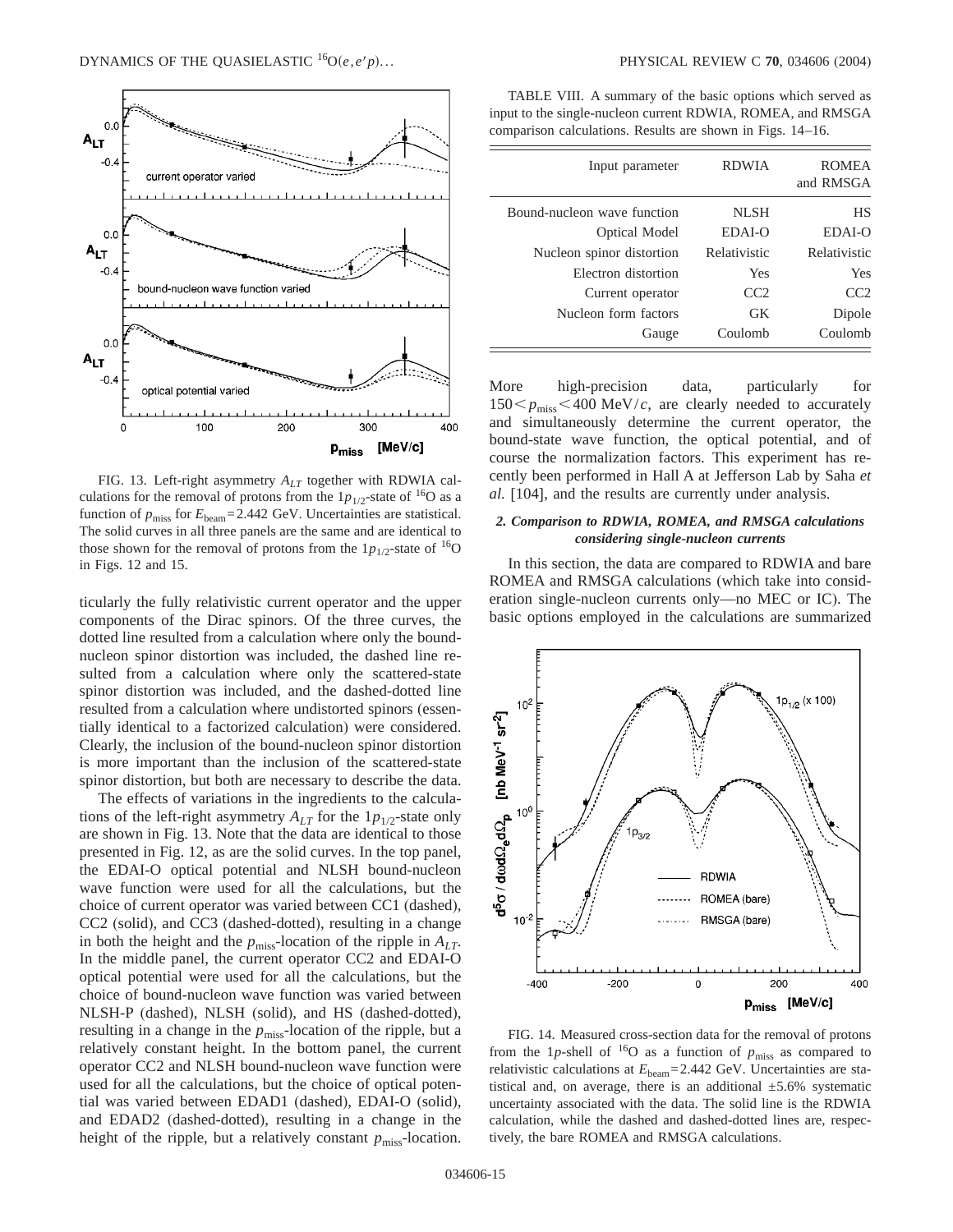

FIG. 15. Left-right asymmetry  $A_{LT}$  together with relativistic calculations of the  $A_{LT}$  asymmetry for the removal of protons from the 1*p*-shell of <sup>16</sup>O as a function of  $p_{\text{miss}}$  for  $E_{\text{beam}} = 2.442 \text{ GeV}$ . Uncertainties are statistical. The solid line is the RDWIA calculation, while the dashed and dashed-dotted lines are, respectively, the bare ROMEA and RMSGA calculations. Note that the solid curves shown here are identical to those shown in Figs. 12 and 13.

in Table VIII. Note that both the EA-based calculations stop at  $p_{\text{miss}}$ =350 MeV/*c* as the approximation becomes invalid.

Figure 14 shows measured cross-section data for the removal of protons from the 1p-shell of  $16$ O as a function of  $p_{\text{miss}}$  as compared to relativistic calculations at  $E_{\text{beam}}$  $=$  2.442 GeV. The solid line is the RDWIA calculation, while the dashed and dashed-dotted lines are, respectively, the bare ROMEA and RMSGA calculations. The normalization factors for the RDWIA calculations are 0.73 and 0.72 for the  $1p_{1/2}$ -state and  $1p_{3/2}$ -state, respectively. For the ROMEA and RMSGA calculations, they are 0.6 and 0.7 for the  $1p_{1/2}$ -state and  $1p_{3/2}$ -state, respectively. The RDWIA calculations do a far better job of representing the data over the entire  $p_{\text{miss}}$ range.

Figure 15 shows the left-right asymmetry *ALT* together with relativistic calculations for the removal of protons from the 1*p*-shell of <sup>16</sup>O as a function of  $p_{\text{miss}}$  for  $E_{\text{beam}}$  $=$  2.442 GeV. The solid line is the RDWIA calculation, while the dashed and dashed-dotted lines are, respectively, the bare ROMEA and RMSGA calculations. Note again the large change in the slope of  $A_{LT}$  at  $p_{\text{miss}} \approx 300 \text{ MeV}/c$ . While all three calculations undergo a similar change in slope, the RDWIA calculation does the best job of reproducing the data. The ROMEA calculation reproduces the data well for  $p_{\text{miss}}$  < 300 MeV/*c*, but substantially overestimates  $A_{LT}$  for  $p_{\text{miss}}$  $>$  300 MeV/*c*. The RMSGA calculation does well with the overall trend in the data, but struggles with reproducing the data for the  $1p_{1/2}$ -state.

Figure 16 shows the  $R_{L+TT}$ ,  $R_{LT}$ , and  $R_T$  effective response functions together with relativistic calculations for the re-



FIG. 16. Data from this work together with relativistic calculations for the  $R_{L+TT}$ ,  $R_{LT}$ , and  $R_T$  effective response functions for the removal of protons from the 1p-shell of <sup>16</sup>O as a function of  $p_{\text{miss}}$ . Uncertainties are statistical. The solid line is the RDWIA calculation, while the dashed and dashed-dotted lines are, respectively, the bare ROMEA and RMSGA calculations.

moval of protons from the 1p-shell of  $^{16}O$  as a function of  $p_{\text{miss}}$ . Note that the data point located at  $p_{\text{miss}} \approx 52 \text{ MeV}/c$ comes from the parallel kinematics measurements, $13$  while the other data points come from the quasiperpendicular kinematics measurements. The solid line is the RDWIA calculation, while the dashed and dashed-dotted lines are, respectively, the bare ROMEA and RMSGA calculations. The agreement, particularly between the RDWIA calculations and the data, is very good. The spinor distortions in the RDWIA calculations which were required to predict the change in slope of  $A_{LT}$  at  $p_{miss} \approx 300 \text{ MeV}/c$  in Fig. 12 are also essential to the description of  $R_{LT}$ . The agreement between the RMSGA calculations and the data, particularly for *RLT*, is markedly poorer.

Qualitatively, it should again be noted that none of the calculations presented so far have included contributions from two-body currents. The good agreement between the calculations and the data indicates that these currents are already small at  $Q^2 \approx 0.8$  (GeV/*c*)<sup>2</sup>. This observation is supported by independent calculations by Amaro *et al.* [105,106] which estimate the importance of such currents (which are highly dependent on *p*miss) to be large at lower  $Q^2$ , but only 2% for the 1*p*<sub>1/2</sub>-state and 8% for the 1*p*<sub>3/2</sub>-state in these kinematics. It should also be noted that the RDWIA results presented here are comparable with those obtained in

 $^{13}$  Strictly speaking, the effective longitudinal response function  $R_L$ could not be separated from the quasiperpendicular kinematics data. However, since both Kelly and Udías *et al.* calculate the term  $(v_{TT}/v_L)R_{TT}$  to be <10% of  $R_{L+TT}$  in these kinematics,  $R_L$  and *RL*<sup>+</sup>*TT* responses are both presented on the same plot.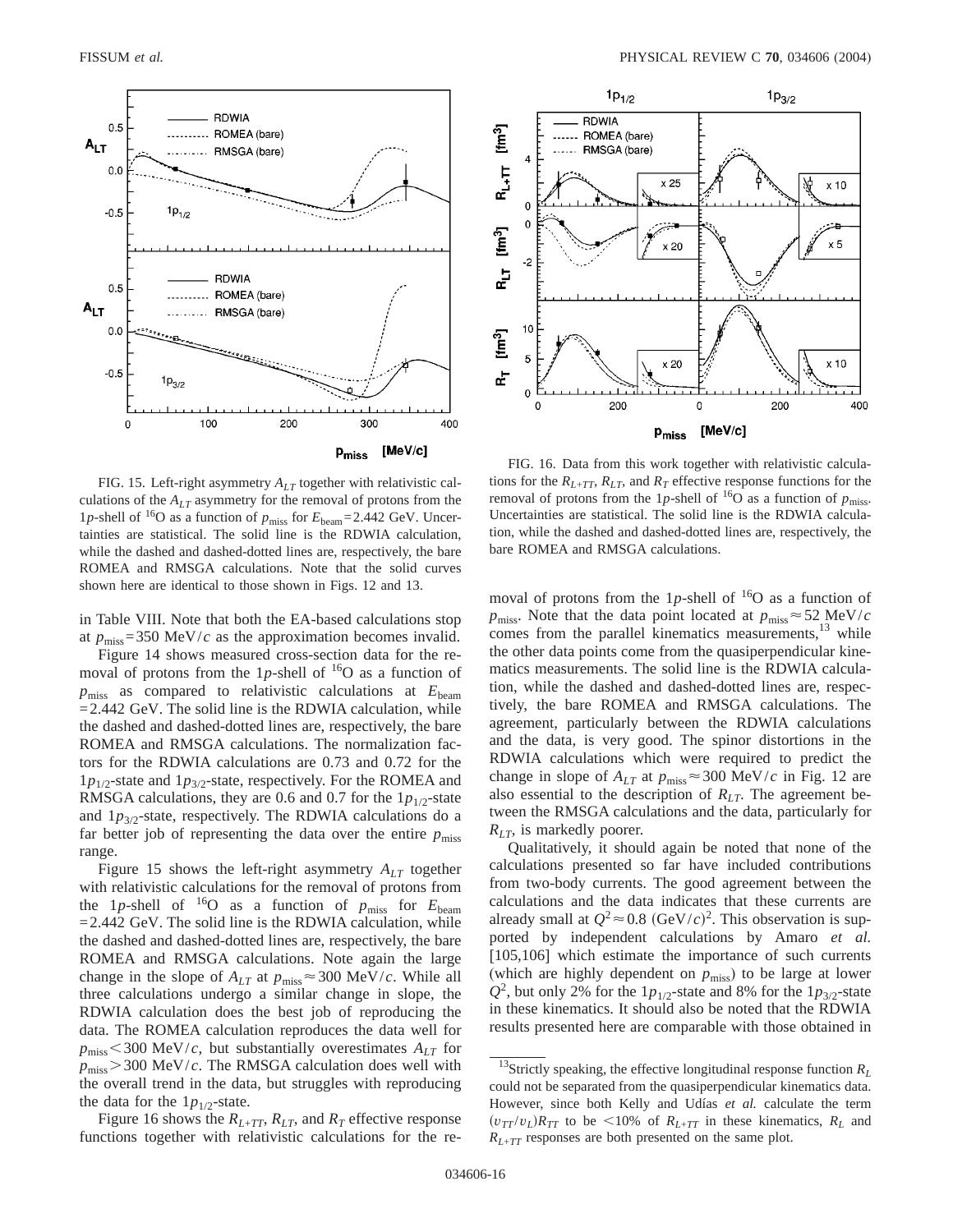

FIG. 17. Measured cross-section data for the removal of protons from the 1p-shell of <sup>16</sup>O as a function of  $p_{\text{miss}}$  together with calculations by the Ghent Group at *E*beam=2.442 GeV. Uncertainties are statistical and, on average, there is an additional  $\pm$ 5.6% systematic uncertainty. The curves labeled "bare" are identical to those shown in Fig. 14.

independent RDWIA analyses of our data by the Pavia Group—see Meucci *et al.* [81].

# *3. Comparison to ROMEA and RMSGA calculations including two-body currents*

In this section, two-body current contributions to the ROMEA and RMSGA calculations stemming from MEC and IC are presented. These contributions to the transition matrix elements were determined within the nonrelativistic framework outlined by the Ghent Group in Ref. [107]. Recall that the basic options employed in the calculations have been summarized in Table VIII. Note again that both the EAbased calculations stop at  $p_{\text{miss}}$ =350 MeV/*c* as the approximation becomes invalid.

Figure 17 shows measured cross-section data for the removal of protons from the 1p-shell of  $^{16}O$  as a function of *p*miss as compared to calculations by the Ghent Group which include MEC and IC at *E*beam=2.442 GeV. In the top panel, ROMEA calculations are shown. The dashed line is the bare calculation, the dashed-dotted line includes MEC, and the solid line includes both MEC and IC. In the bottom panel, RMSGA calculations are shown. The dashed line is the bare calculation, the dashed-dotted line includes MEC, and the solid line includes both MEC and IC. Note that the curves labeled "bare" in this figure are identical to those shown in Fig. 14. The normalization factors are 0.6 and 0.7 for the  $1p_{1/2}$ -state and  $1p_{3/2}$ -state, respectively. The impact of the two-body currents on the computed differential cross section for the knockout of 1p-shell protons from  $^{16}O$  is no more than a few percent for low  $p_{\text{miss}}$ , but gradually increases with increasing  $p_{\text{miss}}$ . Surprisingly, the explicit inclusion of the



FIG. 18. Left-right asymmetry *ALT* together with calculations by the Ghent Group of the *ALT* asymmetry for the removal of protons from the 1p-shell of  $160$  as a function of  $p_{\text{miss}}$  for  $E_{\text{beam}}$ =2.442 GeV. Error bars are statistical. The curves labeled "bare" are identical to those shown in Fig. 15.

two-body current contributions to the transition matrix elements does not markedly improve the overall agreement between the calculations and the data.

Figure 18 shows the left-right asymmetry  $A_{LT}$  together with calculations by the Ghent Group for the removal of protons from the 1p-shell of <sup>16</sup>O as a function of  $p_{\text{miss}}$  for  $E_{\text{beam}}$ =2.442 GeV. In the top two panels, ROMEA calculations are shown. The dashed lines are the bare calculations identical to those previously shown in Fig. 15, the dasheddotted line includes MEC, and the solid line includes both MEC and IC. In the bottom panel, RMSGA calculations are shown. The dashed line is the bare calculation, the dasheddotted line includes MEC, and the solid line includes both MEC and IC. While all three calculations undergo a change in slope at  $p_{\text{miss}} \approx 300 \text{ MeV}/c$ , it is again clearly the bare calculations which best represent the data. Note that in general, the IC were observed to produce larger effects than the MEC.

Figures 19 and 20 show the effective  $R_{L+TT}$ ,  $R_{LT}$ , and  $R_T$ response functions together with ROMEA and RMSGA calculations by the Ghent Group for the removal of protons from the 1*p*-shell of <sup>16</sup>O as a function of  $p_{\text{miss}}$ . The dashed lines are the bare ROMEA and RMSGA calculations identical to those previously shown in Fig. 16, while the solid lines include both MEC and IC. In contrast to the cross-section (recall Fig. 17) and  $A_{LT}$  (recall Fig. 18) situations, the agreement between the effective response-function data and the calculations improves with the explicit inclusion of the twobody current contributions to the transition matrix elements.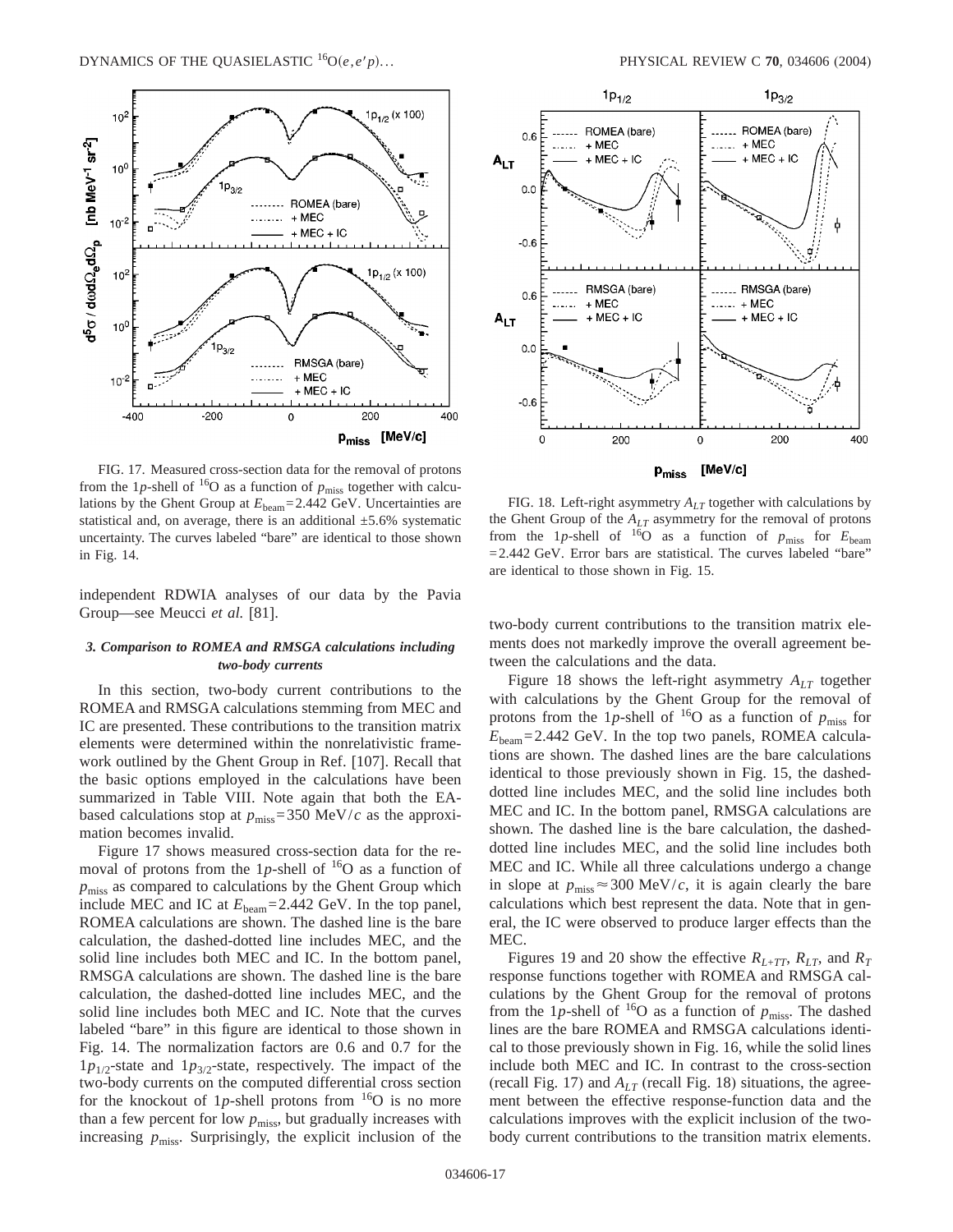

FIG. 19. Data from this work together with ROMEA calculations by the Ghent Group for the  $R_{L+TT}$ ,  $R_{LT}$ , and  $R_T$  effective response functions for the removal of protons from the 1*p*-shell of  $16$ O as a function of  $p_{\text{miss}}$ . Uncertainties are statistical. The curves labeled "bare" are identical to those shown in Fig. 16.

# **B. Higher missing energies**

In this section, ROMEA calculations are compared to the higher- $E_{\text{miss}}$  data. The basic options employed in the calculations have been summarized in Table VIII.

Figure 21 presents averaged measured cross-section data as a function of  $E_{\text{miss}}$  obtained at  $E_{\text{beam}} = 2.442 \text{ GeV}$  for



FIG. 20. Data from this work together with RMSGA calculation by the Ghent Group for the  $R_{L+TT}$ ,  $R_{LT}$ , and  $R_T$  effective response functions for the removal of protons from the  $1p$ -shell of  $^{16}O$  as a function of  $p_{\text{miss}}$ . Uncertainties are statistical. The curves labeled "bare" are identical to those shown in Fig. 16.



FIG. 21. Data from this work together with ROMEA calculations by the Ghent Group for the *E*miss-dependence of the cross section obtained at  $E_{\text{beam}} = 2.442 \text{ GeV}$ . The data are the averaged cross section measured on either side of **q** at each  $\theta_{pq}$ . Normalization factors of 0.6, 0.7, and 1.0 have been used for the  $1p_{1/2}$ ,  $1p_{3/2}$ , and  $1s_{1/2}$ -states, respectively. Uncertainties are statistical and, on average, there is an additional  $\pm$ 5.9% systematic uncertainty associated with the data. Also shown are calculations by the Ghent Group for the  $(e, e'p)$  contribution.

four discrete HRS*<sup>h</sup>* angular settings ranging from  $2.5^{\circ} < \theta_{pq} < 20^{\circ}$ , corresponding to average values of  $p_{\text{miss}}$ increasing from 50 to 340 MeV/*c*. The cross-section values shown are the averaged values of the cross section measured on either side of **q** at each  $\theta_{pq}$ . The strong peaks at  $E_{\text{miss}}$ =12.1 and 18.3 MeV correspond to 1*p*-shell proton removal from  $16O$ . As in Sec. V A, the dashed curves corresponding to these peaks are the bare ROMEA calculations, while the solid lines include both MEC and IC. The normalization factors remain 0.6 and 0.7 for the  $1p_{1/2}$ - and  $1p_{3/2}$ -states, respectively.

For  $20 \le E_{\text{miss}} \le 30$  MeV, the spectra behave in a completely different fashion. Appreciable strength exists which scales roughly with the 1*p*-shell fragments and is not addressed by the present calculations of two-nucleon knockout. The high-resolution experiment of Leuschner *et al.* identified two additional  $1p_{3/2}$ -fragments and several positive-parity states in this region which are populated primarily by singleproton knockout from 2*p*2*h* components of the ground-state wave function. Two-body currents and channel-coupling in the final state also contribute. This strength has also been studied in  $(\gamma, p)$  experiments, and has been interpreted by the Ghent Group [108] as the post-photoabsorption population of states with a predominant 1*p*2*h* character via two-body currents.

For  $E_{\text{miss}} > 30$  MeV, in the top panel for  $p_{\text{miss}}$  $=50$  MeV/ $c$ , there is a broad and prominent peak centered at  $E_{\text{miss}} \approx 40 \text{ MeV}$  corresponding largely to the knockout of 1*s*1/2-state protons. As can be seen in the lower panels, the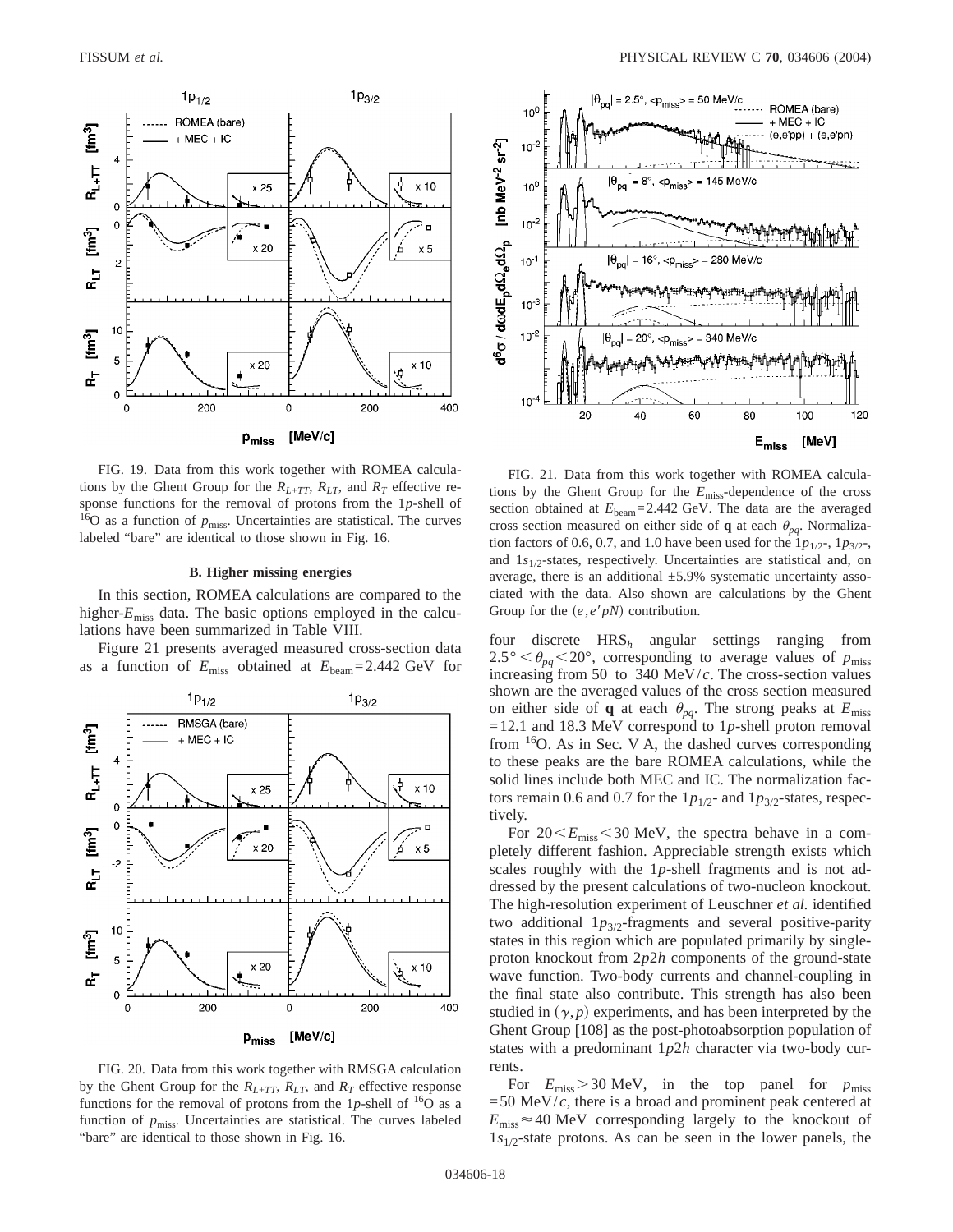strength of this peak diminishes with increasing  $p_{\text{miss}}$ , and completely vanishes beneath a flat background by  $p_{\text{miss}}$ =280 MeV/*c*. For  $E_{\text{miss}} > 60$  MeV and  $p_{\text{miss}} \ge 280$  MeV/*c*, the cross section decreases only very weakly as a function of *p*miss, and is completely independent of *E*miss.

In order to estimate the amount of the cross section observed for  $E_{\text{miss}} > 25 \text{ MeV}$  that can be explained by the single-particle knockout of protons from the  $1s_{1/2}$ -state, the data were compared to the ROMEA calculations of the Ghent Group. The dashed curves are the bare calculations, while the solid lines include both MEC and IC. A normalization factor of 1.0 for the  $1s_{1/2}$ -state single-particle strength was used. The two calculations are indistinguishable for  $p_{\text{miss}} \le 145$  MeV/*c*, and the agreement between these calculations and the measured cross-section data is reasonable (see the top two panels of Fig. 21 where there is an identifiable  $1s_{1/2}$ -state peak at  $E_{\text{miss}} \approx 40 \text{ MeV}$ ). At higher  $p_{\text{miss}}$  (where there is no clear  $1s_{1/2}$ -state peak at  $E_{\text{miss}} \approx 40 \text{ MeV}$ , the data are substantially larger than the calculated bare cross section. The inclusion of MEC and IC improves the agreement, but there is still roughly an order-of-magnitude discrepancy. The RDWIA calculations demonstrate similar behavior. Thus, the  $p_{\text{miss}} \geq 280$  MeV/*c* data are not dominated by single-particle knockout. Note that the magnitude of  $(S_T - S_L)$  is consistent with that anticipated based on the measurements of Ulmer *et al.* at  $Q^2 = 0.14$  (GeV/*c*)<sup>2</sup> and Dutta *et al.* at  $Q^2 = 0.6$  and 1.8  $(GeV/c)^2$ . Together, these data suggest that transverse processes associated with the knockout of more than one nucleon decrease with increasing *Q*<sup>2</sup> .

Also shown as dashed-dotted curves in Fig. 21 are the calculations by the Ghent Group [109] for the  $(e, e'pp)$  and  $(e, e'pn)$  contributions to the  $(e, e'p)$  cross section performed within a Hartree-Fock framework. This two-particle knockout cross section was determined using the Spectator Approximation, in a calculation which included MEC, IC, and both central short-range correlations (SRC) and tensor medium-range correlations. Note that in these kinematics, this calculation performed with SRC alone produced only 2% of the two-particle knockout cross section, while including both SRC and tensor correlations produced only 15% of the two-particle knockout cross section. The calculated twoparticle knockout cross section is essentially transverse in nature, since the two-body currents are predominantly transverse. The calculated strength underestimates the measured cross section by about 50% but has the observed flat shape for  $E_{\text{miss}}$  > 50 MeV. It is thus possible that heavier meson exchange and processes involving three (or more) nucleons could provide a complete description of the data.

The measured effective response functions  $R_{L+TT}$ ,  $R_{LT}$ , and  $R_T$  together with ROMEA calculations for  $p_{\text{miss}}$ =145 MeV/*c* and  $p_{\text{miss}}$ =280 MeV/*c* are presented in Fig. 22. Kinematic overlap restricted separations to  $E_{\rm miss}$  < 60 MeV. The dashed curves are the bare ROMEA calculations, while the solid curves include both MEC and IC. Also shown as dashed-dotted curves are the incoherent sum of these "full" calculations and the computed  $(e, e'pN)$ contribution. In general, the data do not show the broad peak centered at  $E_{\text{miss}} \approx 40 \text{ MeV}$  corresponding to the knockout of  $1s_{1/2}$ -state protons predicted by the calculations. At  $p_{\text{miss}}$ 



FIG. 22. Data from this work together with ROMEA calculations by the Ghent Group for the  $E_{\text{miss}}$ -dependence of the  $R_{L+TT}$ ,  $R_{LT}$ , and  $R_T$  effective response functions. Uncertainities are statistical. Also shown is the  $(e, e'p)$  contribution.

 $=145$  MeV/*c*, the bare calculation is consistently about 60% of the magnitude of the data. The inclusion of MEC and IC does not appreciably change the calculated  $R_{L+TT}$ , but does improve the agreement between data and calculation for  $R_{LT}$ and  $R_T$ . The measured response  $R_{L+TT}$  (which is essentially equal to  $R_L$  since  $(v_{TT}/v_L)R_{TT}$  is roughly 7% of  $R_L$  in these kinematics—see Ref. [80]) is larger than the calculation for  $E_{\text{miss}}$  < 50 MeV and smaller than the calculation for  $E_{\text{miss}}$  > 50 MeV. The agreement between the calculation and the data for  $R_{LT}$  is very good over the entire  $E_{miss}$  range. Since the measured response  $R_{LT}$  is nonzero for  $E_{\text{miss}}$  > 50 MeV, the measured response  $R_L$  must also be nonzero. The measured response  $R<sub>T</sub>$  is somewhat larger than the calculation for  $E_{\text{miss}}$  < 60 MeV.

At  $p_{\text{miss}}$ =280 MeV/*c*, the bare calculation does not reproduce the *E*miss-dependence of any of the measured effective response functions. The inclusion of MEC and IC in the calculation substantially increases the magnitude of all three calculated response functions, and thus improves the agreement between data and calculation. The measured *RL*<sup>+</sup>*TT* (which is dominated by  $R_L$ ) is consistent with both the calculation and with zero. The measured  $R_{LT}$  is about twice the magnitude of the calculation. Since the measured  $R_{LT}$  is nonzero over the entire  $E_{\text{miss}}$  range, the measured  $R_L$  must also be nonzero. The measured  $R<sub>T</sub>$  is significantly larger than both the calculations and nonzero out to at least  $E_{\text{miss}} \approx 60 \text{ MeV}$ . The fact that the measured  $R<sub>T</sub>$  is much larger than the measured  $R_L$  indicates the cross section is largely due to transverse two-body currents. And finally, it is clear that  $(e, e'p)$ accounts for a fraction of the measured transverse strength which increases dramatically with increasing  $p_{\text{miss}}$ .

Figure 23 shows the calculations by the Ghent Group [89] of the contribution to the differential  ${}^{16}O(e,e^{\prime}p)$  cross sec-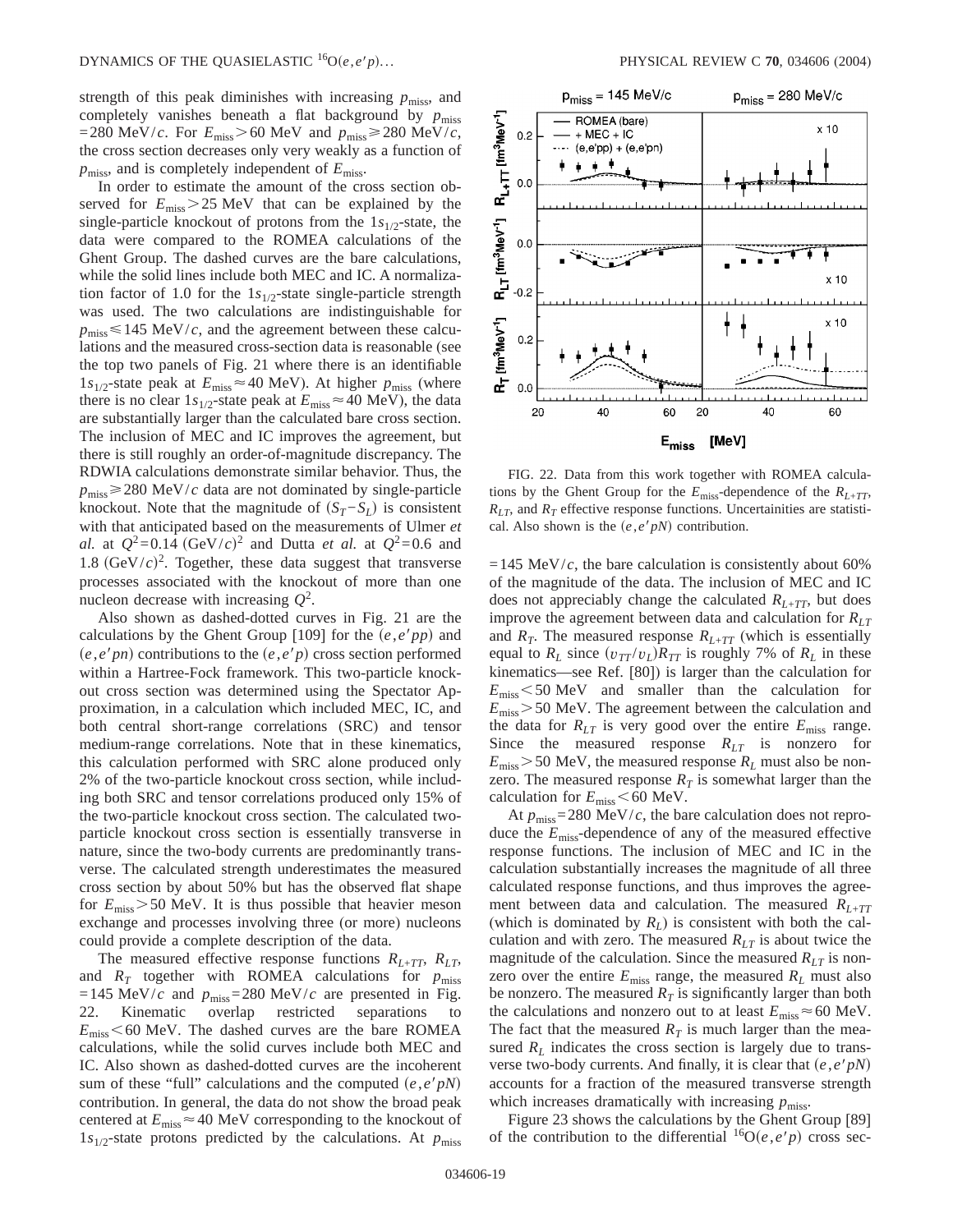

FIG. 23. (Color online) Calculations by the Ghent Group of the contribution to the differential  ${}^{16}O(e, e'p)$  cross section from two-nucleon knockout as a function of  $E_{\text{miss}}$  and  $\theta_p$  for  $E_{\text{beam}} = 2.442 \text{ GeV}$ . The upper-left panel shows the contribution of central correlations. The upper-right panel shows the combined contribution of central and tensor correlations. The lower-left panel shows the combined contribution of central and tensor correlations (two-nucleon correlations) together with MEC and IC (two-body currents). The relationship between the various kinematic quantities is shown in the bottom-right panel.

tion from two-nucleon knockout as a function of  $E_{\text{miss}}$  and  $\theta_p$ for  $E_{\text{beam}}$ =2.442 GeV. The upper-left panel shows the contribution of central correlations. The upper-right panel shows the combined contribution of central and tensor correlations. Tensor correlations are anticipated to dominate central correlations over the ranges of  $E_{\text{miss}}$  and  $p_{\text{miss}}$  investigated in this work. The lower-left panel shows the combined contribution of central and tensor correlations (two-nucleon correlations) together with MEC and IC (two-body currents). Two-body currents are anticipated to dominate two-nucleon correlations over the ranges of  $E_{\text{miss}}$  and  $p_{\text{miss}}$  investigated in this work. For convenience, the variation of  $p_{\text{miss}}$  with  $E_{\text{miss}}$  and  $\theta_p$  is shown in the bottom-right panel.

### **VI. KINEMATIC CONSISTENCY OF 1***p***-SHELL NORMALIZATION FACTORS**

There has been longstanding discussion regarding the reliability of the spectroscopic factors determined for discrete states from single-nucleon electromagnetic knockout. Recently, there has been speculation that these factors might appear to increase with  $Q^2$  as a quasiparticle state is probed with finer resolution. In this section, Kelly [110] has used the RDWIA to analyze the normalization factors fitted to the available <sup>16</sup>O(*e*,*e'p*) data for the  $1p_{1/2}$ - and  $1p_{3/2}$ -states obtained in the experiments summarized in Table IX. If the RDWIA model is accurate, these factors should be independent of the experimental kinematics.

|              |                          |               |                | $Q^2$         |               |                             |                       |
|--------------|--------------------------|---------------|----------------|---------------|---------------|-----------------------------|-----------------------|
| Label        | Authors                  | Kinematics    | $T_p$<br>(MeV) | (GeV)         | $\mathcal{X}$ | $2s_{1/2}1d_{5/2}$ -doublet | Data                  |
| a            | Leuschner et al. [14]    | Parallel      | 96             | Varied        | Varied        | Resolved                    | Reduced $\sigma$      |
| b            | Spaltro et al. [13]      | Perpendicular | 84             | 0.20          | 1.07          | Resolved                    | Differential $\sigma$ |
| $\mathbf{C}$ | Chinitz et al. [12]      | Perpendicular | 160            | 0.30          | 0.91          | Computed <sup>a</sup>       | Differential $\sigma$ |
| d            | this work                | Perpendicular | 427            | 0.80          | 0.96          | Computed <sup>b</sup>       | Differential $\sigma$ |
| e            | Bernheim et al. [11]     | Perpendicular | 100            | 0.19          | 0.90          | Computed <sup>b</sup>       | Reduced $\sigma$      |
| f            | Blomqvist1 et al. $[15]$ | Parallel      | 92             | 0.08          | $0.30 - 0.50$ | Resolved                    | Reduced $\sigma$      |
| g            | Blomqvist2 et al. $[15]$ | Highly varied | 215            | $0.04 - 0.26$ | $0.07 - 0.70$ | Resolved                    | Reduced $\sigma$      |

TABLE IX. A summary of the kinematic conditions for the data examined in the  ${}^{16}O(e,e'p)$  consistency study.

<sup>a</sup>The 1*p*<sub>3/2</sub>-state data were corrected for the contamination of the  $1d_{5/2}$ 2*s*<sub>1/2</sub>-doublet by Chinitz *et al.* by the contamination of the 1*n*<sub>1</sub> state by the 1*d*<sub>2</sub><sup>2</sup><sub>c</sub> doublet we computed according to the me

<sup>b</sup>The contamination of the  $1p_{3/2}$ -state by the  $1d_{5/2}2s_{1/2}$ -doublet was computed according to the method outlined in Sec. V A 1.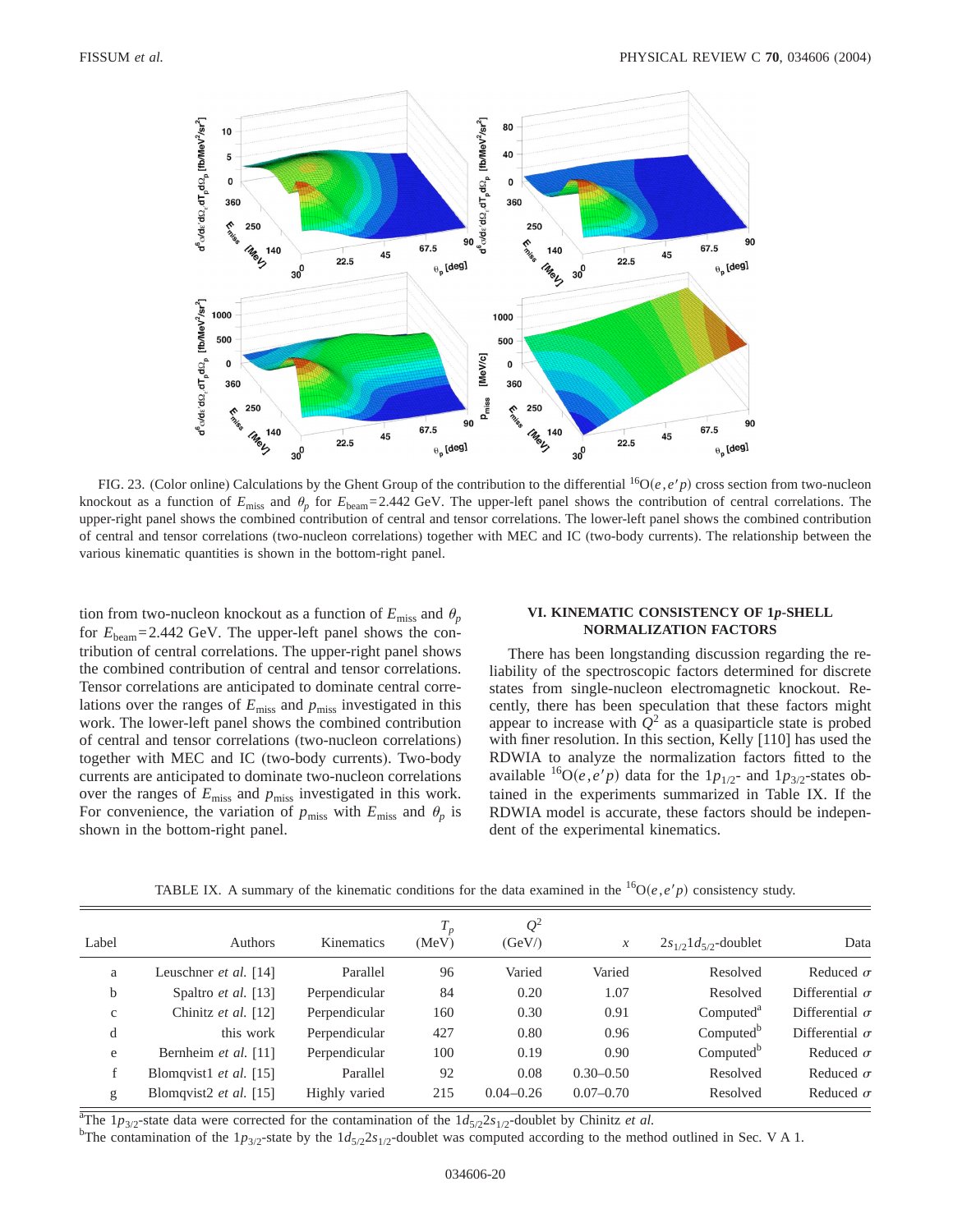ŠI.

|        |               |              |               |           |      | $14.78$<br>$45.84$<br>$14.3$<br>$14.3$<br>$14.3$<br>$14.4$                                                                                                                                                                                                                                                                                       |                        |          |         |
|--------|---------------|--------------|---------------|-----------|------|--------------------------------------------------------------------------------------------------------------------------------------------------------------------------------------------------------------------------------------------------------------------------------------------------------------------------------------------------|------------------------|----------|---------|
|        | NLSH-P        |              |               |           |      | $\begin{array}{c} 0.8 \\ 2.1 \\ 7.2 \\ 20.0 \\ 1.9 \\ \end{array}$                                                                                                                                                                                                                                                                               |                        |          |         |
|        |               |              | 0.48          |           |      | $0.50$<br>$0.50$<br>$0.45$<br>$0.46$                                                                                                                                                                                                                                                                                                             |                        |          | 0.36    |
|        |               | $S_{\alpha}$ |               |           |      | 57<br>0.68<br>0.60<br>0.50<br>0.50<br>0.50                                                                                                                                                                                                                                                                                                       |                        |          |         |
|        |               |              |               |           |      | $\begin{array}{c} 7.7 \\ 0.4 \\ 0.21 \\ 0.3 \\ 0.9 \\ 0.9 \\ 0.9 \\ 0.8 \\ 0.8 \\ \end{array}$                                                                                                                                                                                                                                                   |                        |          |         |
|        |               |              |               |           |      | $2.3$<br>$4.2$<br>$16.7$<br>$1.2$                                                                                                                                                                                                                                                                                                                | $1.\overline{5}$       | $5.8\,$  | 6.6     |
|        | EDADI<br>NLSH |              |               |           |      | 9.56<br>0.57<br>0.66<br>0.51<br>0.41<br>0.41                                                                                                                                                                                                                                                                                                     |                        |          |         |
|        |               | $S_{\alpha}$ |               |           |      |                                                                                                                                                                                                                                                                                                                                                  |                        |          |         |
|        |               |              |               |           |      |                                                                                                                                                                                                                                                                                                                                                  |                        |          |         |
|        |               |              | $0.8\,$       |           |      | $2.3$<br>8.0<br>$32.5$<br>1.0                                                                                                                                                                                                                                                                                                                    |                        | $3.2\,$  | $1.8$   |
|        | HS            |              |               |           |      | $\begin{array}{c} 0.55 \\ 0.75 \\ 0.61 \\ 0.63 \\ 0.52 \\ 0.50 \end{array}$                                                                                                                                                                                                                                                                      |                        |          | 0.40    |
|        |               | $S_{\alpha}$ |               |           |      | $\begin{array}{c} 660 \\ -1500 \\ -1500 \\ -1500 \\ -1500 \\ -1500 \\ -1500 \\ -1500 \\ -1500 \\ -1500 \\ -1500 \\ -1500 \\ -1500 \\ -1500 \\ -1500 \\ -1500 \\ -1500 \\ -1500 \\ -1500 \\ -1500 \\ -1500 \\ -1500 \\ -1500 \\ -1500 \\ -1500 \\ -1500 \\ -1500 \\ -1500 \\ -1500 \\ -1500 \\ -1500 \\ -1500 \\ -1500 \\ -1500 \\ -1500 \\ -150$ |                        |          |         |
|        |               |              | $1.5$         |           |      | $\begin{array}{c} 3.6 \\ 15.0 \\ 15.3 \\ \end{array}$                                                                                                                                                                                                                                                                                            |                        | $1.9$    | 5.9     |
|        |               |              | $\ddot{=}$    | 2.3       |      | $9.0$<br>19.6                                                                                                                                                                                                                                                                                                                                    | $1.0\,$                | 2.7      | 2.5     |
|        | NLSH-P        |              | 0.41          |           |      | $\begin{array}{c} 0.58 \\ 0.47 \\ 0.52 \\ 0.40 \\ 0.33 \\ \end{array}$                                                                                                                                                                                                                                                                           |                        |          |         |
|        |               | $S_{\alpha}$ |               |           |      | $0.53$<br>$0.53$<br>$0.53$<br>$0.54$<br>$0.54$<br>$0.54$<br>$0.54$                                                                                                                                                                                                                                                                               |                        |          |         |
|        |               |              | 6.0           | $\rm 8.0$ | 25.3 | $6.7\,$                                                                                                                                                                                                                                                                                                                                          | 2.4                    | 5.8      | $\circ$ |
| EDAI-O |               |              | 2.5           | 5.4       | 24.8 | 0.5                                                                                                                                                                                                                                                                                                                                              | 2.2                    | 5.0      | 4.7     |
|        | <b>NLSH</b>   |              | 0.47          | $0.68\,$  |      | $0.58$<br>$0.65$<br>$0.47$                                                                                                                                                                                                                                                                                                                       |                        | 0.42     | 0.37    |
|        |               |              | 0.60          | 0.65      | 0.60 |                                                                                                                                                                                                                                                                                                                                                  | $0.70$<br>0.48<br>0.54 |          | 0.44    |
|        |               |              | $\frac{1}{4}$ | 6.3       | 17.9 | $4.7\,$                                                                                                                                                                                                                                                                                                                                          | 1.9                    | 4.2      | 1.4     |
|        | HS            |              | 0.9           | 2.7       |      | $\begin{array}{c} 8.7 \\ 30.8 \\ 1.0 \end{array}$                                                                                                                                                                                                                                                                                                |                        | 3.0      | 2.0     |
|        |               |              | 0.46          | 0.61 0.66 | 0.56 | 0.63                                                                                                                                                                                                                                                                                                                                             | 0.46                   | $0.41\,$ | 0.37    |
|        |               |              | 0.55          |           | 0.54 | 0.62                                                                                                                                                                                                                                                                                                                                             | $0.43$<br>0.53         |          | 0.42    |
|        |               |              |               |           |      |                                                                                                                                                                                                                                                                                                                                                  |                        |          | bО      |

# **A. RDWIA analysis of the available**  ${}^{16}O(e,e'p)$  **data**

The RDWIA calculations used in this procedure employed the  $\overline{\Gamma}_2$  off-shell single-nucleon current operator with the MMD form factors of Mergell *et al.* [111] in the Coulomb gauge. The partial-wave expansions were performed using the second-order Dirac equation, including spinor distortion. Nucleon distortion was evaluated using the EDAI-O and EDAD1 optical potentials, and electron distortion was evaluated in the " $q_{\text{eff}}$  Approximation" (see Appendix A 1). No attempt to directly fit the overlap functions to the knockout data has been made here. Instead, the recently developed wave functions HS, NLSH, and NLSH-P (recall Fig. 11) were again tested, this time to see if they could satisfactorily reproduce the experimental  $p_{\text{miss}}$  distributions independently of  $Q^2$ .

The results are expressed in terms of normalization factors which compare a RDWIA calculation for a fully occupied subshell with experimental data and are presented in Table X. These factors were obtained by least-squares fitting to the data in the range  $p_{\text{miss}} < 200 \text{ MeV}/c$  where the RDWIA should be most reliable. When experimentally unresolved, the contamination of the  $1p_{3/2}$ -state by the  $1d_{5/2}2s_{1/2}$ -doublet was included by the incoherent summation of the parametrizations of Leuschner *et al.* as previously described.

The data sets demonstrated a slight preference for the EDAD1 optical potential over the EDAI-O optical potential. This was concluded based on the quality of the fits and the more consistent nature of the extracted normalization factors for low *Q*<sup>2</sup> . None of the variations considered in Table X (nor any of those considered in Table VII for that matter) were able to reproduce the  $1p_{3/2}$ -state for data set (b) in the range  $50 < p_{\text{miss}} < 120$  MeV/*c*. This problem is also responsible for the discrepancy seen in Fig. 1 for  $R_{LT}$  at  $Q^2$  $=0.2$  (GeV/*c*)<sup>2</sup>, and has not yet been explained satisfactorily.

Unfortunately, none of the selected wave functions provided an optimal description of the experimental  $p_{\text{miss}}$  distributions independent of  $Q^2$ . Figure 24 shows a sample set of fits to the various  $^{16}O(e,e^{\prime}p)$  data sets based on the HS bound-nucleon wave function and the EDAD1 optical potential.

From a  $\chi^2$  perspective, it is clear that HS offered the best description of the data at  $Q^2 = 0.8$  (GeV/*c*)<sup>2</sup>, but that most of the lower  $Q^2$  data are best described by either NLSH-P or HS; in fact, HS may be the best compromise currently available. Data set (g) from Mainz suggested a substantially different normalization.

An estimate of the uncertainty in the normalization factors due to variations of the bound-nucleon wave function was made by comparing NLSH/HS and NLSH-P/HS normalization-factor ratios for each state holding the optical potential and other model input constant. For the lowestlying  $1p_{1/2}$ - and  $1p_{3/2}$ -states and averaged over all data sets, NLSH/HS ratios of 1.08 and 1.02 were obtained. Similarly, NLSH-P/HS ratios of 0.96 and 0.87 were obtained. These ratios are qualitatively consistent with the behavior of the data and the calculations near the peaks of the momentum distributions shown in Fig. 11. Therefore, a cautious estimate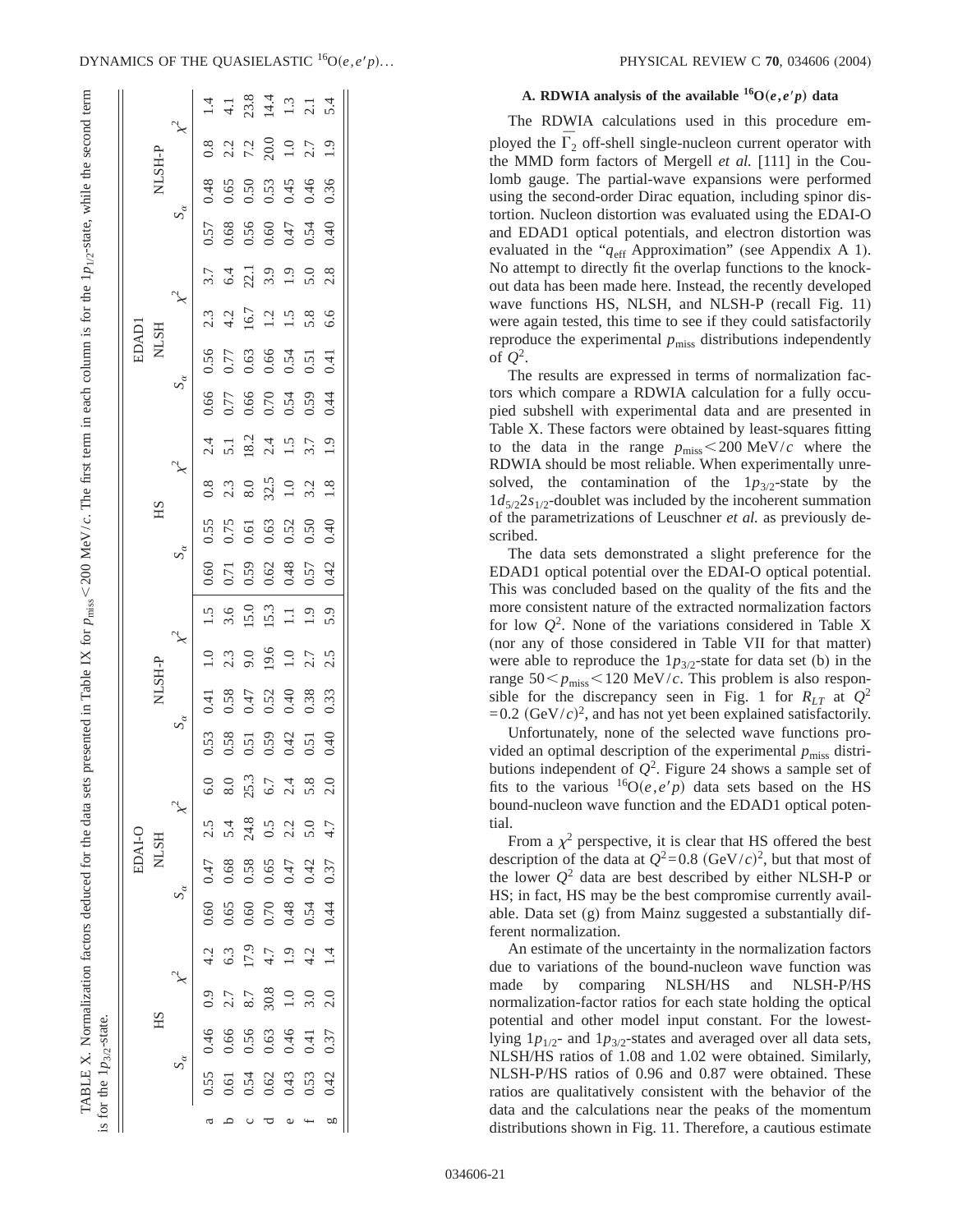

FIG. 24. Fits to various  ${}^{16}O(e,e'p)$  data sets based on the HS bound-nucleon wave function and the EDAD1 optical potential. See Table IX for the key to the dataset labels. Open points and solid lines pertain to the  $1p_{1/2}$ -state, while points and dashed lines pertain to the  $1p_{3/2}$ -state. The dashed-dotted lines include the contributions of the positive parity  $2s_{1/2}1d_{5/2}$ -doublet to the  $1p_{3/2}$ -state. Panel (d) shows the data from this work.

of the uncertainty due to the bound-nucleon wave function is of order  $\pm 10\%$ . Further, by changing the optical potentials between EDAI-O and EDAD1 and holding the boundnucleon wave function and other model input constant, EDAI-O/EDAD1 normalization-factor ratios for a given data set with  $Q^2$  < 0.4  $(GeV/c)^2$  averaged to about 0.90. This ratio became 0.98 at  $Q^2 = 0.8$  (GeV/*c*)<sup>2</sup>, where the attenuation in the potentials is practically identical. Therefore, the uncertainty due to variations of the optical potential is at least  $\pm$  5% and would probably be larger if the sample of "reasonable" potentials were expanded.

The information presented in Table VII suggests that there would be similar uncertainties in the normalization factors for the  $Q^2 = 0.8$  (GeV/*c*)<sup>2</sup> data arising from Gordon and gauge ambiguities in the single-nucleon current operator. Note that values of  $S_\alpha$  for the same model are generally larger in Table VII than in Table X because the former summarizes a study of the entire  $p_{\text{miss}}$  range while the latter is limited to  $p_{\text{miss}}$  < 200 MeV/*c*, where the reaction model is likely to be most accurate. Data for larger  $p_{\text{miss}}$  also tend to have a higher  $\chi^2$ . These problems for large  $p_{\text{miss}}$  may arise from inaccuracies in the bound-nucleon wave functions above the Fermi momentum, neglecting two-body currents, neglecting channel coupling in the final state, or density dependence in the form factors, to name a few. Therefore, a realistic estimate of the model dependence of the normalization factors for  $(e, e'p)$  reactions should not be less than  $\pm 15$ %. This estimated precision is consistent with that suggested in Ref. [2]—although the relativistic model improves our description of *A<sub>LT</sub>*, recoil polarization, and other normalization-independent features of the reaction, the model dependencies that affect the normalization uncertainty are not significantly improved. Assuming that the reaction model is most reliable at large  $Q^2$  and modest  $p_{\text{miss}}$ , the six  $1p_{1/2}$ - and  $1p_{3/2}$ -state normalization factors for data set (d) in Table X (this work) were averaged to conclude that the normalization factors for the lowest  $1p_{1/2}$ - and  $1p_{3/2}$ -states in <sup>15</sup>N are approximately 0.63(9) and 0.60(9).

As previously mentioned, Leuschner *et al.* identified two additional  $1p_{3/2}$ -states with excitation energies between 9 and 13 MeV that together carry approximately 11% of the strength of the lowest-energy fragment. However, those states were not resolved by the present experiment. If the assumption is made that the same ratio applies at  $Q^2$  $\approx$  0.8 (GeV/*c*)<sup>2</sup>, then the total 1*p*<sub>3/2</sub> strength below 15 MeV excitation is estimated to be approximately 67% of full occupancy, and the total 1*p*-shell spectroscopic strength below 15 MeV represents 3.9±0.6 protons or about 65% of full occupancy. This result remains 10–20% below predictions from recent calculations of the hole spectral function by Barbieri and Dickhoff [112], but no experimental estimate for the additional 1*p*-shell strength that might lurk beneath the continuum is available.

To obtain more precise normalization factors, it would be necessary to apply a relativistic analysis to data in quasiperpendicular kinematics for several values of  $Q^2$  larger than about 0.5  $(GeV/c)^2$  and with sufficient coverage of the  $p_{\text{miss}}$ distribution to fit the bound-nucleon wave function requiring that it be independent of  $Q^2$ . Although such data do not yet exist for <sup>16</sup>O, the recently completed experiment in Hall A at Jefferson Lab will provide substantially more data points for the critical  $p_{\text{miss}} < 200 \text{ MeV}/c$  region for  $Q^2 = 0.9 \text{ (GeV}/c)^2$ .

# **B.** *Q***2-dependence of normalization factors**

Lapikás *et al.* [113] have performed a similar type of analysis of the  $Q^2$ -dependence of the normalization factors for the  ${}^{12}C(e,e'p)$  reaction. In their work, several data sets with  $Q^2$  < 0.3 (GeV/*c*)<sup>2</sup> were analyzed using a nonrelativistic DWIA model. For each data set, a normalization factor and the radius parameter for a Woods-Saxon binding potential were fitted to the reduced cross section for discrete states, and the potential depths were adjusted to fit the separation energies. Consistent normalization factors were obtained for all data sets save those measured by Blomqvist *et al.* at Mainz [114]. A new experiment was thus performed at NIKHEF duplicating the Mainz kinematics. The new results were also consistent with all data sets save those from Mainz. Lapikás *et al.* thus concluded that the Mainz data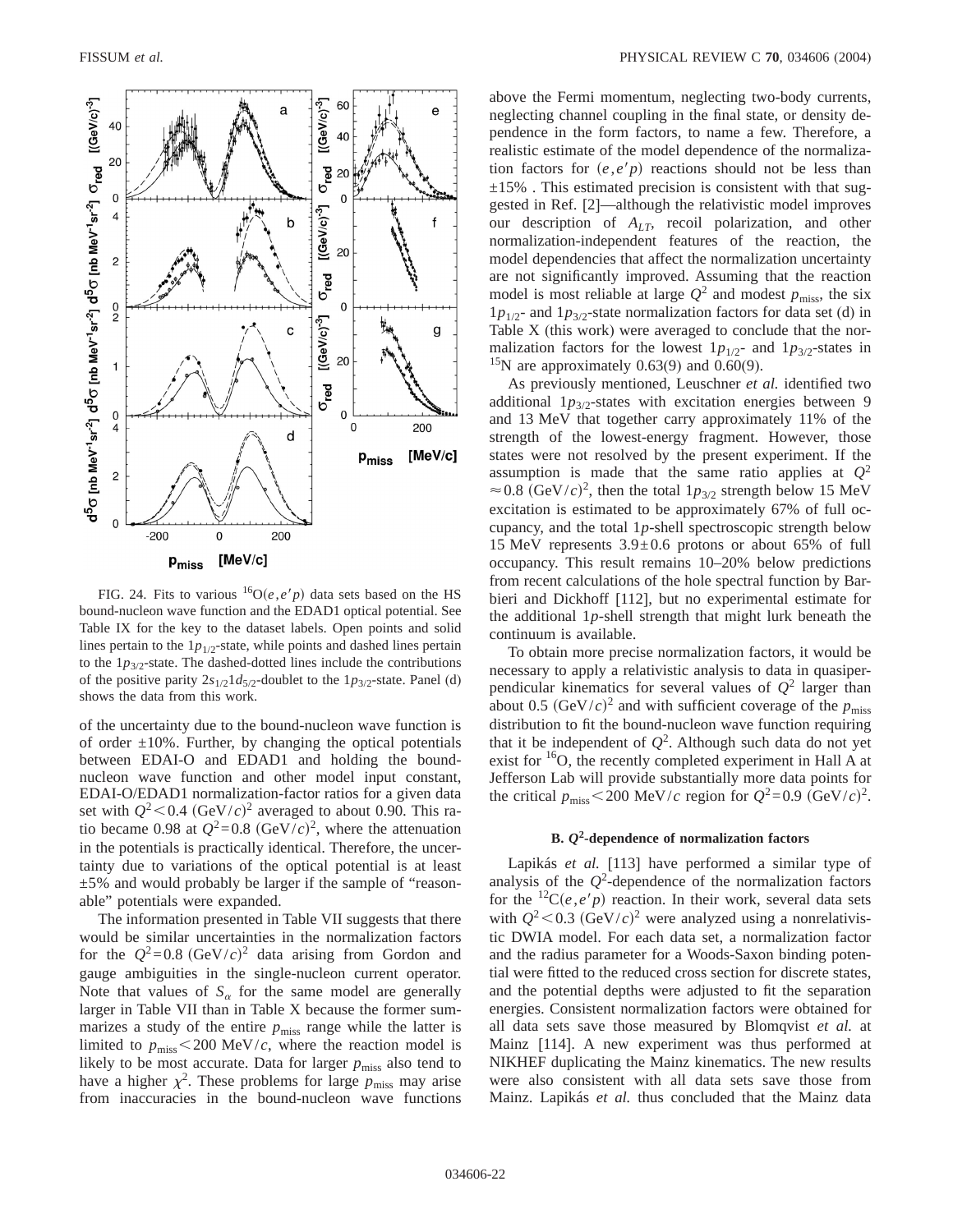were normalized incorrectly.<sup>14</sup> After excluding the Mainz data, Lapikás *et al.* determined that the summed 1*p*-shell strength for  $^{12}$ C could in fact be deduced from data for  $Q^2$  < 0.3 (GeV/*c*)<sup>2</sup> with an uncertainty of  $\pm 3$ %. However, they did not consider the effects of variations of the optical model or several other uncertain aspects of the reaction model. As discussed previously, a more realistic estimate of the relative uncertainty in the normalization factors must be closer to  $\pm 15\%$  due to the inevitable model dependence of the DWIA. Furthermore, it is possible that variation of the Woods-Saxon radius might affect the resulting normalization factors. If the overlap function is an intrinsic property of the nuclear wave function, it should not depend upon  $Q^2$ . Further, it should be possible to fit a common radius to all data simultaneously; if not, the accuracy of the reaction model must be questioned. And of course, it has been demonstrated in recent years that a relativistic DWIA model is preferable to a nonrelativistic approach.

Lapikás *et al.* also used the bound-nucleon wave functions and normalization factors obtained from their nonrelativistic analysis at low  $Q^2$  to analyze the transparency of <sup>12</sup>C for  $Q^2$  up to 7 (GeV/*c*)<sup>2</sup> and the summed 1*p*- and 1*s*-shell spectroscopic amplitude. They found the summed spectroscopic strength was approximately constant at 0.58 for  $Q^2$  $\leq 0.6$  (GeV/*c*)<sup>2</sup>, but rose for larger  $Q^2$  and appeared to approach the Independent-Particle Model limit of unity somewhere near  $Q^2 \approx 10 \; (\text{GeV}/c)^2$ . They speculated that the apparent *Q*<sup>2</sup> -dependence of this spectroscopic strength might be related to the resolution at which a quasiparticle is probed, with long-range correlations that deplete the single-particle strength becoming less important at higher  $Q^2$  and finer resolution. A subsequent analysis by Frankfurt *et al.* using Glauber calculations for heavier targets [115] supports this interpretation.

Little evidence is seen here for a systematic dependence in the normalization factors upon either  $T_p$  or  $Q^2$  for the lowest 1p-states of <sup>16</sup>O for the data that are presently available. Unfortunately, these data do not reach high enough  $Q^2$ to address the resolution hypothesis. Furthermore, the normalization factors for two of the data sets appear to be anomalously low. A normalization problem might not be too surprising for data set (e) because it comes from one of the earliest experiments on this reaction, but data set (g) comes from a fairly recent experiment at Mainz and uses an ejectile energy large enough for the reaction model to be reliable. As discussed above for the case of  $^{12}C$ , it is likely that data set (g) also has a normalization error.<sup>15</sup> If these two data sets are disregarded, the remaining low  $Q^2$  data are consistent with the normalization factors deduced from the current  $Q^2$  $\approx$  0.8 (GeV/*c*)<sup>2</sup> data.

### **VII. SUMMARY AND CONCLUSIONS**

The <sup>16</sup>O(*e*,*e'p*) reaction in QE, constant  $(q, \omega)$  kinematics at  $Q^2 \approx 0.8 \text{ (GeV/}c)^2$ ,  $q \approx 1 \text{ GeV/}c$ , and  $\omega \approx 445 \text{ MeV}$  was studied for  $0 < E_{\text{miss}} < 120 \text{ MeV}$  and  $0 < p_{\text{miss}} < 350 \text{ MeV}/c$ . Five-fold differential cross-section data for the removal of protons from the 1*p*-shell were obtained for  $0 < p_{\text{miss}} < 350 \text{ MeV}/c$ . Six-fold differential cross-section data for  $0 \le E_{\text{miss}} \le 120 \text{ MeV}$  were obtained for  $0 < p_{\text{miss}} < 350 \text{ MeV}/c$ . These results were used to extract the  $A_{LT}$  asymmetry and the  $R_L$ ,  $R_T$ ,  $R_{L+TT}$ , and  $R_{LT}$  effective response functions over a large range of  $E_{\text{miss}}$  and  $p_{\text{miss}}$ .

The data were interpreted in subsets corresponding to the 1*p*-shell and the 1*s*1/2-state and continuum, respectively. 1*p*-shell data were interpreted within three fully relativistic frameworks for single-particle knockout which do not include any two-body currents: RDWIA, ROMEA, and RMSGA. Two-body current contributions to the ROMEA and RMSGA calculations for the 1*p*-shell stemming from MEC and IC were also considered. The  $1s_{1/2}$ -state and continuum data were considered within the identical ROMEA framework both before and after two-body current contributions due MEC and IC were included.  $(e, e'p)$  contributions to these data were also examined.

Overall, the RDWIA calculations provided by far the best description of the 1*p*-shell data. Dynamic effects due to the inclusion of the lower components of the Dirac spinors in these calculations were necessary to self-consistently reproduce the 1*p*-shell cross-section data, the *ALT* asymmetry, and the  $R_{LT}$  effective response function over the entire measured range of  $p_{\text{miss}}$ . Within the RDWIA framework, the four most important ingredients were the inclusion of both boundnucleon and ejectile spinor distortion, the choice of current operator, the choice of bound-nucleon wave function, and the choice of optical potential. An inclusion of the spinor distortion resulted in a diffractive change in slope in  $A_{LT}$  at  $p_{\text{miss}}$  $\approx$  300 MeV/*c* which agreed nicely with the data. A different choice of current operator either damped out or magnified this change in slope. A different choice of bound-nucleon wave function changed the *p*<sub>miss</sub>-location of the change in slope, but preserved the magnitude. A different choice of optical potential changed the magnitude of the change in slope but preserved the  $p_{\text{miss}}$ -location.

As anticipated, since  $p_p \approx 1$  GeV/*c*, the ROMEA calculations provided a reasonable description of the 1*p*-shell data. For this energy range, optical models generally provide an overall better description of proton elastic scattering than does the Glauber model. This is in part due to important medium modifications of the *NN* interaction from Pauli blocking and spinor distortion. Surprisingly, the unfactorized "out-of-the-box" RMSGA calculation provided a fairly good description of the 1*p*-shell data already at this relatively low proton momentum. Adding the contributions of two-body currents due to MEC and IC to the descriptions of the 1*p*-shell data provided by the bare ROMEA and RMSGA calculations did not improve the agreement.

The RDWIA calculation with single-nucleon currents was used to fit normalization factors to the data from this experiment and from several other experiments at lower  $Q^2$ . Ignoring two experiments which appear to have normalization

<sup>&</sup>lt;sup>14</sup>Recall that similar doubts regarding the normalization of the companion  ${}^{16}O(e, e'p)$  experiment [15] at Mainz had been expressed earlier by Kelly [4], but independent data duplicating the measurement are unfortunately not available.

<sup>&</sup>lt;sup>15</sup>Difficulties associated with the reaction mechanism relatively far from QE kinematics may also be partly responsible for the anomalously low normalization factors for these data.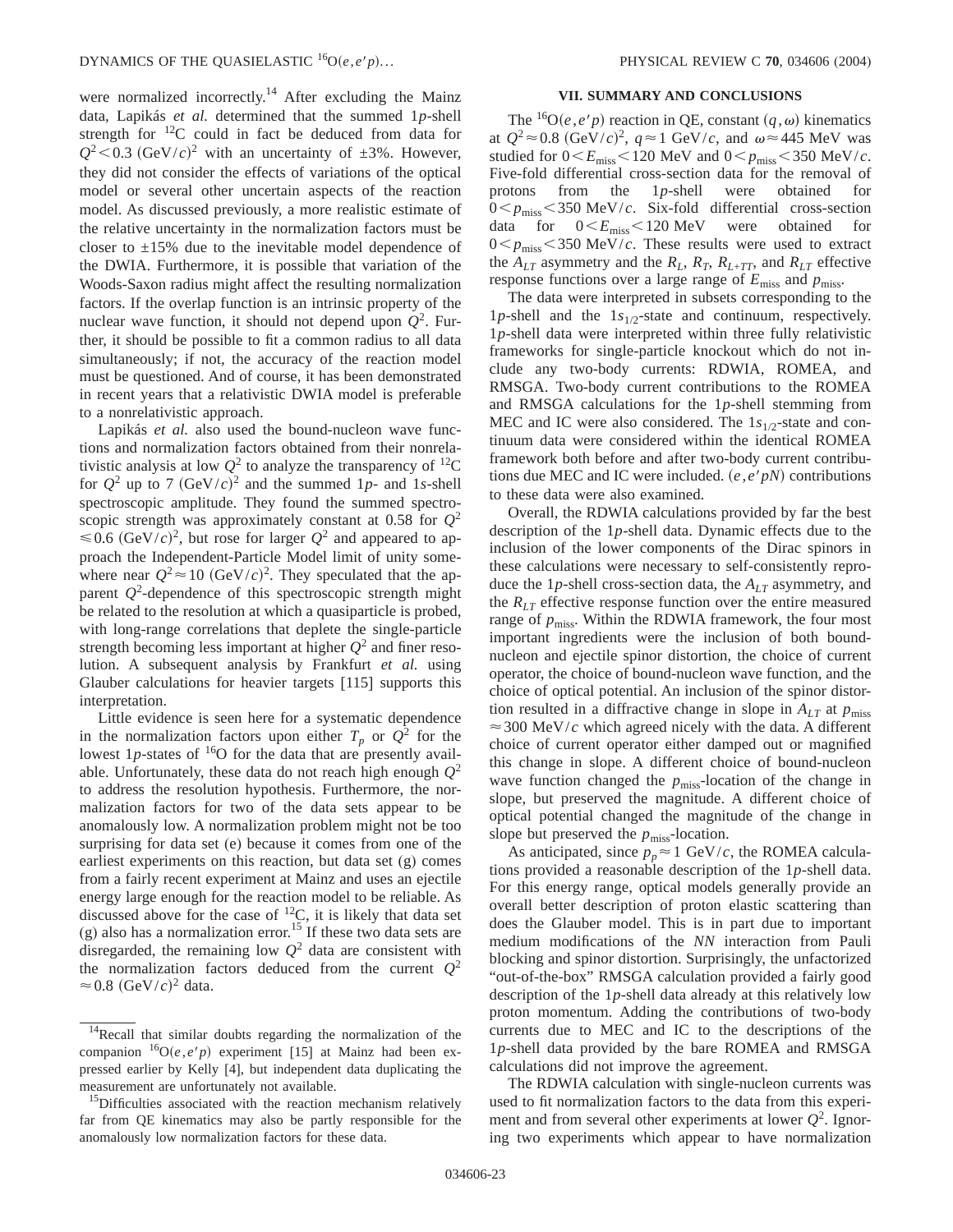problems, normalization factors of 0.63(9) and 0.60(9) were obtained for the lowest  $1p_{1/2}$ - and  $1p_{3/2}$ -states with no significant dependence upon  $Q^2$  or  $T_p$ . The estimated uncertainties account for variations due to the choice of boundnucleon wave functions, optical potentials, and other aspects of the model. After accounting for other known but unresolved  $1p_{3/2}$ -states, the total 1p-shell spectroscopic strength below about 15 MeV excitation is estimated to be about  $0.65 \pm 0.10$  relative to full occupancy.

For  $25\leq E_{\text{miss}}\leq50$  MeV and  $p_{\text{miss}}\leq145$  MeV/*c*, the reaction was dominated by the knockout of  $1s_{1/2}$ -state protons and the cross section and effective response functions were reasonably well-described by bare ROMEA calculations which did not consider the contributions of two-body currents due to MEC and IC. However, as  $p_{\text{miss}}$  increased beyond 145 MeV/*c*, the single-particle aspect of the reaction diminished. Cross-section data and response functions were no longer peaked at  $E_{\text{miss}} \approx 40 \text{ MeV}$ , nor did they exhibit the Lorentzian *s*-shell shape. Already at  $p_{\text{miss}} = 280 \text{ MeV}/c$ , the same bare ROMEA calculations that did well describing the data for  $p_{\text{miss}}$  < 145 MeV/*c* underestimated the cross-section data by more than an order of magnitude. Including the contributions of two-body currents due to MEC and IC improved the agreement for  $E_{\text{miss}}$  < 50 MeV, but the calculations still dramatically underpredict the data.

For  $25 \le E_{\text{miss}} \le 120 \text{ MeV}$  and  $p_{\text{miss}} \ge 280 \text{ MeV}/c$ , the cross-section data were almost constant as a function of both *p*miss and *E*miss. Here, the single-particle aspect of the  $1s_{1/2}$ -state contributed <10% to the cross section. Twonucleon  $(e, e'p)$  calculations accounted for only about 50% of the magnitude of the cross-section data, but reproduced the shape well. The model, which explained the shape, transverse nature, and 50% of the measured cross section, suggested that the contributions of the two-nucleon currents due to MEC and IC are much larger than those of the twonucleon correlations. The magnitude of the measured cross section that remains unaccounted for suggests additional currents and processes play an equally important role.

### **ACKNOWLEDGMENTS**

We acknowledge the outstanding support of the staff of the Accelerator and Physics Divisions at Jefferson Lab that made this experiment successful. We thank T. W. Donnelly and J. W. Van Orden for valuable discussions. This work was supported in part by the U. S. Department of Energy Contract No. DE-AC05-84ER40150 under which the Southeastern Universities Research Association (SURA) operates the Thomas Jefferson National Accelerator Facility, other Department of Energy contracts, the National Science Foundation, the Swedish Research Council (VR), the Italian Istituto Nazionale di Fisica Nucleare (INFN), the French Centre National de la Recherche Scientifique (CNRS) and Commissariat á l'Energie Atomique, and the Natural Sciences and Engineering Research Council of Canada.

### **APPENDIX A: THEORETICAL FORMALISMS**

### **1. RDWIA**

The five-fold differential cross section for the exclusive  $A(e, e^t N)B$  reaction leading to a discrete final state takes the form (see Ref. [2])

$$
\frac{d^5\sigma}{d\varepsilon_f d\Omega_e d\Omega_N} = K \frac{\varepsilon_f}{\varepsilon_i} \frac{\alpha^2}{Q^4} \eta_{\mu\nu} \mathcal{W}^{\mu\nu},\tag{A1}
$$

where

$$
K = \mathcal{R} \frac{p_N E_N}{(2\pi)^3} \tag{A2}
$$

is a phase-space factor,  $k_i = (\varepsilon_i, \mathbf{k}_i)$  and  $k_f = (\varepsilon_f, \mathbf{k}_f)$  are the initial and final electron momenta,  $p_A = (E_A, \mathbf{p}_A)$  and  $p_B$  $=(E_B, \mathbf{p}_B)$  are the initial and final target momenta,  $p_N$  $=(E_N, \mathbf{p}_N)$  is the ejected-nucleon momentum,  $q=k_i-k_f$  $=(\omega, \mathbf{q})$  is the momentum transfer carried by the virtual photon,  $Q^2 = -q_\mu q^\mu = \mathbf{q}^2 - \omega^2$  is the photon virtuality, and

$$
\mathcal{R} = \left| 1 - \frac{\mathbf{v}_N \cdot \mathbf{v}_B}{\mathbf{v}_N \cdot \mathbf{v}_N} \right|^{-1}
$$
 (A3)

(with  $v_N = p_N/E_N$ ) is a recoil factor which adjusts the nuclear phase space for the missing-energy constraint. In the OPEA, the invariant electroexcitation matrix element is represented by the contraction of electron and nuclear response tensors of the form

$$
\eta_{\mu\nu} = \langle j_{\mu} j_{\nu}^{\dagger} \rangle, \tag{A4}
$$

$$
W_{\mu\nu} = \langle \mathcal{J}_{\mu} \mathcal{J}_{\nu}^{\dagger} \rangle, \tag{A5}
$$

where  $j^{\mu}$  is the electron current,  $\mathcal{J}^{\mu}$  is a matrix element of the nuclear electromagnetic current, and the angled brackets denote averages over initial states and sums over final states. The reduced cross section is given by

$$
\sigma_{\text{red}} = \frac{d^5 \sigma}{d\varepsilon_f d\Omega_e d\Omega_N} / K \sigma_{eN},\tag{A6}
$$

where

$$
\sigma_{eN} = \frac{\varepsilon_f}{\varepsilon_i} \frac{\alpha^2}{Q^4} (\eta_{\mu\nu} \mathcal{W}^{\mu\nu})_{\text{PWIA}} \tag{A7}
$$

is the elementary cross section for electron scattering from a moving free nucleon in the Plane-Wave Impulse Approximation (PWIA). The PWIA response tensor is computed for a free nucleon in the final state, and is given by

$$
W^{\mu\nu}_{\text{PWIA}} = \frac{1}{2} \text{Trace} J^{\mu} J^{\nu \dagger}, \tag{A8}
$$

where

$$
J_{s_f,s_i}^{\mu} = \sqrt{\frac{m^2}{\varepsilon_i \varepsilon_f}} \overline{u}(\mathbf{p}_f,s_f) \Gamma^{\mu} u(\mathbf{p}_i,s_i)
$$
 (A9)

is the single-nucleon current between free spinors normalized to unit flux. The initial momentum  $(\mathbf{p}_i = \mathbf{p}_f - \mathbf{q}_{\text{eff}})$  is obtained from the final ejectile momentum  $(\mathbf{p}_f)$  and the effective momentum transfer  $(q_{\text{eff}})$  in the laboratory frame, and the initial energy is placed on shell. The effective momentum transfer accounts for electron acceleration in the nuclear Coulomb field and is discussed further later in this section.

In the nonrelativistic PWIA limit,  $\sigma_{\text{red}}$  reduces to the bound-nucleon momentum distribution, and the cross section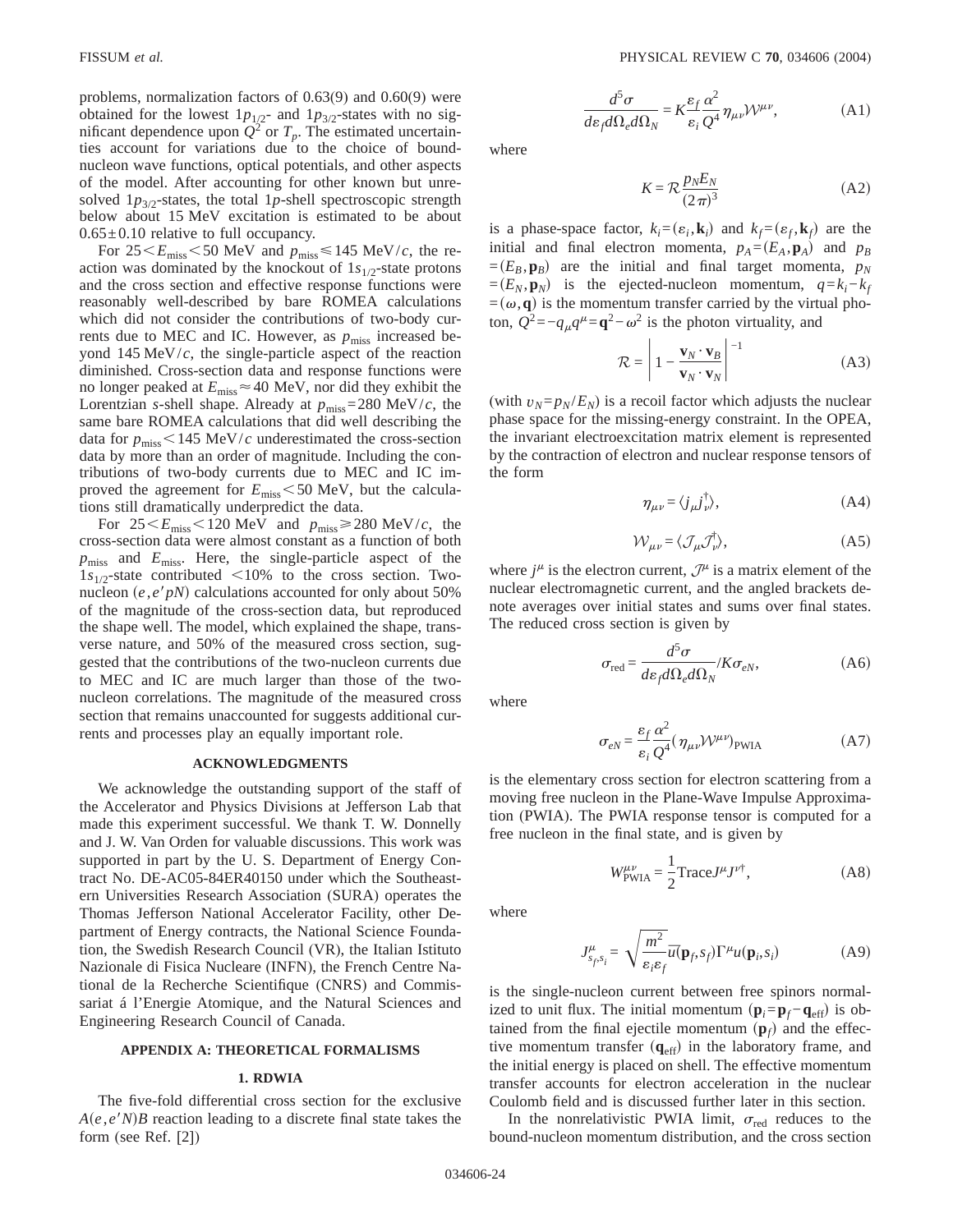given in Eq. (A1) may be expressed as the product of the phase-space factor *K*, the elementary cross section  $\sigma_{eN}$ , and the momentum distribution. This is usually referred to "factorization". Factorization is not strictly valid relativistically because the binding potential alters the relationship between lower and upper components of a Dirac wave function—see Ref. [116]. In this section, it is assumed that the nuclear current is represented by a one-body operator, such that

$$
\mathcal{J}^{\mu} = \int d^{3}r \exp(i\mathbf{t} \cdot \mathbf{r}) \langle \bar{\Psi}^{(-)}(\mathbf{p}, \mathbf{r}) | \Gamma^{\mu} | \phi(\mathbf{r}) \rangle, \quad (A10)
$$

where  $\phi$  is the nuclear overlap for single-nucleon knockout (often described as the bound-nucleon wave function),  $\bar{\Psi}^{(-)}$ is the Dirac adjoint of the time-reversed distorted wave, **p** is the relative momentum, and

$$
\mathbf{t} = \frac{E_B}{W}\mathbf{q} \tag{A11}
$$

is the recoil-corrected momentum transfer in the barycentric frame. Here  $(\omega, \mathbf{q})$  and  $E_B$  are the momentum transfer and the total energy of the residual nucleus in the laboratory frame, respectively, and  $W = \sqrt{(m_A + \omega)^2 - q^2}$  is the invariant mass.

De Forest [117] and Chinn and Picklesimer [118] have demonstrated that the electromagnetic vertex function for a free nucleon can be represented by any of three Gordonequivalent operators:

$$
\Gamma_1^{\mu}(\mathbf{p}_f, \mathbf{p}_i) = \gamma^{\mu} G_M(Q^2) - \frac{P^{\mu}}{2m} F_2(Q^2), \quad (A12a)
$$

$$
\Gamma_2^{\mu}(\mathbf{p}_f, \mathbf{p}_i) = \gamma^{\mu} F_1(Q^2) + i \sigma^{\mu \nu} \frac{q_{\nu}}{2m} F_2(Q^2), \quad \text{(A12b)}
$$

$$
\Gamma_3^{\mu}(\mathbf{p}_f, \mathbf{p}_i) = \frac{P^{\mu}}{2m} F_1(Q^2) + i \sigma^{\mu \nu} \frac{q_{\nu}}{2m} G_M(Q^2), \quad \text{(A12c)}
$$

where  $P = (E_f + E_i, \mathbf{p}_f + \mathbf{p}_i)$ . Note the correspondence with Eq. (A13) below. Although  $\Gamma_2$  is arguably the most fundamental because it is defined in terms of the Dirac and Pauli form factors  $F_1$  and  $F_2$ ,  $\Gamma_1$  is often used because the matrix elements are easier to evaluate.  $\Gamma_3$  is rarely used but no less fundamental. In all calculations presented here, the momenta in the vertex functions are evaluated using asymptotic laboratory kinematics instead of differential operators.

Unfortunately, as bound nucleons are not on shell, an offshell extrapolation (for which no rigorous justification exists) is required. The de Forest prescription is employed, in which the energies of both the initial and the final nucleons are placed on shell based upon effective momenta, and the energy transfer is replaced by the difference between on-shell nucleon energies in the operator. Note that the form factors are still evaluated at the  $Q^2$  determined from the electronscattering kinematics. In this manner, three prescriptions

$$
\overline{\Gamma}_{1}^{\mu} = \gamma^{\mu} G_{M}(Q^{2}) - \frac{\overline{P}^{\mu}}{2m} F_{2}(Q^{2}), \qquad (A13a)
$$

$$
\overline{\Gamma}_2^{\mu} = \gamma^{\mu} F_1(Q^2) + i \sigma^{\mu \nu} \frac{\overline{q}_{\nu}}{2m} F_2(Q^2), \quad (A13b)
$$

$$
\bar{\Gamma}_{3}^{\mu} = \frac{\bar{P}^{\mu}}{2m} F_{1}(Q^{2}) + i\sigma^{\mu\nu} \frac{\bar{q}_{\nu}}{2m} G_{M}(Q^{2}), \qquad (A13c)
$$

are obtained, where

$$
\overline{q} = (E_f - \overline{E}_i, \mathbf{q}),
$$
  

$$
\overline{P} = (E_f + \overline{E}_i, 2\mathbf{p}_f - \mathbf{q}),
$$

and where  $\overline{E}_i = \sqrt{m_N^2 + (\mathbf{p}_f - \mathbf{q})^2}$  is placed on shell based upon the externally observable momenta  $\mathbf{p}_f$  and **q** evaluated in the laboratory frame. When electron distortion is included, the local momentum transfer  $\mathbf{q} \rightarrow \mathbf{q}_{\text{eff}}$  is interpreted as the effective momentum transfer with Coulomb distortion. These operators are commonly named CC1, CC2, and CC3, and are no longer equivalent when the nucleons are off-shell. Furthermore, the effects of possible density dependence in the nucleon form factors can be evaluated by applying the Local Density Approximation (LDA) to Eq. (A13)—see Refs. [80,118].

The overlap function is represented as a Dirac spinor of the form

$$
\phi_{\kappa m}(\mathbf{r}) = \begin{pmatrix} f_{\kappa}(r) \mathcal{Y}_{\kappa m}(\hat{r}) \\ i g_{-\kappa}(r) \mathcal{Y}_{-\kappa m}(\hat{r}) \end{pmatrix},
$$
(A14)

where

$$
\mathcal{Y}_{\kappa m}(\hat{r}) = \sum_{\nu, m_s} \left\langle \ell \, \nu \frac{1}{2} m_s | j m \right\rangle Y_{\ell \nu}(\hat{r}) \chi_{m_s} \tag{A15}
$$

is the spin spherical harmonic and where the orbital and total angular momenta are, respectively, given by

$$
\ell = S_{\kappa} \left( \kappa + \frac{1}{2} \right) - \frac{1}{2}, \tag{A16a}
$$

$$
j = S_{\kappa} \kappa - \frac{1}{2}, \qquad (A16b)
$$

with  $S_k = sign(\kappa)$ . The functions  $f_k$  and  $g_k$  satisfy the usual coupled linear differential equations—see for example Ref. [119]. The corresponding momentum wave function

$$
\tilde{\phi}_{\kappa m}(\mathbf{p}_m) = \int d^3 r \exp(-i\mathbf{p}_m \cdot \mathbf{r}) \phi_{\kappa m}(\mathbf{r})
$$
 (A17)

then takes the form

$$
\widetilde{\phi}_{\kappa m}(\mathbf{p}_m) = 4\pi i^{-\ell} \left( \widetilde{f}_{\kappa}(p_m) \mathcal{Y}_{\kappa m}(\hat{p}_m) - S_{\kappa \widetilde{S}-\kappa}(p_m) \mathcal{Y}_{-\kappa m}(\hat{p}_m) \right), \quad (A18)
$$

where

$$
\widetilde{f}_{\kappa}(p_m) = \int dr r^2 j_{\ell}(p_m r) f_{\kappa}(r), \tag{A19a}
$$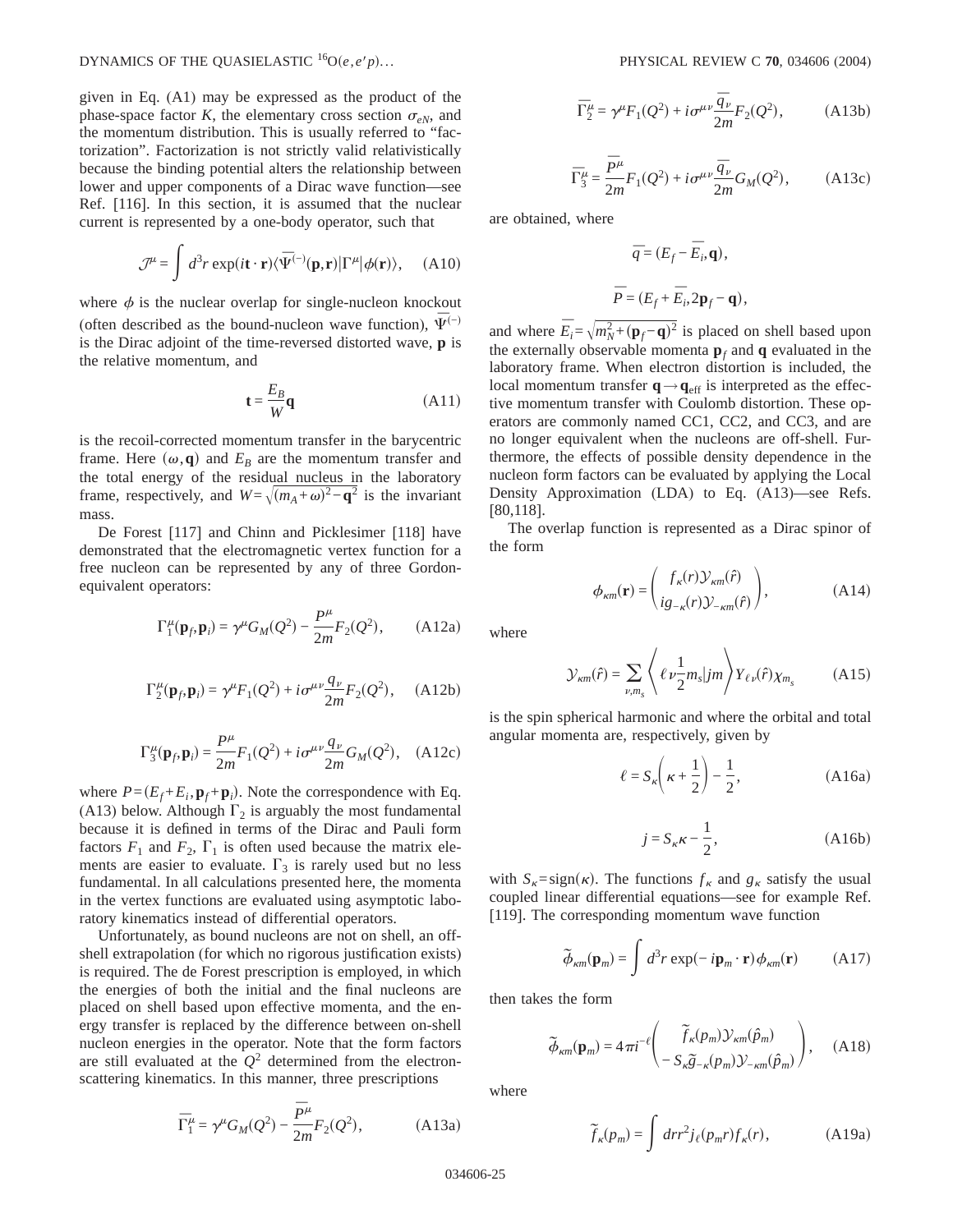$$
\tilde{g}_{-\kappa}(p_m) = \int dr r^2 j_{\ell'}(p_m r) g_{-\kappa}(r), \quad (A19b)
$$

and where in the PWIA, the initial momentum  $\mathbf{p}_m$  would equal the experimental missing momentum  $p_{\text{miss}}$ . Thus, the momentum distribution

$$
\rho(p_m) = \frac{1}{2\pi^2} \left( |\widetilde{f}_\kappa(p_m)|^2 + |\widetilde{g}_\kappa(p_m)|^2 \right) \tag{A20}
$$

is obtained, normalized to

$$
4\pi \int dp p_m^2 \rho(p_m) = 1
$$
 (A21)

for unit occupancy.

Similarly, let

$$
\Psi^{(+)}(\mathbf{p}, \mathbf{r}) = \sqrt{\frac{E + m}{2E}} \begin{pmatrix} \psi(\mathbf{r}) \\ \zeta(\mathbf{r}) \end{pmatrix}
$$
 (A22)

represent a wave function of the *N*+*B* system with an incoming Coulomb wave and outgoing spherical waves open in all channels. Specific details regarding the boundary conditions may be found in Refs. [94,120,121].

The Madrid RDWIA calculations [16] employ a partialwave expansion of the first-order Dirac equation, leading to a pair of coupled first-order differential equations. Alternatively, the LEA code [122] by Kelly uses the Numerov algorithm to solve a single second-order differential equation that emerges from an equivalent Schrödinger equation of the form

$$
[\nabla^2 + k^2 - 2\mu (U^C + U^{LS} \mathbf{L} \cdot \boldsymbol{\sigma})] \xi = 0, \quad (A23)
$$

where  $k$  is the relativistic wave number,  $\mu$  is the reduced energy, and

$$
U^{C} = \frac{E}{\mu} \left[ V + \frac{m}{E} S + \frac{S^{2} - V^{2}}{2E} \right] + U^{D}, \qquad (A24a)
$$

$$
U^{D} = \frac{1}{2\mu} \left[ -\frac{1}{2r^{2}D} \frac{d}{dr} (r^{2}D') + \frac{3}{4} \left( \frac{D'}{D} \right)^{2} \right], \quad (A24b)
$$

$$
U^{LS} = -\frac{1}{2\mu} \frac{D'}{rD},\tag{A24c}
$$

$$
D = 1 + \frac{S - V}{E + m}.\tag{A24d}
$$

*S* and  $V^{16}$  are, respectively, the scalar and vector potential terms of the original four-component Dirac equation (see Ref. [2]).  $D(r)$  is known as the Darwin nonlocality factor and  $U^C$  and  $U^{LS}$  are the central and spin-orbit potentials. The Darwin potential  $U^D$  is generally quite small. The upper and lower components of the Dirac wave function are then obtained using

$$
\psi = D^{1/2}\xi,\tag{A25a}
$$

$$
\zeta = \frac{\boldsymbol{\sigma} \cdot \mathbf{p}\psi}{E + m + S - V}.
$$
 (A25b)

This method is known as direct Pauli reduction [18,79]. A very similar approach is also employed by Meucci *et al.* [81]. A somewhat similar approach based on the Eikonal Approximation (see the discussion of the ROMEA calculations in Appendix A 2) has been employed by Radici *et al.* [123,124].

For our purposes, the two most important differences between relativistic and nonrelativistic DWIA calculations are the suppression of the interior wave function by the Darwin factor in Eq. (A25a), and the dynamical enhancement of the lower components of the Dirac spinor (also known as "spinor distortion") by the strong Dirac scalar and vector potentials in Eq. (A25b).

As demonstrated in Refs. [18,125,126], the Darwin factor tends to increase the normalization factors deduced using an RDWIA analysis. Distortion of the bound-nucleon spinor destroys factorization and at large  $p_{\text{miss}}$  produces important oscillatory signatures in the interference response functions, *ALT*, and recoil polarization—see Refs. [19–21,94,127]. The effect of spinor distortion within the Effective Momentum Approximation (EMA) has been studied by Kelly [94]. The LEA code has subsequently been upgraded to evaluate Eq. (A25) without applying the EMA. These two methods for constructing the ejectile distorted waves should be equivalent. The predictions of the LEA and the Madrid codes given identical input are compared in Sec. IV A.

The approximations made by DWIA violate current conservation and introduce gauge ambiguities. The most common prescriptions,

$$
\mathcal{J}_q \to \frac{\omega}{q} \mathcal{J}_0,\tag{A26a}
$$

$$
\mathcal{J}_{\mu} \to \mathcal{J}_{\mu} + \frac{\mathcal{J} \cdot q}{Q^2} q_{\mu},\tag{A26b}
$$

$$
\mathcal{J}_0 \to \frac{q}{\omega} \mathcal{J}_q,\tag{A26c}
$$

correspond to Coulomb, Landau, and Weyl gauges, respectively. Typically, Gordon ambiguities and sensitivity to details of the off-shell extrapolation are largest in the Weyl gauge. Although there is no fundamental preference for any of these prescriptions, it appears that the data are in general least supportive of the Weyl gauge. Further, the CC1 operator is the most sensitive to spinor distortion while the CC3 operator is the least. The intermediate CC2 is chosen most often for RDWIA.

Besides the interaction in the final state of the outgoing proton, in any realistic calculation with finite nuclei, the effect of the distortion of the electron wave function must be taken into account. For relatively light nuclei and large ki-

 $16$ Note that the calculations in Ref. [2] using LEA neglected the s*S*−*V*d term and replaced the momentum in Eq. (A25b) by its asymptotic value, an approach later called EMA-noSV, where EMA denotes the Effective Momentum Approximation.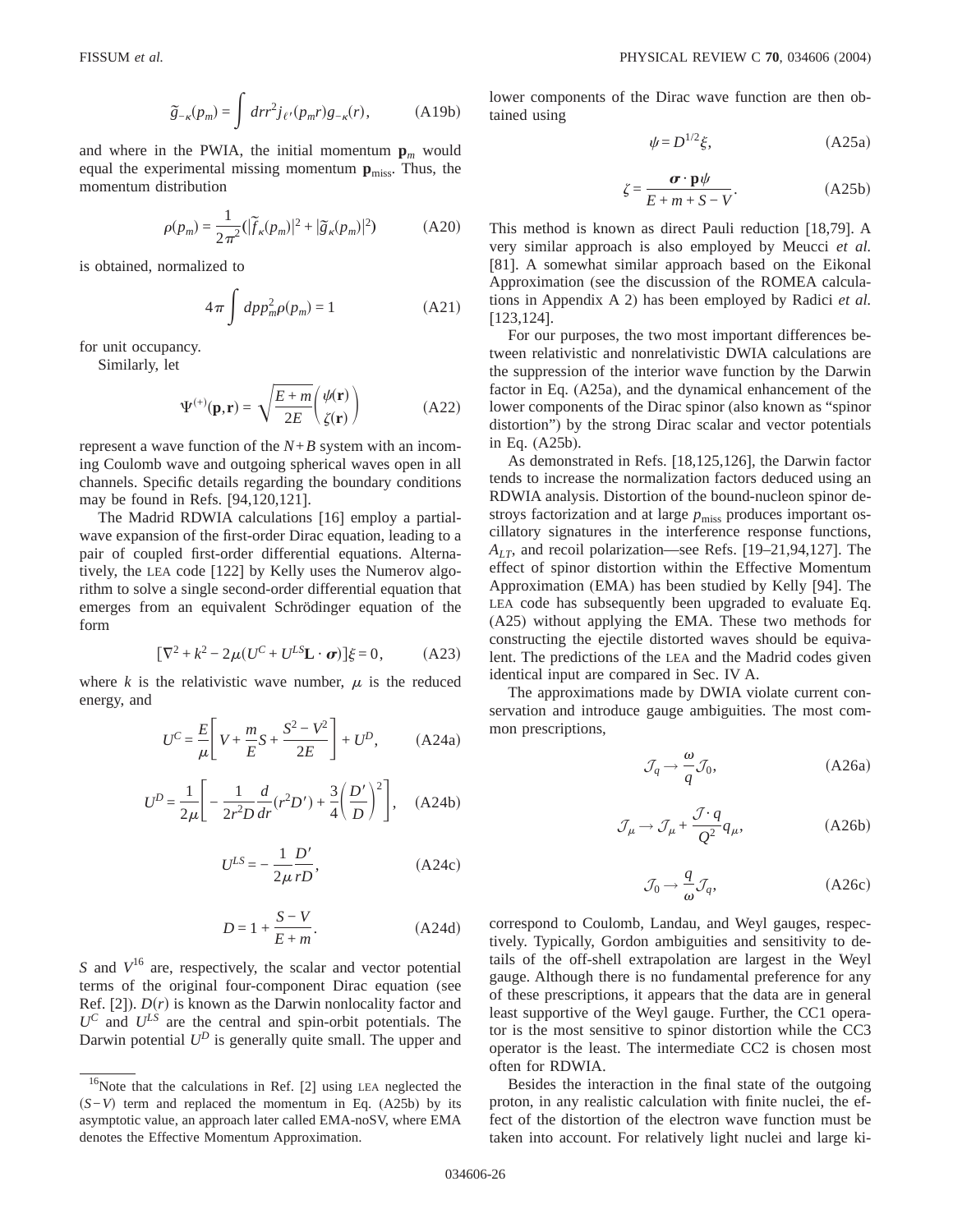netic energies, the EMA for electron distortion (the " $q_{\text{eff}}$  Approximation") is sufficient—see Refs. [128,129]. In this approach, the electron current is approximated by

$$
j^{\mu}(\mathbf{q}_{\mathrm{eff}}) \approx \frac{\overline{k}_{i}\overline{k}_{f}}{k_{i}k_{f}}\overline{u}(\overline{\mathbf{k}}_{f})\gamma^{\mu}u(\overline{\mathbf{k}}_{i}), \qquad (A27)
$$

where  $\mathbf{q}_{\text{eff}} = \overline{\mathbf{k}}_i - \overline{\mathbf{k}}_f$  is the effective momentum transfer based upon the effective wave numbers

$$
\overline{\mathbf{k}} = \mathbf{k} + f_Z \frac{\alpha Z}{R_Z} \hat{\mathbf{k}},
$$
 (A28)

with  $f_Z \approx 1.5$  and  $R_Z \approx 1.2A^{1/3}$ . For all the RDWIA calculations presented in this paper that are compared directly with data, this "*q*eff Approximation" has been used to account for electron Coulomb distortion. Only the RPWIA and RDWIA $_{(U^{opt}=0)}$  comparison calculations shown in Fig. 7, the baseline RDWIA comparison calculations shown in Figs. 8 and 9, and the RDWIA and RMSGA comparison calculations shown in Fig. 10 omit the effect of electron Coulomb distortion. This is equivalent to setting  $f_Z=0$  in Eq. (A28).

### **2. ROMEA/RMSGA**

The Eikonal Approximation (EA) belongs to the class of semi-classical approximations which are meant to become "exact" in the limit of small de Broglie (*db*) wavelengths,  $\lambda_{db} \leq a$ , where *a* is the typical range of the potential in which the particle is moving. For a particle moving in a relativistic (optical) potential consisting of scalar and vector terms, the scattering wave function takes on the EA form

$$
\psi_F(\mathbf{r}) \sim \left[ \frac{1}{E + m + S - V} \boldsymbol{\sigma} \cdot \mathbf{p} \right] e^{i \mathbf{p} \cdot \mathbf{r}} e^{i S(\mathbf{r})} \chi_{m_s}.
$$
 (A29)

This wave function differs from a relativistic plane wave in two respects: first, there is a dynamical relativistic effect from the scalar  $(S)$  and vector  $(V)$  potentials which enhances the contribution from the lower components; and second, the wave function contains an eikonal phase which is determined by integrating the central  $(U^C)$  and spin-orbit  $(U^{LS})$  terms of the distorting potentials along the (asymptotic) trajectory of the escaping particle. In practice, this amounts to numerically calculating the integral  $[\mathbf{r} \equiv (\mathbf{b}, z)]$ 

$$
iS(\mathbf{b},z) = -i\frac{m}{K} \int_{-\infty}^{z} dz' [U^{C}(\mathbf{b},z') + U^{LS}(\mathbf{b},z')\n\times [\boldsymbol{\sigma} \cdot (\mathbf{b} \times \mathbf{K}) - iKz']],
$$
\n(A30)

where  $\mathbf{K} = \frac{1}{2}(\mathbf{p} + \mathbf{q})$ . Within the ROMEA calculation, the eikonal phase given by Eq. (A30) is computed from the relativistic optical potentials as they are derived from global fits to elastic proton-nucleus scattering data. It is worth stressing that the sole difference between the ROMEA and the RDWIA models is the use of the EA to compute the scattering wave functions.

For proton lab momenta exceeding 1 GeV/*c*, the highly inelastic nature of the elementary nucleon-nucleon *NN* scattering process makes the use of a potential method for describing FSI effects somewhat artificial. In this high-energy regime, an alternate description of FSI processes is provided by the Glauber Multiple-Scattering Theory. A relativistic and unfactorized formulation of this theory has been developed by the Ghent Group [87,88]. In this framework, the *A*-body wave function in the final state reads as

$$
\Psi_A^{\mathbf{p}}(\mathbf{r}, \mathbf{r}_2, \mathbf{r}_3, \dots \mathbf{r}_A) \sim \hat{\mathcal{O}} \left[ \frac{1}{E + m} \boldsymbol{\sigma} \cdot \mathbf{p} \right] e^{i \mathbf{p} \cdot \mathbf{r}} \chi_{m_s}
$$
\n
$$
\times \Psi_B(\mathbf{r}_2, \dots, \mathbf{r}_A), \qquad (A31)
$$

where  $\Psi_B$  is the wave function characterizing the state in which the *B* nucleus is created. In the above expression, the subsequent elastic or "mildly inelastic" collisions which the ejectile undergoes with "frozen" spectator nucleons are implemented through the introduction of the operator

$$
\hat{\mathcal{O}}(\mathbf{r}, \mathbf{r}_2, \mathbf{r}_3, \dots, \mathbf{r}_A) \equiv \prod_{j=2}^A \big[1 - \Gamma(p, \mathbf{b} - \mathbf{b}_j) \theta(z - z_j)\big],
$$

where the profile function for *pN* scattering is

$$
\Gamma(p, \mathbf{b}) = \frac{\sigma_{pN}^{\text{tot}}(1 - i\epsilon_{pN})}{4\pi\beta_{pN}^2} \exp\left(-\frac{b^2}{2\beta_{pN}^2}\right).
$$

In practice, for the lab momentum of a given ejectile, the following input is required: the total proton-proton and proton-neutron cross section  $\sigma_{pN}^{\text{tot}}$ , the slope parameter  $\beta_{pN}$ , and the ratio of the real-to-imaginary scattering amplitude  $\epsilon_{pN}$ . The parameters  $\sigma_{pN}^{\text{tot}}$ ,  $\beta_{pN}$ , and  $\epsilon_{pN}$  are obtained through interpolation of the data base made available by the Particle Data Group [130]. The  $A(e, e'N)B$  results obtained with a scattering state of the form of Eq. (A31) are referred to as RMSGA calculations. It is worth stressing that in contrast to the RDWIA and the ROMEA models, all parameters entering the calculation of the scattering states in RMSGA are directly obtained from the elementary proton-proton and protonneutron scattering data. Thus, the scattering states are not subject to the *SV* effects discussed in Appendix A 1, which typically arise when relativistic potentials are employed. However, the *SV* effects are included for the bound-state wave function.

Note that for the kinematics of the  ${}^{16}O(e, e'p)$  experiment presented in this paper, the de Broglie wavelength of the ejected proton is  $\lambda_{db} \approx 1.3$  fm, and thus both the optical potential and the Glauber frameworks may be applicable. Indeed, for  $T_p \approx 0.433$  GeV, various sets of relativistic optical potentials are readily available and  $\lambda_{db}$  appears sufficiently small for the approximations entering the Glauber framework to be justifiable—see Ref. [87].

### **APPENDIX B: A "DIP"-REGION INVESTIGATION**

A small portion of the beam time allocated to the measurement discussed in the main body of this article was used for an exploratory investigation of the "dip" located in the energy-transfer region between the QE peak and the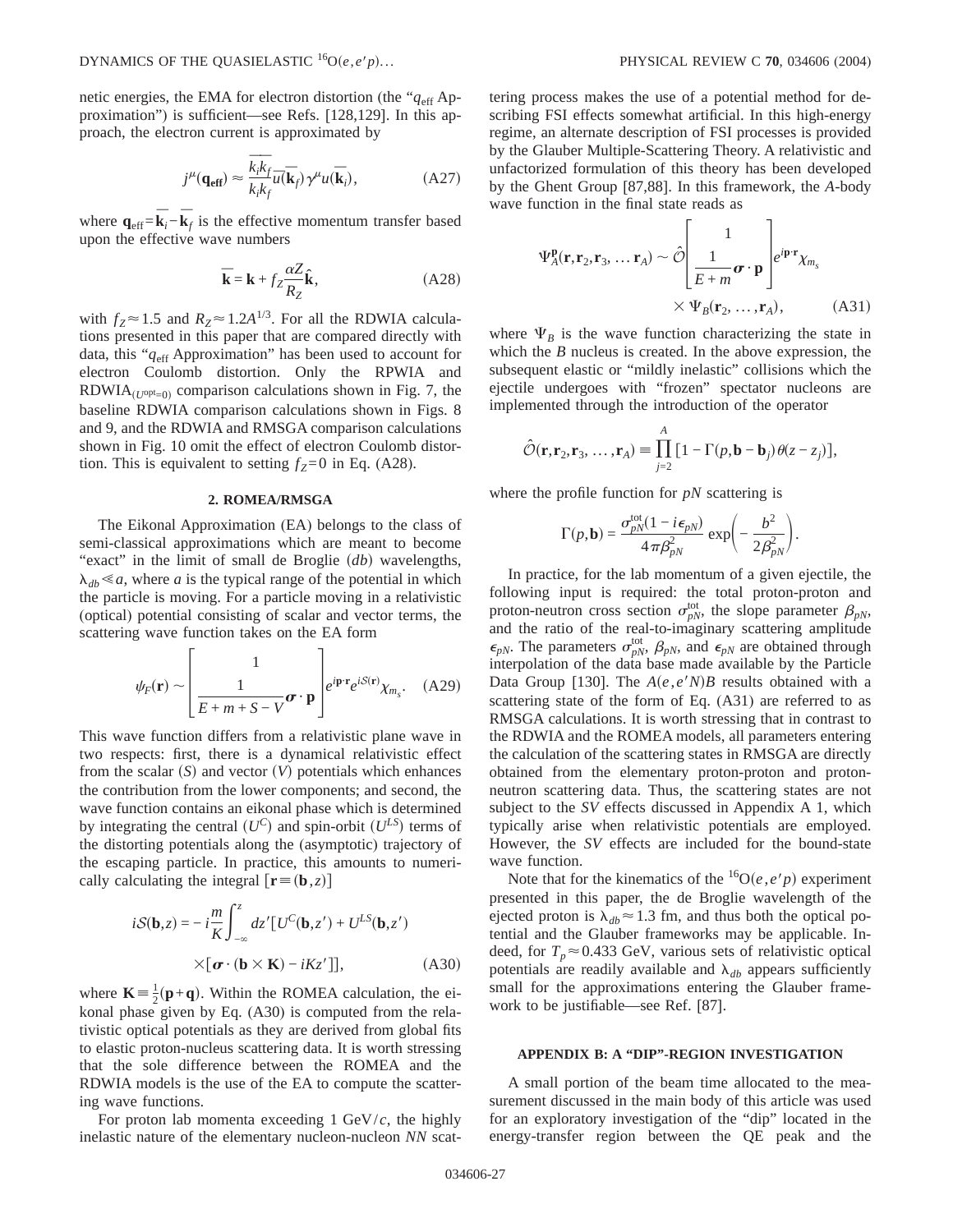

FIG. 25. Data from this work together with calculations by the Ghent Group for the  $E_{\text{miss}}$ -dependence of the cross-section data obtained in dip-region kinematics for  $E_{\text{beam}}$ =1.643 GeV. Uncertainties are statistical and, on average, there is an additional  $\pm$ 5.9% systematic uncertainty associated with the data.

 $\Delta(1232)$ -resonance. For this investigation,  $E_{\text{beam}}$  $=1.643$  GeV was employed, and the HRS<sub>e</sub> position and central momentum were fixed at  $\theta_e = 37.17^\circ$  and  $p_e$  $=1056$  MeV/*c*, respectively. This resulted in *q*  $\approx 1.026 \text{ GeV}/c$ ,  $\omega \approx 589 \text{ MeV}$ ,  $Q^2 \approx 0.706 \text{ (GeV/}c)^2$ , and

- [1] S. Frullani and J. Mougey, in *Advances in Nuclear Physics*, edited by J. W. Negel and E. Vogt (Plenum, New York, 1984), Vol. 14, p. 1, and references therein.
- [2] J. J. Kelly, Adv. Nucl. Phys. **23**, 75 (1996), and references therein.
- [3] S. Boffi, C. Giusti, F. D. Pacati, and M. Radici, *Electromagnetic Response of Atomic Nuclei* (Oxford University Press, Oxford, 1996).
- [4] J. J. Kelly, Phys. Rev. C **56**, 2672 (1997).
- [5] U. Amaldi *et al.*, Phys. Lett. **25B**, 24 (1967).
- [6] J. Mougey *et al.*, Nucl. Phys. **A262**, 461 (1976).
- [7] A. Picklesimer, J. W. Van Orden, and S. J. Wallace, Phys. Rev. C **32**, 1312 (1985).
- [8] A. Picklesimer and J. W. Van Orden, Phys. Rev. C **35**, 266 (1987).
- [9] A. Picklesimer and J. W. Van Orden, Phys. Rev. C **40**, 290 (1989).
- [10] H. Müther and W. H. Dickhoff, Phys. Rev. C **49**, R17 (1994).
- [11] M. Bernheim *et al.*, Nucl. Phys. **A375**, 381 (1982).
- [12] L. Chinitz *et al.*, Phys. Rev. Lett. **67**, 568 (1991).
- [13] C. M. Spaltro *et al.*, Phys. Rev. C **48**, 2385 (1993).
- [14] M. Leuschner *et al.*, Phys. Rev. C **49**, 955 (1994).

 $y=0.16$ <sup>17</sup> The HRS<sub>h</sub> was then positioned at  $\theta_h$ =38.45°  $(\theta_{pa}=0^{\circ})$  and its central momentum varied from 828 MeV/*c* to 1190 MeV/*c* in five steps of  $\Delta p_p$  $\approx$  70 MeV/*c* per step. These momentum settings were close enough to each other that there was adequate acceptance overlap between them to allow for radiative corrections to be performed. The configuration of the experimental apparatus and data-acquisition system was identical in all aspects to that used for the QE measurement. The data analysis was also identical to that performed on the QE data, save for an additional cut to remove  $H(e,e'p)\pi^0$  events.

Figure 25 shows the measured cross-section data for the dip region as a function of *E*miss compared to calculations by the Ghent Group for  $E_{\text{beam}}$ =1.643 GeV. The dashed curve is the bare ROMEA calculation for proton knockout from the  $1s_{1/2}$ -state of <sup>16</sup>O and the solid curve is the same calculation including the effects of MEC and IC (see the main text of this article for further details). A normalization factor of 1.0 was employed for these calculations. The dashed-dotted curve illustrates the calculated  $(e, e'p)$  contribution. In contrast to the QE energy region, the bare calculation actually overestimated the  $1s_{1/2}$ -state strength in these kinematics. Also in contrast to the QE energy region, the inclusion of MEC and IC decreased the magnitude of the calculated cross section and improved the agreement. Finally, while the  $(e, e' p)$  calculations have the measured flat shape for  $E_{\rm miss}$  > 100 MeV, they are twice as large as the cross-section data.

 $17$ The quantity *y* (which is the minimum value of the initial momentum of the nucleon) is generally used to label non-QE kinematics. According to Day *et al.* [131],  $y=[(m_A+\omega)\sqrt{\Lambda^2-m_B^2}W^2]$  $-\frac{q\Lambda}{W^2}$ , where  $W = \sqrt{(m_A + \omega)^2 - q^2}$  and  $\Lambda = (m_B^2 - m_N^2 + W^2)/2$ . In QE kinematics, *y*=0.

- [15] K. I. Blomqvist *et al.*, Phys. Lett. B **344**, 85 (1995).
- [16] J. M. Udías, P. Sarriguren, E. Moya de Guerra, E. Garrido, and J. A. Caballero, Phys. Rev. C **48**, 2731 (1993).
- [17] E. Hummel and J. A. Tjon, Phys. Rev. C **49**, 21 (1994).
- [18] J. M. Udías, P. Sarriguren, E. Moya de Guerra, E. Garrido, and J. A. Caballero, Phys. Rev. C **51**, 3246 (1995).
- [19] J. A. Caballero, T. W. Donnelly, E. Moya de Guerra, and J. M. Udías, Nucl. Phys. **A643**, 189 (1998).
- [20] J. M. Udías, J. A. Caballero, E. Moya de Guerra, J. E. Amaro, and T. W. Donnelly, Phys. Rev. Lett. **83**, 5451 (1999).
- [21] J. M. Udías and J. R. Vignote, Phys. Rev. C **62**, 034302 (2000).
- [22] R. Lourie *et al.*, Phys. Rev. Lett. **56**, 2364 (1986).
- [23] P. E. Ulmer *et al.*, Phys. Rev. Lett. **59**, 2259 (1987).
- [24] L. B. Weinstein *et al.*, Phys. Rev. Lett. **64**, 1646 (1990).
- [25] M. Holtrop *et al.*, Phys. Rev. C **58**, 3205 (1998).
- [26] J. H. Morrison *et al.*, Phys. Rev. C **59**, 221 (1999).
- [27] J. B. J. M. Lanen *et al.*, Phys. Rev. Lett. **64**, 2250 (1990).
- [28] G. van der Steenhoven *et al.*, Nucl. Phys. **A480**, 547 (1988).
- [29] D. Dutta *et al.*, Phys. Rev. C **61**, 061602(R) (2000).
- [30] D. Dutta *et al.*, Phys. Rev. C **68**, 064603 (2003).
- [31] T. Takaki, Phys. Rev. C **39**, 359 (1989).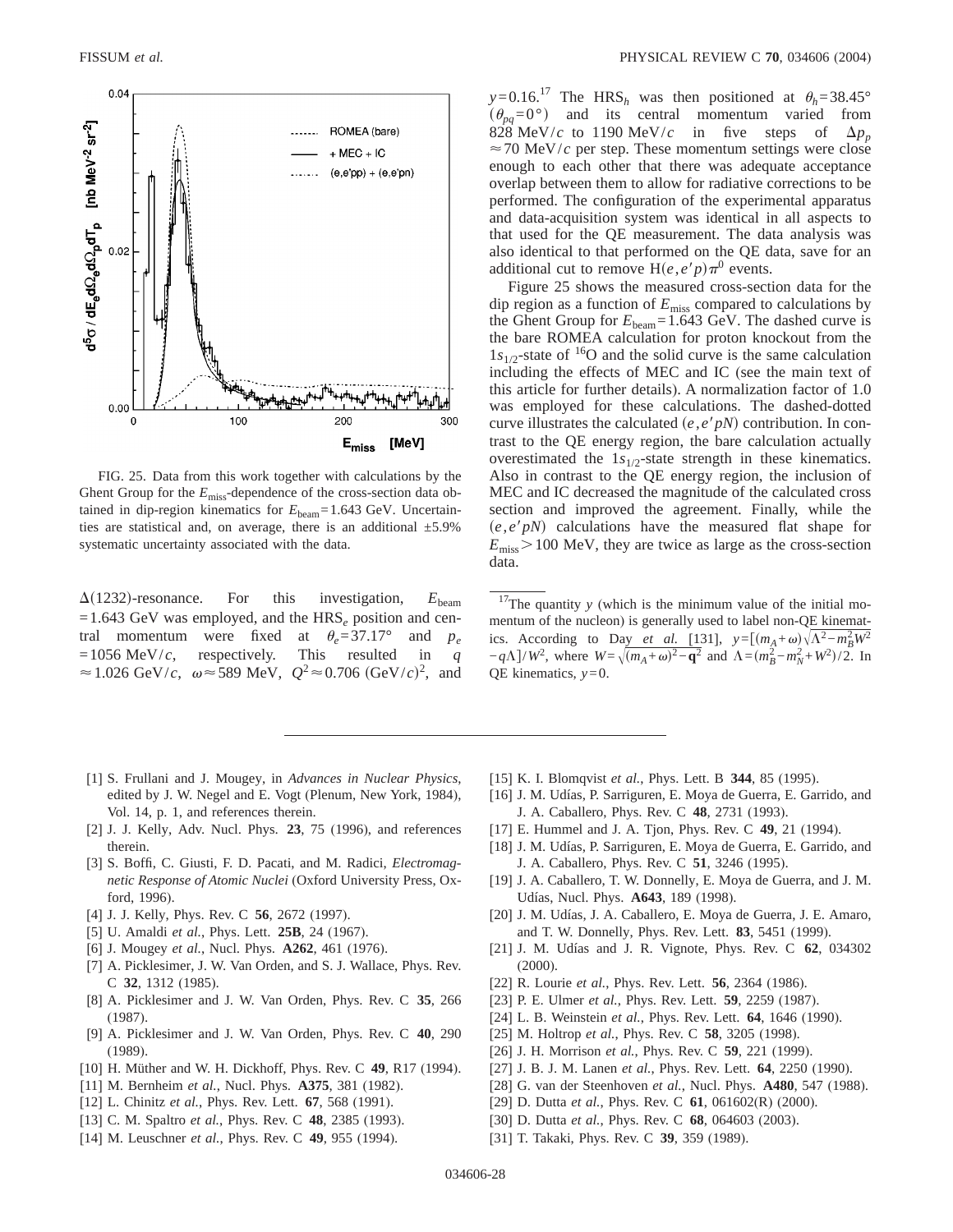- [32] J. Ryckebusch *et al.*, Nucl. Phys. **A624**, 581 (1997).
- [33] A. Gil, J. Nieves, and E. Oset, Nucl. Phys. **A627**, 599 (1997).
- [34] A. Saha, W. Bertozzi, R. W. Lourie, and L. B. Weinstein, Experiment Proposal E89-003, Jefferson Laboratory, 1989; see also http://www.jlab.org/exp prog/experiments/summaries/
- [35] K. G. Fissum *et al.*, MIT-LNS Internal Report 2/97, Massachusetts Institute of Technology, 1997; see also http:// hallaweb.jlab.org/experiment/E89-003/e89003.html
- [36] http://hallaweb.jlab.org/
- [37] http://www.jlab.org/
- [38] J. Alcorn *et al.*, Nucl. Instrum. Methods Phys. Res. A **522**, 294 (2004).
- [39] J. Gao *et al.*, MIT-LNS Internal Report 4/98, Massachusetts Institute of Technology, 1998; see also http://hallaweb.jlab.org/ experiment/E89-003/e89003/learned/e89003-beamdel.ps.gz
- [40] *Hall A Operations Manual* (2001); see also http:// hallaweb.jlab.org/document/OPMAN/index.html
- [41] K. B. Unser, IEEE Trans. Nucl. Sci. **28**, 2344 (1981).
- [42] P. E. Ulmer, Internal Report to the E89-003 Collaboration, Old Dominion University, 1998; see also http://hallaweb.jlab.org/ experiment/E89-003/e89003/learned/e89003-charge.ps.gz
- [43] W. Barry et al., Technical Memorandum JLAB-TN-90-246, Jefferson Laboratory, 1990.
- [44] W. Barry *et al.*, Technical Memorandum JLAB-TN-91-087, Jefferson Laboratory, 1991.
- [45] http://www.aps.anl.gov/epics.
- [46] C. K. Sinclair, Technical Memorandum JLAB-TN-92-064, Jefferson Laboratory, 1992.
- [47] F. Garibaldi *et al.*, Nucl. Instrum. Methods Phys. Res. A **314**, 1 (1992).
- [48] http://hallaweb.jlab.org/equipment/high resol.html
- [49] N. Liyanage *et al.*, MIT-LNS Internal Report 5/98, Massachusetts Institute of Technology, 1998; see also http:// hallaweb.jlab.org/experiment/E89-003/e89003/learned/ e89003-optics.ps.gz
- [50] M. Liang, Technical Memorandum JLAB-TN-99-029, Jefferson Laboratory, 1998; see also http://hallaweb.jlab.org/ experiment/E89-003/e89003/learned/survey\_summary.ps.gz
- [51] http://hallaweb.jlab.org/equipment/detectors/detectors.html; http://hallaweb.jlab.org/equipment/detectors/trig.html
- [52] K. G. Fissum *et al.*, Nucl. Instrum. Methods Phys. Res. A **474**, 108 (2001).
- [53] K. G. Fissum *et al.*, Technical Memorandum JLAB-TN-00- 016, Jefferson Laboratory, 2000; see also http:// hallaweb.jlab.org/equipment/vdc/vdcs.html
- [54] M. Iodice *et al.*, Nucl. Instrum. Methods Phys. Res. A **411**, 223 (1998); see also http://hallaweb.jlab.org/equipment/ detectors/gas.html
- [55] http://hallaweb.jlab.org/equipment/acquisition.html
- [56] http://coda.jlab.org/
- [57] http://hallaweb.jlab.org/equipment/daq/dplot.html
- [58] http://pierre.mit.edu/compserv/abacus/
- [59] http://hallaweb.jlab.org/espace/index.html
- [60] J. Gao, Ph.D. thesis, Massachusetts Institute of Technology, 1999.
- [61] N. Liyanage, Ph.D. thesis, Massachusetts Institute of Technology, 1999.
- [62] R. Owens, Nucl. Instrum. Methods Phys. Res. A **288**, 574 (1990).
- [63] H. Baghaei, Ph.D. thesis, Massachusetts Institute of Technol-

ogy, 1988.

- [64] G. G. Simon, C. Schmitt, F. Borkowski, and V. H. Walther, Nucl. Phys. **A333**, 381 (1980).
- [65] L. E. Price *et al.*, Phys. Rev. D **4**, 45 (1971).
- [66] http://www.jlab.org/ ~mliang/deadtime  $\text{cor}/$
- [67] E. Quint, Ph.D. thesis, University of Amsterdam, 1998.
- [68] R. Florizone, Ph.D. thesis, Massachusetts Institute of Technology, 1999.
- [69] E. Borie and D. Drechsel, Nucl. Phys. **A167**, 369 (1971).
- [70] J. A. Templon, C. E. Vellidis, R. E. J. Florizone, and A. J. Sarty, Phys. Rev. C **61**, 014607 (2000).
- [71] http://www.physics.odu.edu/ ~ulmer/mceep/mceep.html
- [72] A. S. Raskin and T. W. Donnelly, Ann. Phys. (N.Y.) **191**, 78 (1989).
- [73] M. N. Rosenbluth, Phys. Rev. **79**, 615 (1950).
- [74] K. G. Fissum and P. E. Ulmer, Technical Memorandum JLAB-TN-02-015, Jefferson Laboratory, 2002; see also http:// hallaweb.jlab.org/experiment/E89-003/e89003/learned/ e89003\_sysun\_us.ps.gz
- [75] M. Traini, S. Turck-Chièze, and A. Zghiche, Phys. Rev. C **38**, 2799 (1988).
- [76] J. M. Udías, Ph.D. thesis, Universidad Autonoma de Madrid, 1993.
- [77] J. P. McDermott, Phys. Rev. Lett. **65**, 1991 (1990).
- [78] Y. Jin, D. S. Onley, and L. E. Wright, Phys. Rev. C **45**, 1311 (1992).
- [79] M. Hedayati-Poor, J. I. Johansson, and H. S. Sherif, Phys. Rev. C **51**, 2044 (1995).
- [80] J. J. Kelly, Phys. Rev. C **60**, 044609 (1999).
- [81] A. Meucci, C. Giusti, and F. D. Pacati, Phys. Rev. C **64**, 014604 (2001).
- [82] J. J. Kelly, Internal Report to the E89-003 Collaboration, University of Maryland, 2003; see also http://hallaweb.jlab.org/ experiment/E89-003/e89003/publications/comparison.ps.gz
- [83] M. M. Sharma, M. A. Nagarajan, and P. Ring, Phys. Lett. B **312**, 377 (1993).
- [84] E. D. Cooper, S. Hama, B. C. Clark, and R. L. Mercer, Phys. Rev. C **47**, 297 (1993).
- [85] D. Debruyne, J. Ryckebusch, W. Van Nespen, and S. Janssen, Phys. Rev. C **62**, 024611 (2000).
- [86] D. Debruyne and J. Ryckebusch, Nucl. Phys. **A699**, 65 (2002).
- [87] D. Debruyne, J. Ryckebusch, S. Janssen, and T. Van Cauteren, Phys. Lett. B **527**, 67 (2002).
- [88] J. Ryckebusch, D. Debruyne, P. Lava, S. Janssen, B. Van Overmeire, and T. Van Cauteren, Nucl. Phys. **A728**, 226 (2003); see also nucl-th/0305066.
- [89] J. Ryckebusch and D. Debruyne, Internal Report to the E89- 003 Collaboration, Ghent University, 2002; see also http:// hallaweb.jlab.org/experiment/E89-003/e89003/publications/ gentcal.ps.gz
- [90] R. J. Furnstahl, B. D. Serot, and H.-B. Tang, Nucl. Phys. **A615**, 441 (1997).
- [91] J. Gao *et al.*, Phys. Rev. Lett. **84**, 3265 (2000).
- [92] N. Liyanage *et al.*, Phys. Rev. Lett. **86**, 5670 (2001).
- [93] J. M. Udías and J. R. Vignote, Internal Report to the E89-003 Collaboration, Universidad Complutense de Madrid, 2001; see also http://hallaweb.jlab.org/experiment/E89-003/e89003/ publications/udvig89003f.ps.gz
- [94] J. J. Kelly, Phys. Rev. C **59**, 3256 (1999).
- [95] C. Horowitz and B. Serot, Nucl. Phys. **A368**, 503 (1981).